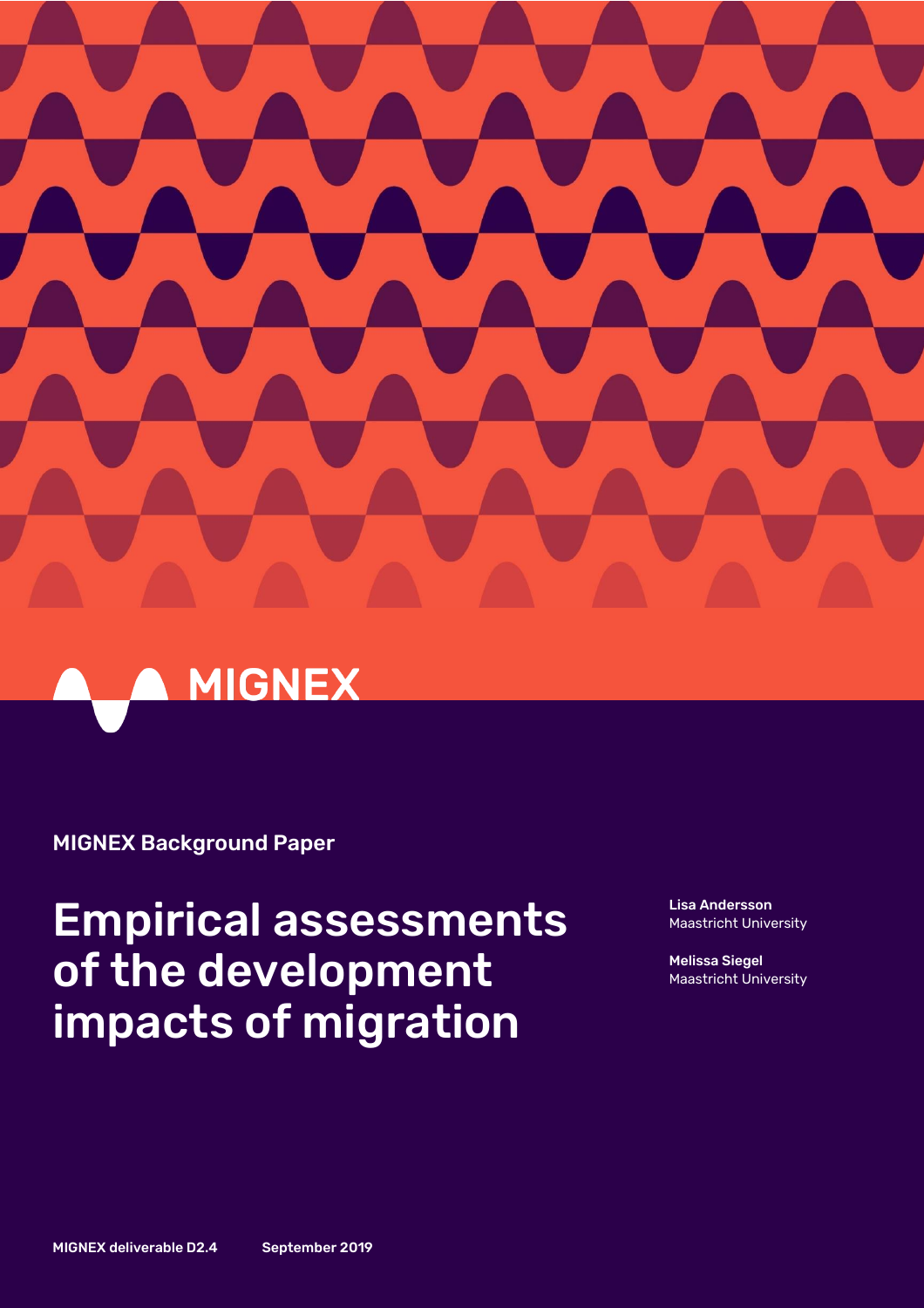#### Suggested citation

Andersson L, Siegel M (2019) *Empirical assessments of the development impacts of migration*. MIGNEX Background Paper. Oslo: Peace Research Institute Oslo. Available at [www.mignex.org/d024.](http://www.mignex.org/d024)

#### MIGNEX

MIGNEX (Aligning Migration Management and the Migration-Development Nexus) is a fiveyear research project (2018– 2023) with the core ambition of creating new knowledge on migration, development and policy. It is carried out by a consortium of nine partners in Europe, Africa and Asia: the Peace Research Institute Oslo (coordinator), Danube University Krems, University of Ghana, Koç University, Lahore University of Management Sciences, Maastricht University, the Overseas Development Institute, the University of Oxford and Samuel Hall.

#### See [www.mignex.org.](http://www.mignex.org/)



MIGNEX has received funding from the European Union's

Horizon 2020 research and innovation programme under grant agreement No. 770453.

#### MIGNEX Background Papers

The MIGNEX Background Papers are scientific papers containing the documentation and analyses that underpin the project results. Selected insights from background papers are also presented in non-technical form in other formats, including MIGNEX Policy Briefs and MIGNEX Reports.

#### Acknowledgements

This document was reviewed by Jørgen Carling (Peace Research Institute Oslo), Richard Danziger (International Organisation for Migration) Marta Bivand Erdal (Peace Research Institute Oslo), Jessica Hagen-Zanker (Overseas Development Institute), and Rashid Memon (Lahore University of Management and Sciences) as part of MIGNEX quality assurance and review procedures. The content of the document, including opinions expressed and any remaining errors, is the responsibility of the authors.

#### Publication information

This work is licensed under the Creative Commons CC BY NC 4.0 License. You are free to share and adapt the material if you include proper attribution (see suggested citation), indicate if changes were made, and do not use or adapt the material in any way that suggests the licensor endorses you or your use. You may not use the material for commercial purposes.

Peace Research Institute Oslo, Oslo, Norway

September 2019

ISBN (print): 978-82-343-0010-3

ISBN (online): 978-82-343-0011-0

The views presented are those of the author(s) and do not necessarily represent the views of the institutions with which they are affiliated. The European Commission is not responsible for any use that may be made of the information herein.

#### History of changes

| Version | Date | <b>Changes</b>                                                         |
|---------|------|------------------------------------------------------------------------|
|         |      | 30 September 2019 Version submitted as official deliverable to the EC. |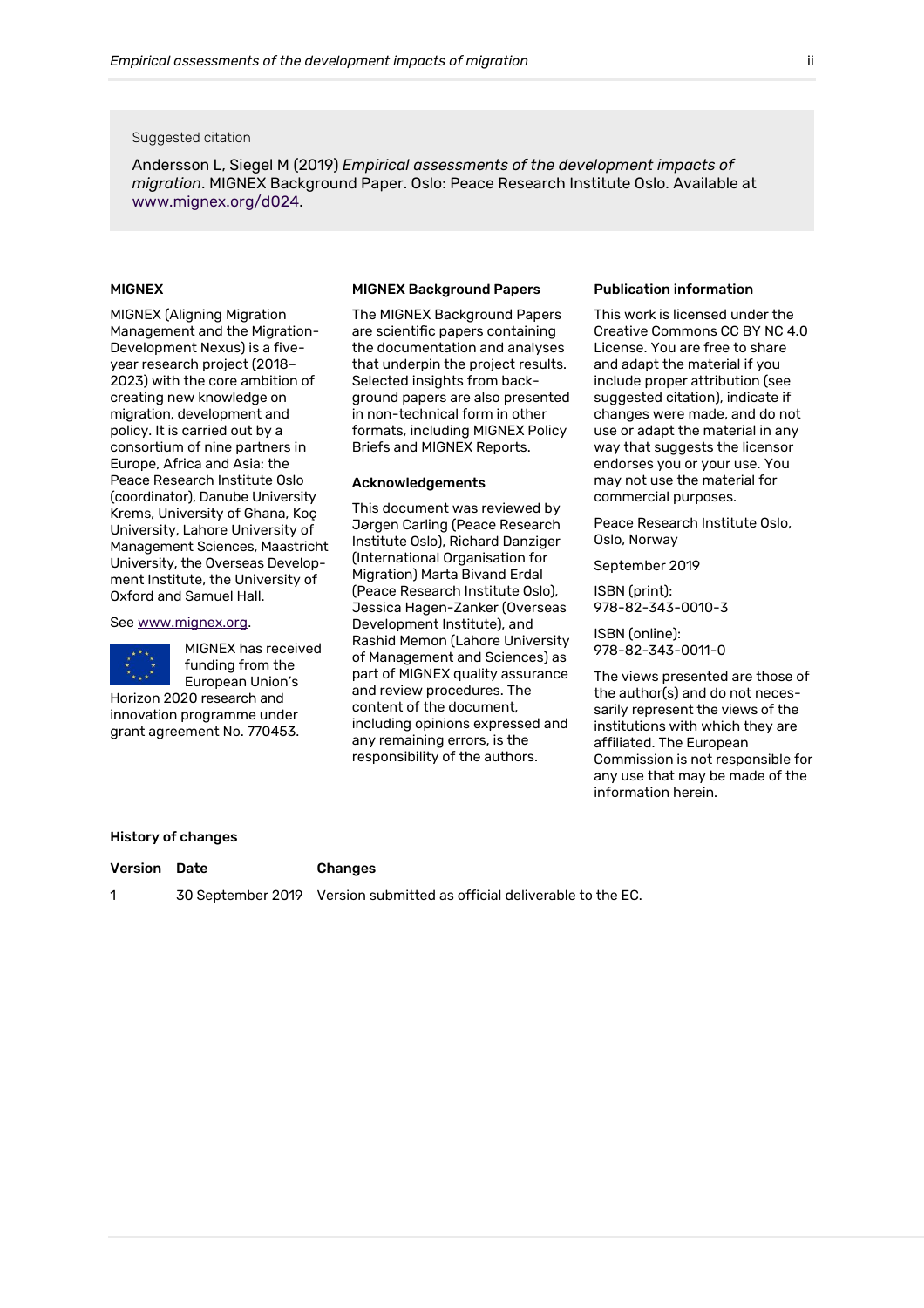# **Contents**

**[Introduction](#page-3-0) 1 [Conceptualizing and measuring migration](#page-5-0) 3** [Measuring aspirations, failed migration attempts and involuntary immobility](#page-6-0) 4 *[Aspirations](#page-6-1) 4 [Failed migration attempts](#page-7-0) 5 [Involuntary immobility](#page-8-0) 6* [Measuring migration stocks and flows](#page-9-0) 7 *[Emigration data](#page-9-1) 7 [Transit migration data](#page-12-0) 10* [Measuring return migration](#page-13-0) 11 [Measuring remittances](#page-13-1) 11 [Implications for future data collection](#page-15-0) 13 **[Conceptualizing and measuring development](#page-17-0) 15** [Defining and operationalizing development](#page-17-1) 15 [Operationalizing development in migration research](#page-21-0) 19 **[Conceptual and methodological aspects](#page-24-0) 22** [Conceptualizing the link between migration and development](#page-24-1) 22 [Addressing endogeneity issues](#page-26-0) 24 *[Experimental methods](#page-27-0) 25 [Non-experimental methods](#page-28-0) 26 [Implications for future data collection](#page-30-0) 28* **[Approaches from a multi-country project perspective](#page-31-0) 29** *[Development on the move](#page-32-0) 30 [Interrelations between public policy, migration and development \(IPPMD\) project](#page-34-0) 32* **[Conclusion and recommendations for future research](#page-36-0) 34 [References](#page-38-0) 36 [Annex A: Development priorities of the MIGNEX countries](#page-43-0) 41**

## Figures

[Figure 1. Different dimensions of development in the migration and development literature](#page-22-0) 20 [Figure 2. Examples of operationalisation of development in the quantitative migration](#page-23-0)  [literature, by development dimension](#page-23-0) 21

#### Boxes

[Box 1. Migration definitions in Development on the Move](#page-33-0) 31 Box 2 [Key definitions in the IPPMD project](#page-34-1) 33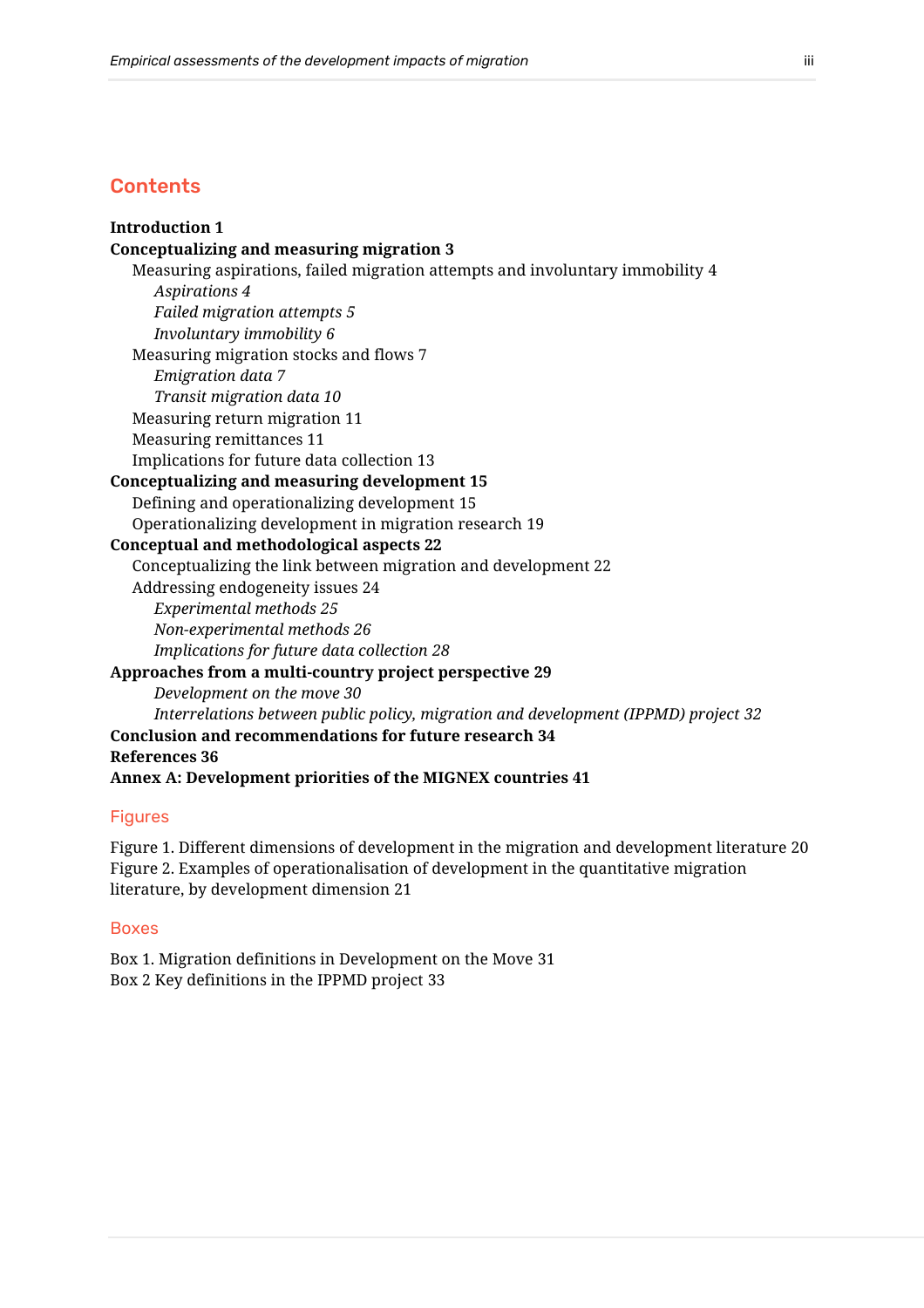# MIGNEX Background Paper

# Empirical assessments of the development impacts of migration

Measuring the impact of migration on development implies fundamental and wide-ranging conceptual and methodological considerations. This background paper reviews key concepts and methodological approaches to date and provides suggestions for future research.

**—— —— ——**

Investigating the development impacts of migration using a holistic, multi-dimensional approach would add value to existing evidence.

Without experimental data, researchers can include design features such as retrospective data and collection of complementary community-level data to reduce estimation bias due to self-selection.

Future research can fill an important gap by collecting and analysing data related to the development impacts of involuntary immobility.

# <span id="page-3-0"></span>Introduction

Assessing the development impacts of migration first of all involves a clarification of the terms 'migration' and 'development'. Defining migration may seem relatively straightforward, but the migration process is complex, and definitions across studies and dataset vary owing to conceptual, political and methodological factors as well as data constraints. At the same time, the definition and operationalisation of 'development' has been widely debated and resulted in several conceptual frameworks (Alkire, 2002; Clark, 2006;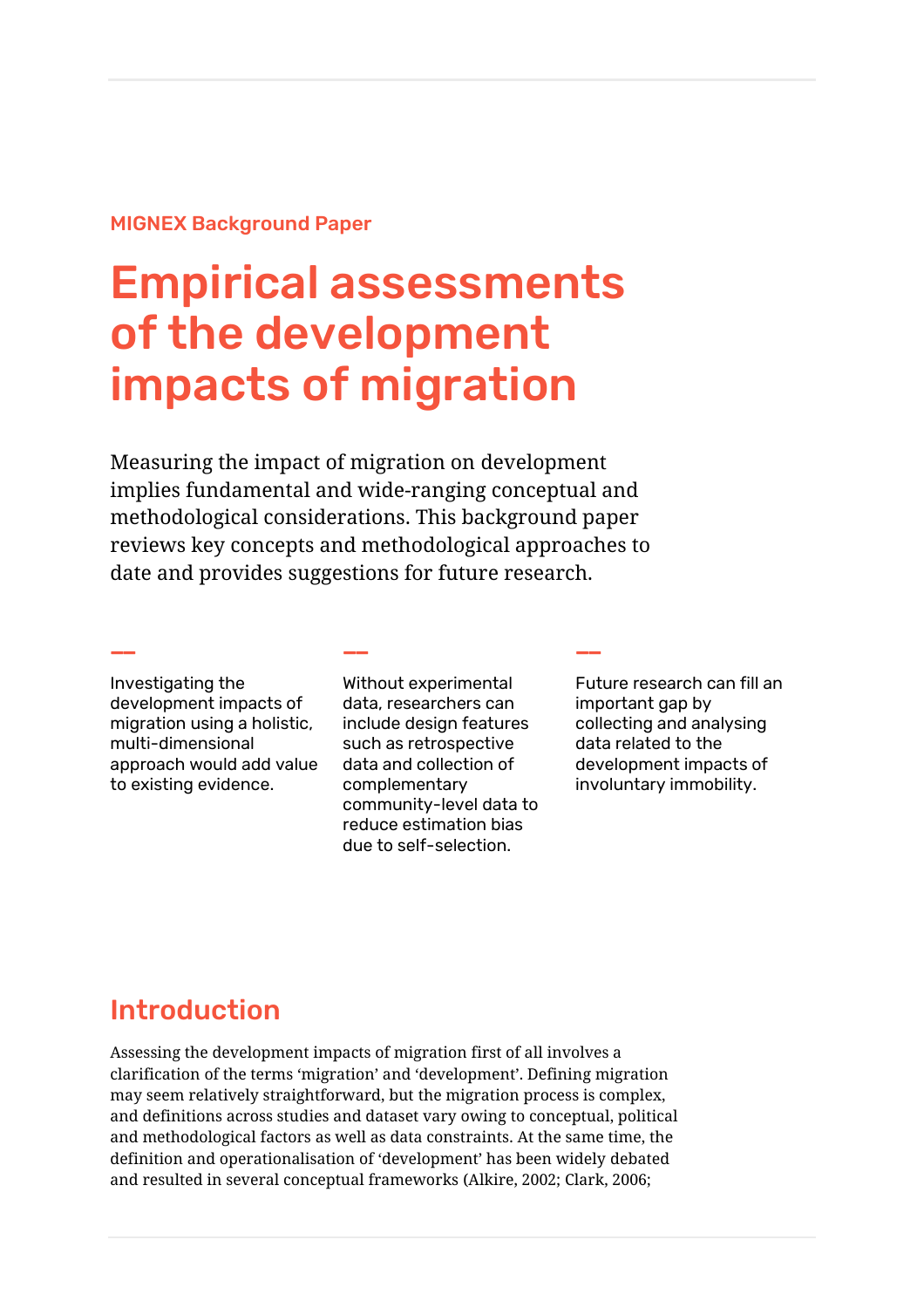Sen, 1999), but their applications remain rather limited in the empirical migration research.

Consequently, existing empirical studies linking migration and development have adopted different and sometimes contrasting definitions and operationalisation of both the term 'migration' and 'development'. Migration researchers are also faced with numerous methodological challenges when assessing causal impacts of migration on development, the most important of which is endogeneity $^{\scriptscriptstyle 1}$ . The purpose of this background paper is to review conceptual and methodological aspects in assessing the development impacts of migration and recommend best practices and ways forward for future data collection and analytical work.

This paper tackles four main questions:

- **—** How is 'migration' defined, measured and operationalised in migration and development data and studies?
- **—** How is 'development' defined, measured and operationalised in migration and development data and studies?
- **—** What are the main conceptual and methodological considerations when assessing the impact of migration on development?
- **—** What are the implications for future research?

Given the vast empirical literature investigating the impacts of migration on development, this paper focuses on quantitative data sources, analytical methods and concepts, operationalisation of concepts, and methodologies used, while the empirical findings on the development impacts *per se* is beyond the scope of this paper<sup>2</sup>. However, the conceptual discussions on migration and development may also be relevant for migration research using other methodologies and approaches.

This paper starts by examining the conceptualisations and measurement of different aspects of migration. It then moves on to discuss how development has been conceptualised and operationalised in general, and in the migration and development literature. The following section discusses channels through which migration affects development and reviews the challenges and methodologies employed in quantitative empirical assessments of the development impacts of migration. Furthermore, the paper also includes a section that highlights approaches and methodologies adopted by recent, large-scale and multi-country migration projects. The final section concludes and provides some suggestions for future research.

This section reviews the approaches and methodologies adopted by two previous large-scale, multi-country and multi-disciplinary projects with the objective to analyse the linkages between migration and development. A common feature of these studies is that they have use new primary data

 $^1$  Endogeneity in statistical analysis refers to a situation in which the researcher is unable to estimate a *causal* impact of an explanatory variable on the outcome due to for example migrant self-selection.

 $2$  For an overview of the empirical findings see, for example, Andersson and Siegel (forthcoming) and Ratha et al. (2011)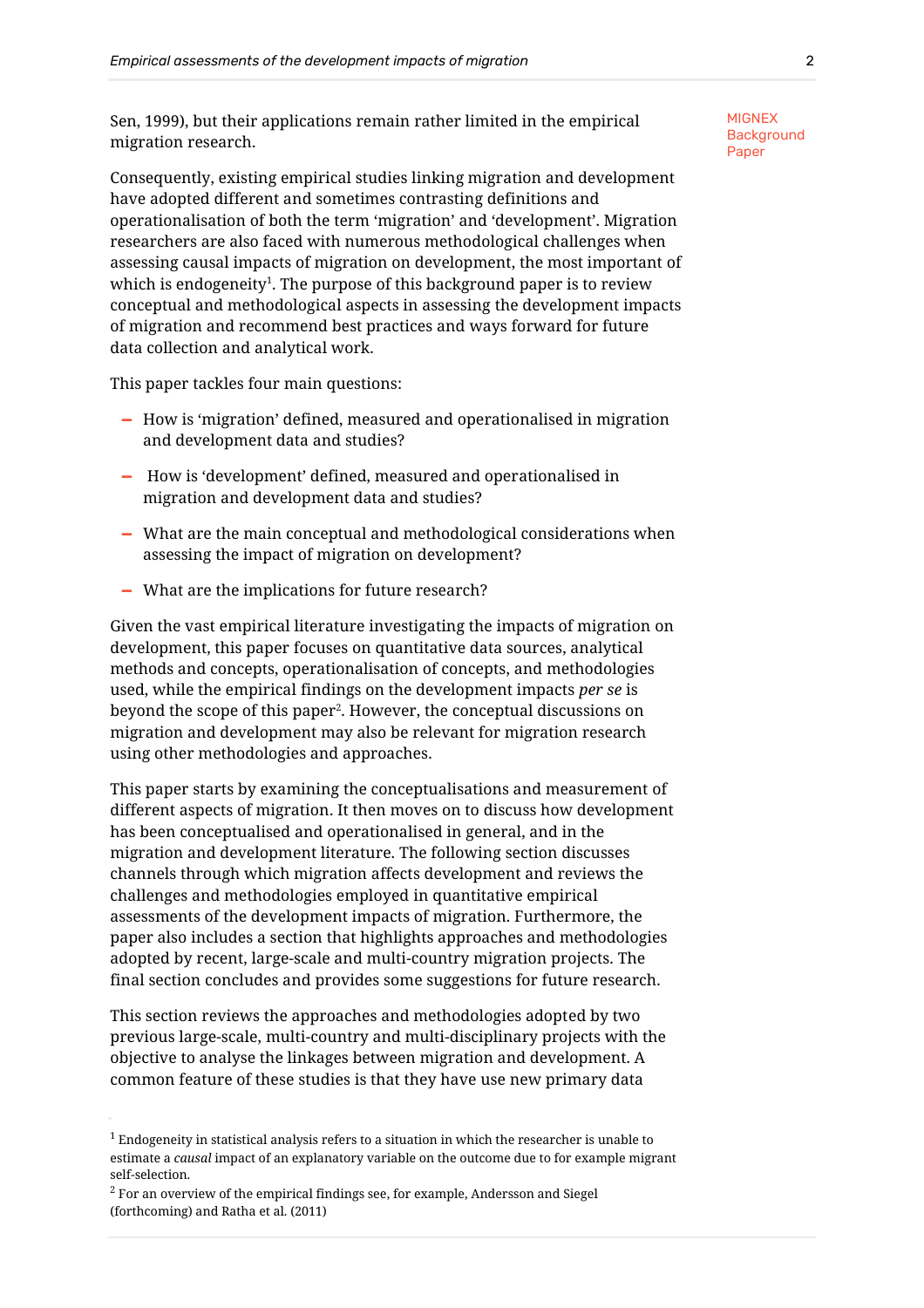collected specifically for the purpose of the project objective. The projects are reviewed based on three main elements (1) selection and operationalisation of migration aspects; (2) selection and operationalisation of developing dimensions; and (3) methodological approach and considerations.

**MIGNEX Background** Paper

# <span id="page-5-0"></span>Conceptualising and measuring migration

To assess the development impacts of migration it is first important to understand the different dimensions of migration. This section starts by defining what we mean by migration, and then reviews various aspects of the migration process and discusses how these can be conceptualised and measured.

There is no universally accepted definition for the term 'migrant', and the definitions used in practice vary across different surveys, databases, and organisations. The International Organization for Migration (IOM) defines a migrant as

An umbrella term, not defined under international law, reflecting the common lay understanding of a person who moves away from his or her place of usual residence, whether within a country or across an international border, temporarily or permanently, and for a variety of reasons. (IOM, 2019)

There have been some diverging views on whether refugees should fall under the category of migrants, or if they should be regarded as a separate category. Organisations such as IOM and the United Nations Department of Economic and Social Affairs (UNDESA) use the *inclusivist* definition of migrants that includes refugees. Other organisations, notably the Office of the United Nations High Commissioner for Refugees Refugee Agency (UNHCR), use the *residualist* definition that sees migrants as people who have moved from their usual place of residence for every reason other than fleeing war or persecution, and thereby do not consider refugees as migrants (Carling, 2017).

The IOM definition is also inclusive of both international and internal migration, as movements can take place across or within state borders.

The different stages of migration movement have sometimes been described as the 'migration cycle', defined by the IOM as "Stages of the migration process encompassing departure, in some cases transit through a State, immigration in the State of destination and return" (IOM, 2019). However, seeing migration as one circle that starts with departure and ends with return has received some criticism for not accurately reflecting the complex patterns of migrant movements (Cassarino, 2004; Koser and Black, 1999). Migration movements often involve repeated movements along different migrant routes and return does not necessarily mark the end of the migration cycle. A better way is to see migration as a process, which encompasses a wide range of movements, and intentions of movements:

"Migration processes refers to the full gamut of migration desires, intentions, attempts and actual migration movements. The term encompasses different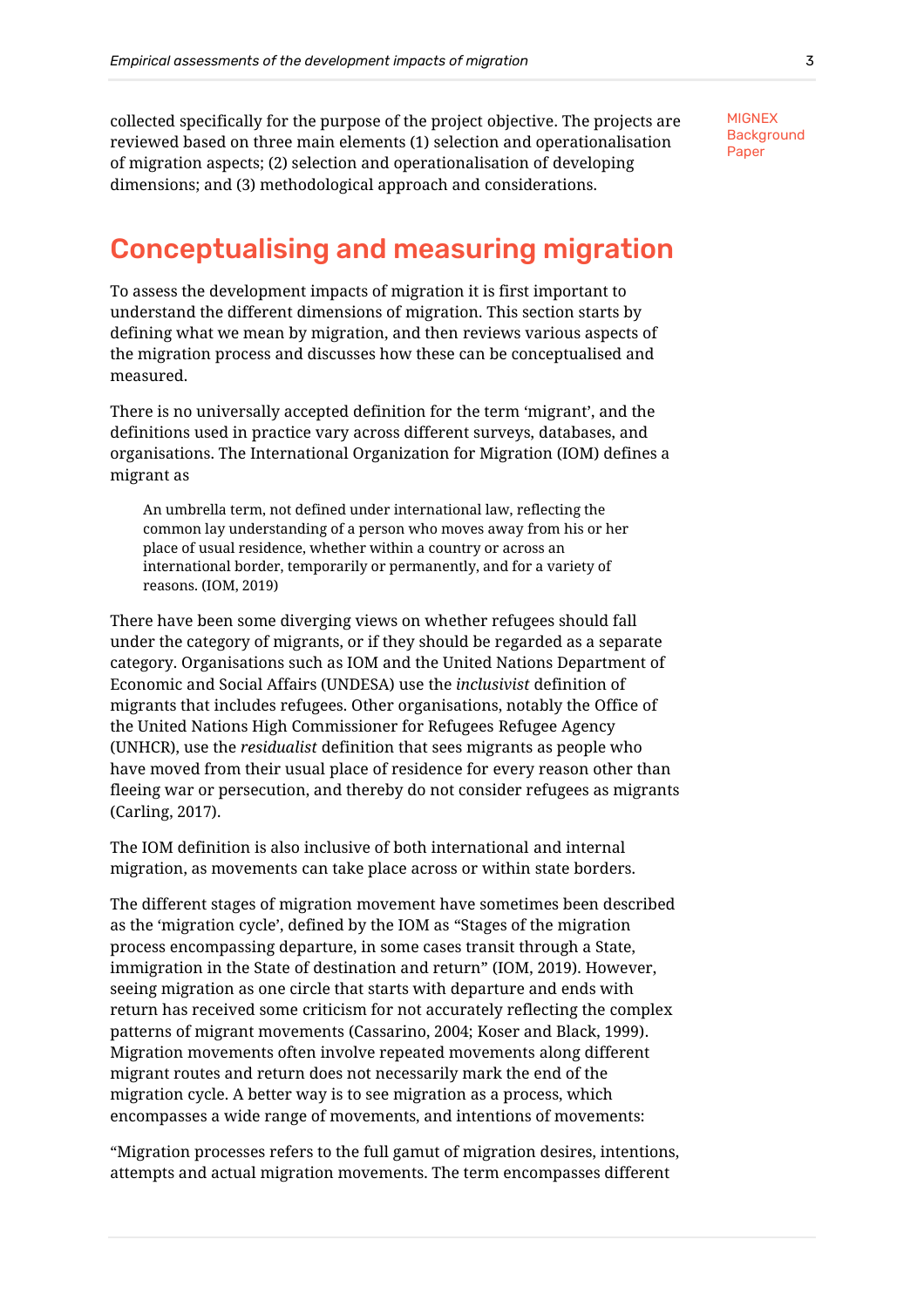types of migration movements, differentiated with respect to composition, direction, timing, and volume."(Carling, 2019).

The rest of this section will give an overview of how different aspects of the migration process have been conceptualised and measured in available quantitative data sources, and what this implies for future data collections.

# <span id="page-6-0"></span>Measuring aspirations, failed migration attempts and involuntary immobility

The migration process begins before any movement has taken place, or the migrant has reached the intended destination. It involves aspects such as migration aspirations, failed migration attempts and involuntary immobility. These migration aspects are relatively understudied in the context of the migration-development nexus.

#### <span id="page-6-1"></span>Aspirations

Aspiration is a broad concept, defined as the desires, hopes or ambitions to achieve a certain objective (Carling and Schewel, 2018). There are two main types of aspirations relevant for the migration-development nexus: migration and life aspirations. *Migration aspirations* refers to the desire to emigrate in the future. *Life aspirations* involve more general desires, hopes or ambitions for the future, which may (or may not) affect migration aspirations and decisions through, for example, the wish to establish a professional career. Migration aspirations are closely related to migration intentions and plans. These terms are sometimes seen as separate concepts that can be graded based on, for example, the degree of action taken to realise the migration aspiration (e.g. applying for a visa or a job abroad), or the time frame (e.g. planning to emigrate in the coming year). However, it may be difficult to draw a line for when a migration aspiration becomes an intention or a (concrete) plan to migrate (Carling, 2002). 'Migration aspiration' is here used in a broad sense, incorporating both desires, plans and intentions, while still recognising that there are important differences across the different terms.

The inclusion of questions on migration aspirations in different types of surveys has become more common over time. For example, the Gallup World Poll, covering 157 countries worldwide, includes questions about intentions and preparations for migration. In addition, many household surveys also include questions related to migration aspirations and intentions to emigrate in the future. However, survey questions to capture migration aspirations across surveys differ. Carling and Schewel (2018) identify and discuss different typologies of questions related to migration aspirations in migration surveys to date and find differences across surveys both in terms of theoretical conceptualisation and in how questions are formulated. Differences in how aspirations are conceptualised and measured in surveys make it challenging to compare aspirations across different studies using different data sources, and can also lead to biases and different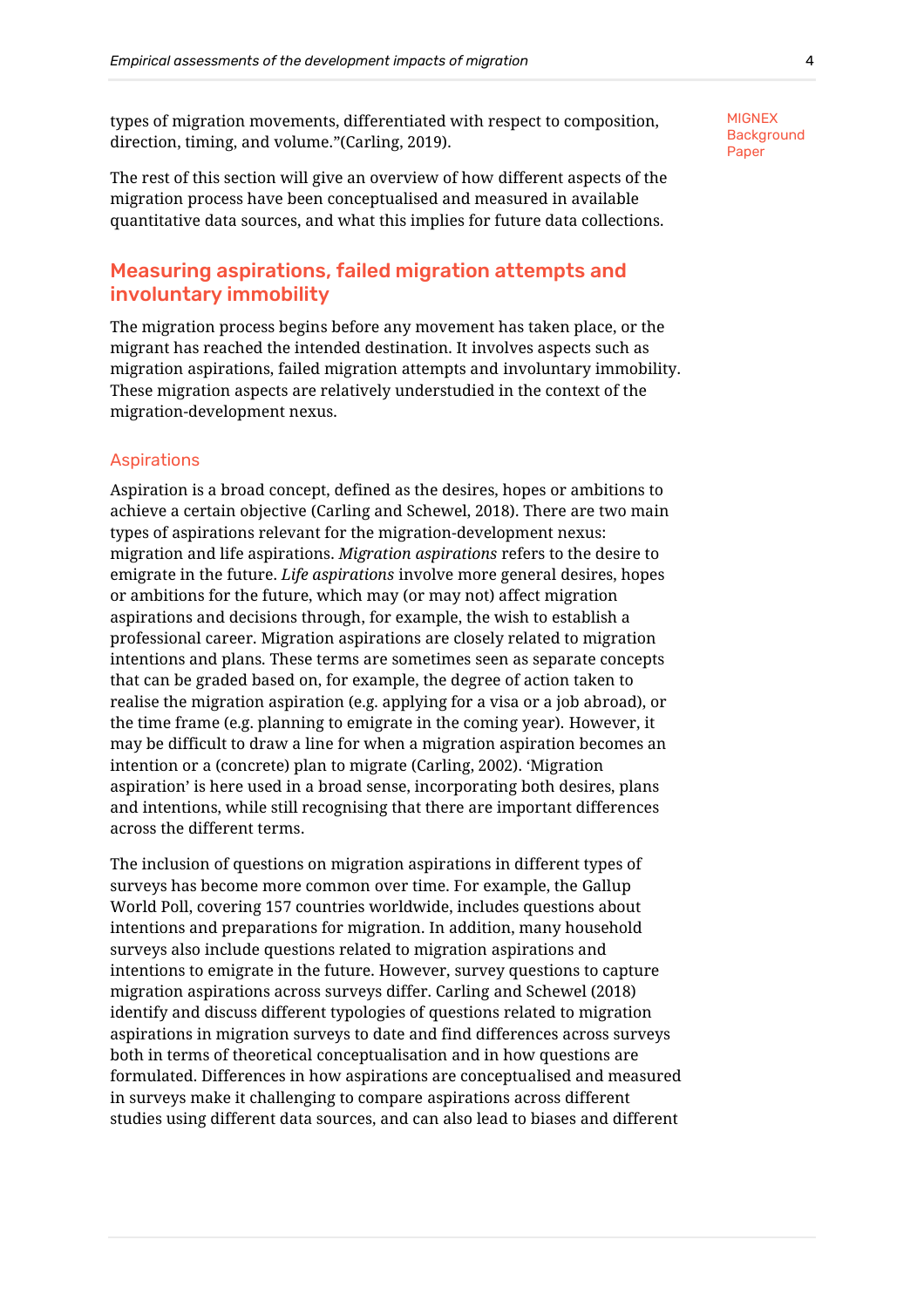outcomes depending on the cultural context in which the surveys are implemented (Carling and Schewel, 2018) $^{\rm 3}$ .

One question that often arises in association with migration aspirations is how well aspirations predict future migration. People may state that they want or plan to emigrate, but this does not automatically imply that they will try to succeed. Studies have, however, shown that measures of migration aspirations are relatively good predictors of actual behaviour (Creighton, 2013; Tjaden et al., 2019).

Aspirations may affect development via changes in behaviour such as investments. Aspiring to migrate in the future may lower the incentives to invest in human or physical capital in the country or place of origin. This dynamic is understudied in the migration literature, with the exception of the impact of migration aspirations on educational aspirations and human capital formation. The aspiration to emigrate in the future may increase expected future returns to education and encourage more education in the country of origin, the so-called 'brain gain' hypothesis (Batista et al., 2012; Beine et al., 2001). However, in a setting with low returns to foreign education in the migration destination country, migration aspirations can instead lower the incentives to attain education in the country of origin (McKenzie and Rapoport, 2011). This is just one channel through which aspirations could influence development. More data and research are, thus, needed to shed further light on the link between migration aspirations and development outcomes.

#### <span id="page-7-0"></span>Failed migration attempts

There is no clear definition of 'failed migration attempts'. Here, we define the term as different circumstances in which an intention or attempt to migrate does not lead to arrival or settlement. The failure may take place premigration, in a situation where the prospective migrants (due to different reasons) do not succeed in leaving the place of origin or residence. Failed migration can also take place post-migration, if migrants are unable to reach their final destination and either directly return back to the country of origin, stay in a transit country for longer or shorter periods of time, or if migrants pass away during the migration journey.

Failed migration attempts highlight the fact that not all migration is necessarily contributing to development. Migration often involves a high financial risk, especially if the migration is financed by loans. Failed migration attempts can lead to debt accumulation and negatively affect the wellbeing of the migrant and their family, economically and psychosocially. It is, therefore, important to widen the definition of migration and take the issue of failed migration into account when assessing the development impact of migration.

Survey data often fall short on capturing failed migration attempts, especially if the attempt fails already before the prospective migrant left the place of origin, as questions related to aspirations and migration intentions

<sup>&</sup>lt;sup>3</sup> For further discussion on the conceptualisation and measurement of migration aspirations, desires and intentions, see the recently published MIGNEX Background Paper *Measuring migration aspirations and related concepts* (Carling, 2019).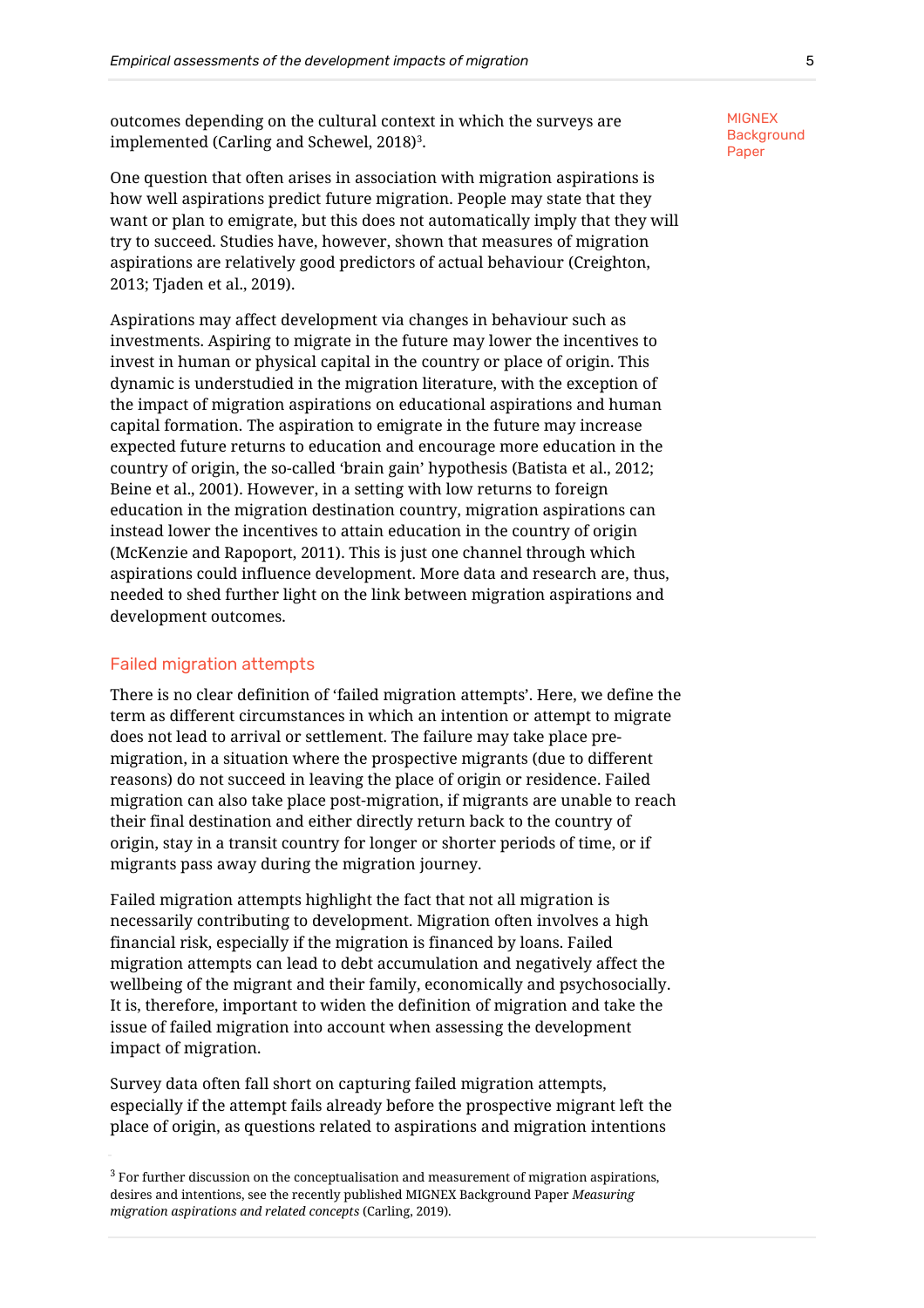often only refer to the future, and not to the past. Information about failed migration attempts in general, and reasons for the failure in particular, is, hence, not captured in surveys, or in any other migration data sources. Migration attempts that fail along the migration route can in some cases be captured in surveys, particularly if the time spent at the destination is sufficient to classify the person as a migrant (normally at least three months for short-term migrants and 12-months for long-term migrants, see the section on emigration for further discussion). Migrants that do not manage to reach their intended destination may end up in transit, which can be captured in survey and administrative data in the transit residence or in surveys with household members in the place of origin (provided that the interviewed members are aware where the migrant is residing). However, the information captured through the emigration experience may not be enough to be able to separate a failed emigration attempt from a "successful" migration experience. Explicit questions about previous migration attempts and experiences of both current and previous members of the household are required to properly capture the various circumstances that surround failed migration attempts.

Migration, especially international migration, is an expensive undertaking, and failed migration attempts often involve large monetary investments that turn into a loss for the prospective migrants themselves, as well as for their families and societies of origin. This is particularly the case for irregular migration that often takes place with the help of smugglers. <sup>4</sup> Besides the monetary costs, failed attempts may also affect the psychological wellbeing and life aspirations of those trying to emigrate. These effects may, separately or jointly, have an impact on development. Financial constraints due to the financing of a failed migration attempt can lead to a decrease in individual and household economic and social wellbeing and affect poverty levels and future investments in physical and human capital. Psychosocial impacts of failed migration may also directly and indirectly affect development and wellbeing of the household through, for example, negative impacts on health outcomes. Another potential indirect channel includes impacts through aspirations, which is further discussed in the next section related to involuntary immobility.

The literature testing the relationship between failed migration attempts and development outcomes is extremely scarce, which is likely explained by the limited data on migration attempts in current datasets. More data and analysis related to failed migration attempts could thus fill an important gap in the literature linking migration and development.

#### <span id="page-8-0"></span>Involuntary immobility

The concept of involuntary immobility was first introduced by Carling (2002), in the framework of the aspiration/ability model. Inspired by Sen's capability approach to development, de Haas later expanded the model to a aspirations-capabilities framework (de Haas, 2012). Involuntary immobility

 $4$  According to the United Nations, migrant smuggling is defined as the procurement, in order to obtain, directly or indirectly, a financial or other material benefit, of the illegal entry of a person into a State Party of which the person is not a national or permanent resident" (UN General Assembly, 2000).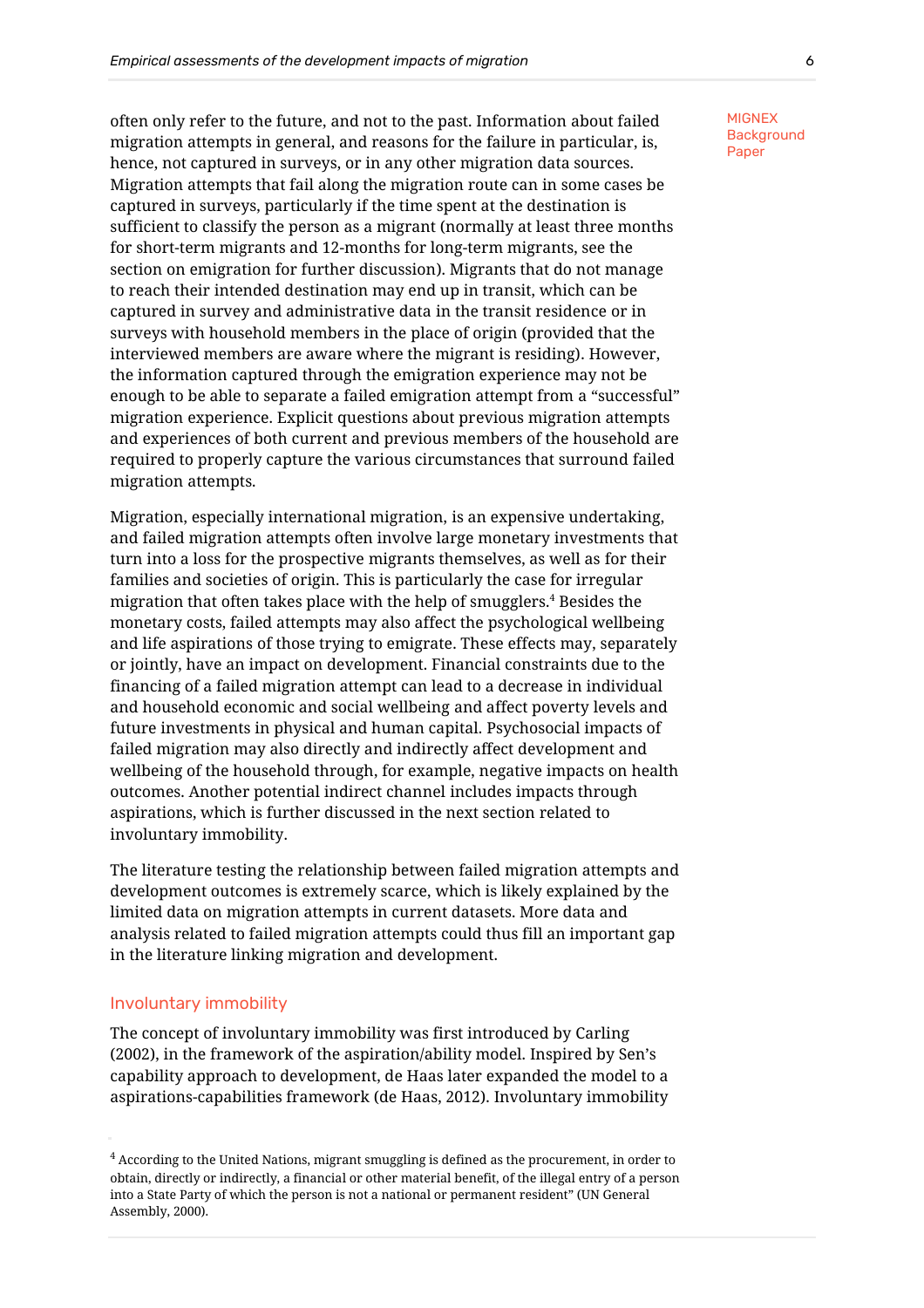describes a situation in which individuals aspire to migrate but lack the ability (or capability) to do so, owing to, for example, financial constraints and/or lack of legal pathways to emigration. It is thus closely related to the two previous terms, aspirations and failed migration attempts.

Involuntary immobility can affect development via effects on aspirations, which in turn can affect development outcomes such as investments in physical and human capital. Without the capability to move, individuals who find themselves in a place where they do not see much of a future will adjust their aspirations to fit their reality. This situation may in turn impede forward-looking, wellbeing-enhancing behaviours such as investments in higher education or other long-term investments. Involuntary immobility would in this case lead to negative development outcomes not only at the individual and household level, but also at community level where aspiration traps prevent broader economic and social change (Czaika and Vothknecht, 2014).

Like in the case of failed migration attempts, empirical literature investigating the impacts of involuntary immobility is lacking. This opens the possibility to measure a relatively unexplored channel through which migration can affect development.

## <span id="page-9-0"></span>Measuring migration stocks and flows

Migration movements incorporate emigration, immigration and transit migration. The minimum requirement for carrying out analysis on the development impacts of migration is to have some measure of migration movement (or a migration outcome such as remittances). Ideally, the data would capture several migration measures and at least some basic demographic and socio-economic information related to the migrant (such as age, education, gender).

At a first glance, defining migrants and related concepts may seem relatively straight forward. However, there are a number of challenges when collecting migration data, and the definitions often differ across surveys and studies.

#### <span id="page-9-1"></span>Migration data

Migration data can, in general, be obtained from three main sources:

- **—** Population census
- **—** Administrative data
- **—** Sample surveys

The first two sources are usually collected by national statistical offices. The national data can then be compiled and aggregated to international level by international organisations or research initiatives. Ideally, this data should include both migration *stocks* (accumulated number of migrants in the country) and *flows* (the number of migrants entering or leaving a given country during a given period of time).

National statistical offices collect and compile data on migrant stocks through different sources, such as census data, population registries or administrative data. Aggregate data on migrant stocks at both international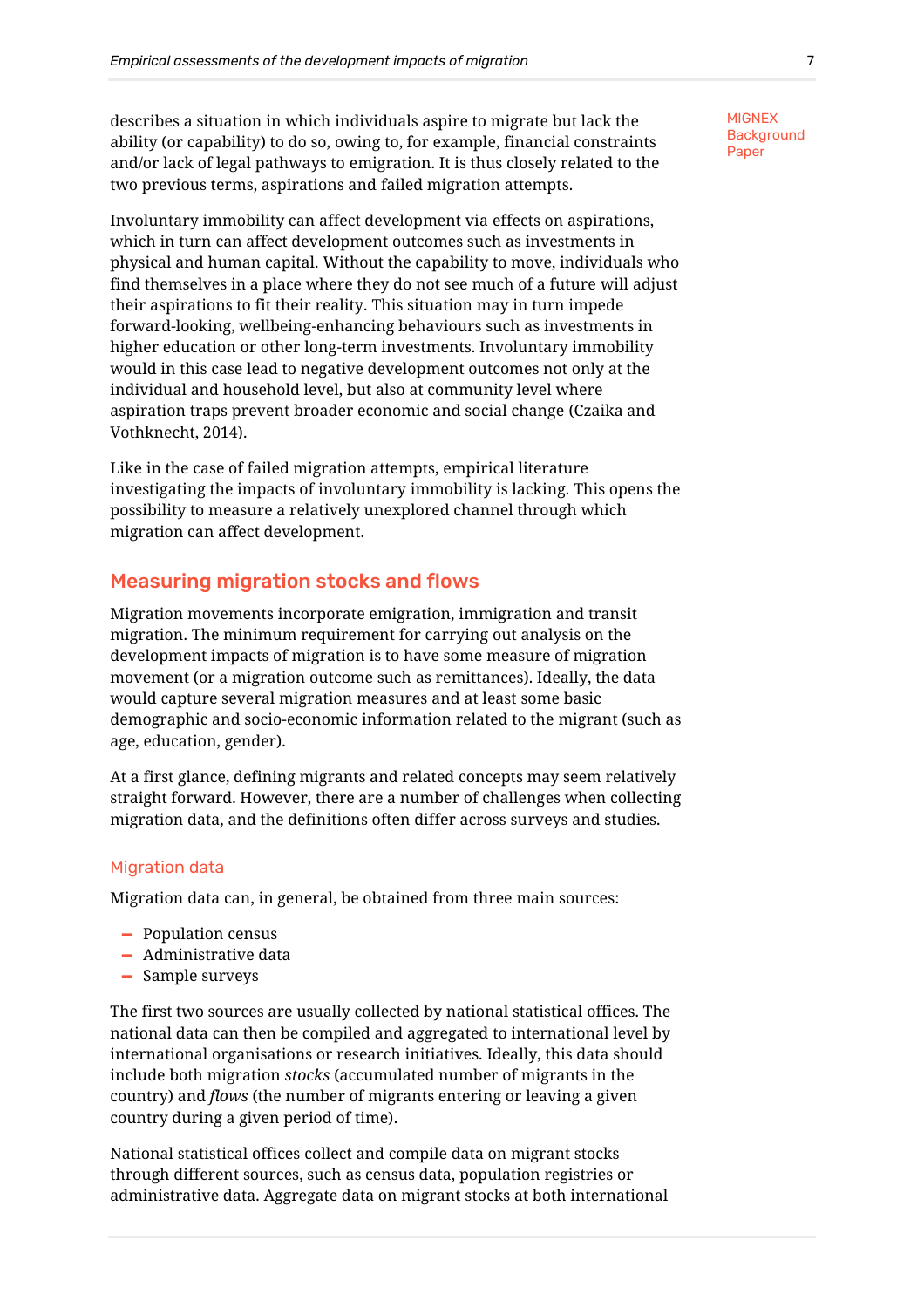and national level are compiled by the UN Statistics Division (UNSD). Other international organisations, such as the Organisation for Economic Cooperation and Development (OECD), also collect migration stock data from its member countries.

Migration survey data, on the other hand, can either be collected through explicit migration surveys, or by adding a migration module to existing surveys such as labour force surveys. Migrants can be captured by the means of including in the household roster not only current household members but all individuals who have been members of the household at any point in the time in the past. An alternative to this approach is to list all current members plus all sons and daughters regardless of where they live. This methodology has been applied to capture internal migration in surveys in China and Mexico (Carletto and de Brauw, n.d.). Fertility modules in surveys can also be used to collect migration information of all sons and daughters of the female members of the household not captured in the household roster. A drawback using this method is that it will not capture children of women who passed away (Ibid.).

UNDESA provides a global estimate of the stock of international migrants by compiling international migrant stocks based on country of birth. If the country of birth is not available in the data, the migration status is determined by country of citizenship. The use of country of birth vs. citizenship comes with different advantage and disadvantages. While citizenship status data has the advantage of being widely available across countries, the drawback of using this measure is that citizenship can change over time and people can hold citizenship of more than one country, or be stateless and lack citizenship. The advantage of using country of birth to define a migrant is that it does not change over time as long as borders stays the same and constitute an objective measure. However, in a context where borders change over time, the use of country of birth may misclassify people as foreign born if they have moved within a country that later experienced a split or change in borders. Given these challenges, the UN recommends that countries collect information on country of citizenship and country of birth (Global Migration Group, 2017). It should, however, be noted that collecting data on citizenship can be highly politicised in certain contexts, which poses additional challenges in data collection.

Besides migration stocks, data on *migrant flows* is very useful when assessing, for example the development consequences of migration. However, measuring flows using census or administrative data is more demanding than measuring stocks, as it requires well-functioning administrative record systems and relatively frequent data collection intervals to accurately capture flow data (Global Migration Group, 2017). National statistics on migration flows are based on different definitions and data collection methodologies. Survey data are better at capturing flows, as it gives more room to include retrospective questions about migration history such as time since migration (or return), the number of migration spells, etc.

Another important distinction is *duration of stay* in the country of destination. Migration can be separated into *short term* (temporary) and *long-term* (permanent) migration. The United Nations uses a threshold of 12 months to define a long-term migrant, and three months for short-term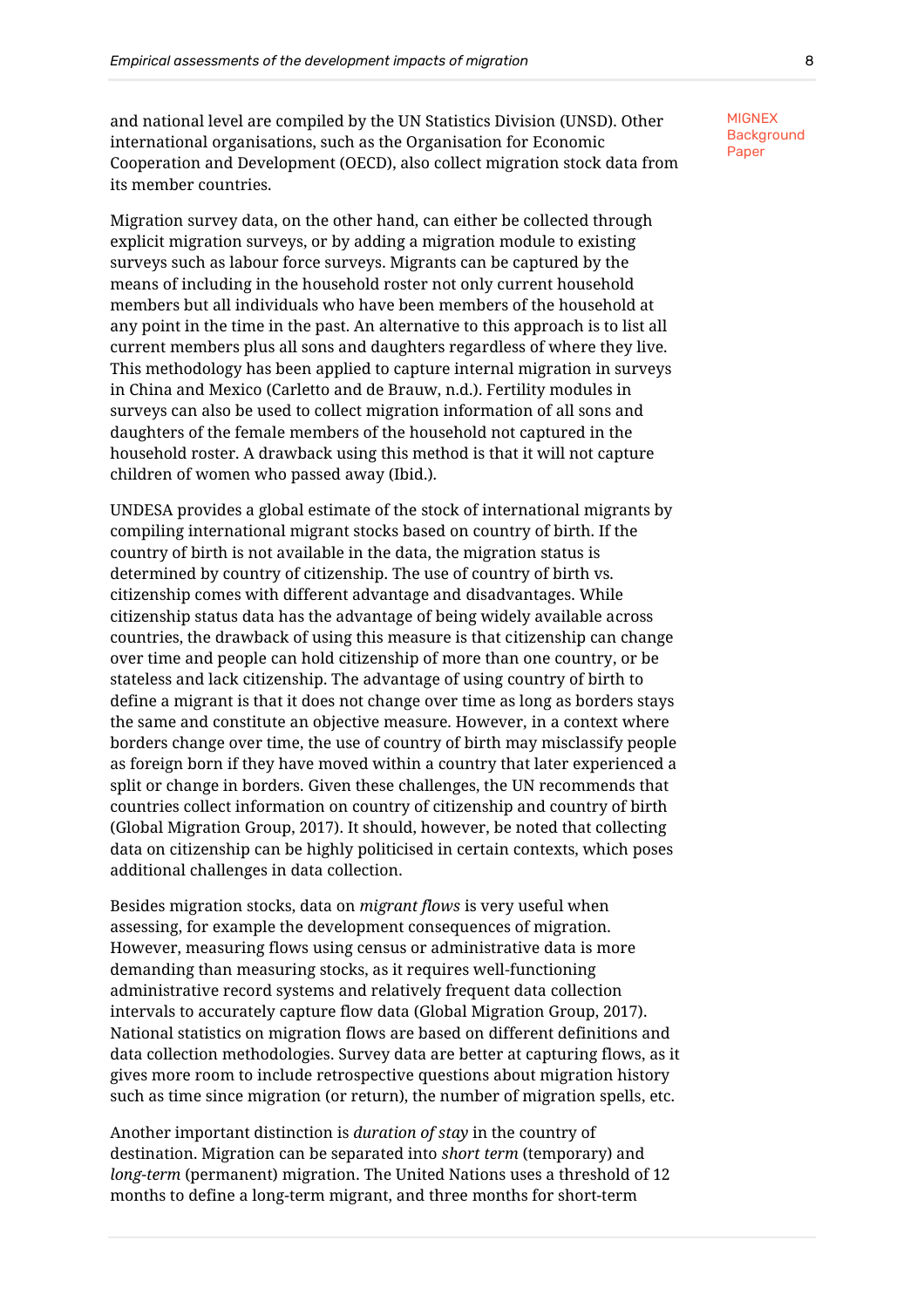migration. The duration criterion of 12 months for long-term migration is standard for national data collection systems, while the definition of shortterm migration varies across countries (usually either three, six or 12 months), which complicates international comparisons across countries (Global Migration Group, 2017). Migration duration may have important implications for impacts on development. For example, remittance flows may vary with the time the migrant has spent abroad. A typical hypothesis is that remittances decline over time, which would imply that the development impact of migration is also likely to be lower for permanent migration compared to temporary migration, when looking specifically at financial remittances. Empirical studies investigating the 'remittance-decay' hypothesis have shown mixed results (Brown, 1998; Hunte, 2004; Makina and Masenge, 2015). More recent migrants may also have more frequent interactions with the family in the place of origin, which could also have implications for the transfer of knowledge, ideas and norms (so-called 'social remittances', which are discussed further in a later section). On the other hand, migrants that have just arrived at the country or place of destination may have not yet had the time to start sending (financial or social) remittances. The relationship between migration duration and level of impact on development is, therefore, likely to follow an inverted u-shape over time.

Data can also collect information on *place and/or country of residence* of the migrant. In survey data, this is often done by asking household members where members who left the household currently reside through questions about country, city or both. However, household members may have imperfect knowledge of the exact location of the migrant. Some surveys also include questions about countries that the migrant has passed through or resided in on the way to the current place of residence to capture more details about the migration experience.

Information about the *reason for migration* is often collected in migration surveys. This information may be more relevant to analysis of causes of migration rather than consequence. However, the reason for migrating may influence the development impact. For example, someone migrating for education abroad may be less likely to send remittances compared to a labour migrant. Knowing more about the purpose of the migration can also directly provide information about expected development impacts, if migration was motivated by, for example, a wish to fund educational or health expenditures of members in the household.

Finally, one might also be interested in knowing the *legal status* of the migrant. Questions related to the migrant being undocumented may be sensitive, although it is less of a problem in surveys conducted in countries of origin than in surveys with migrants in destination countries. If the legal status is sensitive in the context where the study is being conducted, instead of direct question on the status of the migrant, household members can be asked about the documents that the migrant possessed at the time of departure, giving a list of options of different documents that are required when migrating through a legal channel. However, this would not capture the case when someone migrated legally but, for example, overstayed, or the someone migrated without the documents but obtained them in the country of destination.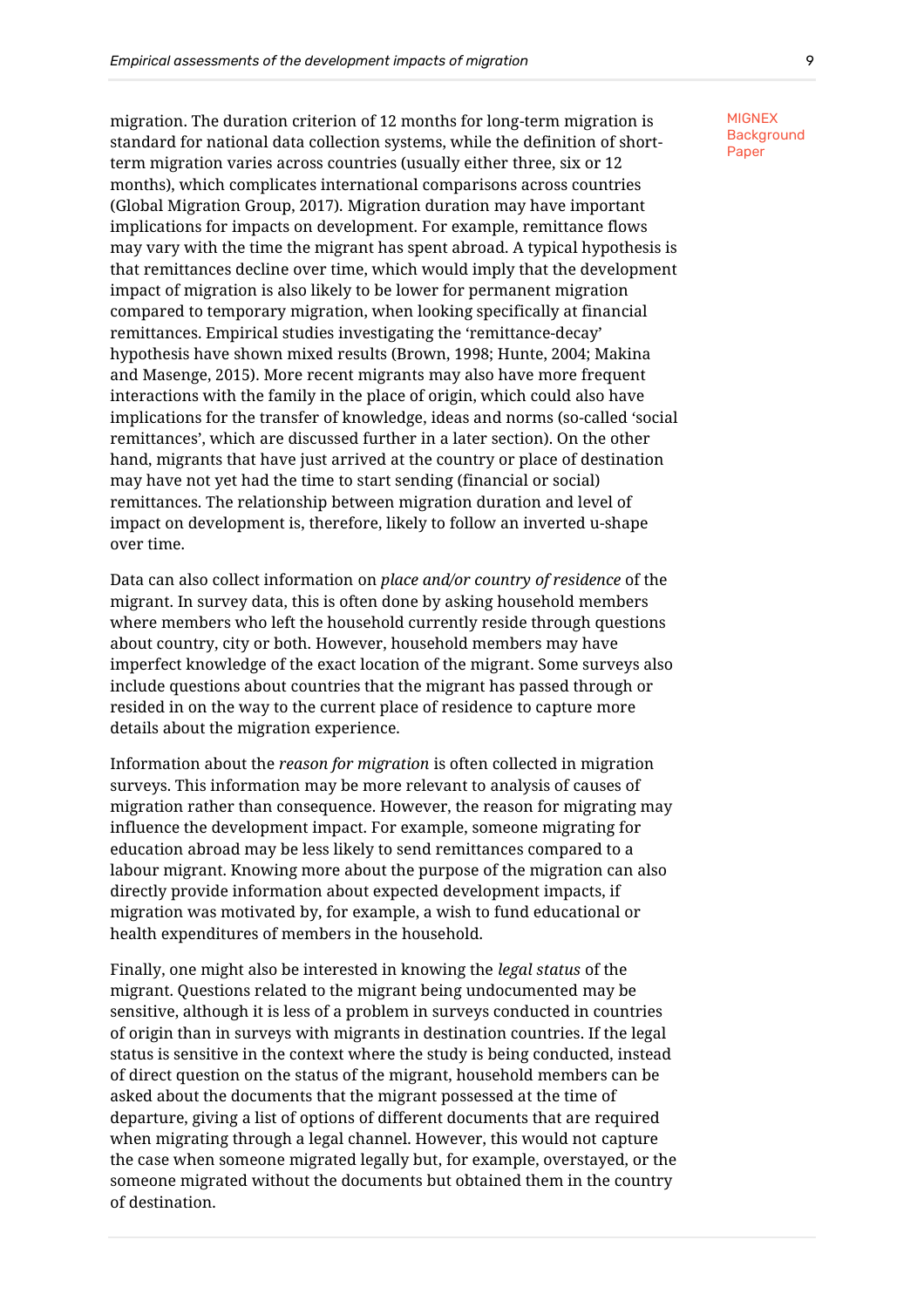When it comes to data for migration and development analysis, survey data has several advantages over administrative and census data. Firstly, more information about the socio-economic characteristics and migration experiences can be collected using survey data. Survey data also allows for oversampling of individuals and households with migration experience. Migration, and especially recent migration spells that may be the most interesting migration to capture for analysis of the consequences of migration, is still a relatively rare phenomenon. Few countries have net annual international emigration rates above 2% of the population (Global Migration Group, 2017). A survey of 2000 households would in this case only generate a sample of about 40 households with a migrant. Oversampling would help generate a larger number of households with migration experience in the sample. On the other hand, the disadvantage with survey data is that it is more limited in its geographical scope, and often not nationally representative. National coverage is desirable for most surveys, but as migrants tend to be concentrated in particular regions, selecting a random sample may not lead to efficient data collection.

## <span id="page-12-0"></span>Transit migration data

One sub-category of migration is transit migration. Transit migration refers to the passage of migrants through countries other than the intended destination. These passages can sometimes be prolonged. From a development impact perspective, it is useful to collect information on transit migration as it may have implications for the ability of the migrant to engage in economic activities, especially during shorter transit periods, to send remittances, etc. Transit migration may instead imply a cost for the household if the migrant is in need of more financing to continue the journey, or perhaps required to pay a ransom fee to escape from detention/kidnapping, which has been the case for many migrants in transit in, for example, Libya.

Collecting reliable information on transit migration is challenging for several reasons. Firstly, defining the end and beginning of a transit migration period requires accurate data on arrival and departure across origin, destination and transit countries. In situations of extended transit migration, it may be difficult to judge when a migrant is no longer in transit. Intentions can change on the way, and what was initially meant to be a transit country can become the final destination. The very idea of transit migration has also been criticised, as it is founded in assumptions about migrants' intentions of onward movement, which is uncertain. Most countries of transit are also countries of immigration and emigration, and it is often difficult to make a distinction between transit migration and other types of migration flows. In migration survey data, migration destination is often obtained by means of proxy from household members in the country (or place) of origin. This may pose an additional challenge because household members may not be aware of the exact location of the migrant, or the intended final destination country of the migrant.

To capture transit migration in surveys, migrants (or their families if the survey is collecting data in the country of origin) can be asked questions about their intended final destination at emigration, stays in countries on the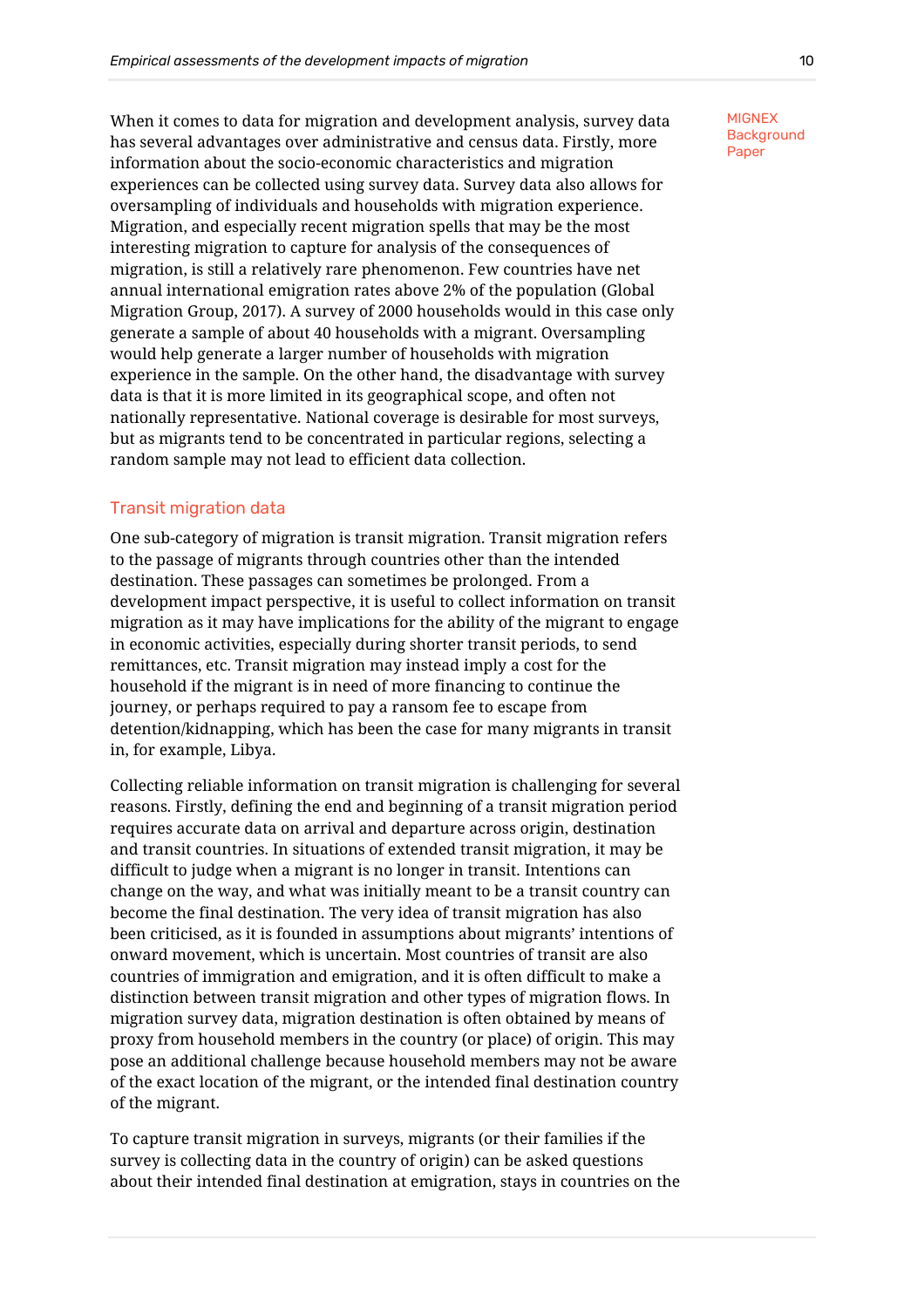way to the destination country, and intentions about onward movement in the future.

## <span id="page-13-0"></span>Measuring return migration

Migrants residing abroad may eventually either choose to stay in the country of destination or return to the country of origin, on a permanent or temporary basis. Return involves the act or process of going back (voluntary or involuntary) to the country or point of departure. This could take place within national borders in the context of Internally Displaced Persons (IDPs), or across borders when people return from countries of destination or transit.

Return migration can be divided into two categories: *voluntary return* and *forced return*. This distinction can be analytically problematic, but it is useful when determining who is in charge of collecting data. The IOM collects data related to its assisted voluntary return and reintegration programmes, while national statistical offices, border protection and immigration law enforcement agencies collect collects on forced return. However, conceptually the terms *voluntary* and *forced* are less clear (Erdal and Oeppen, 2018).

A substantial part of return migration is not recorded, especially not voluntary departures. There are several gaps in national data covering return migration, and existing data are often scattered across different data sources and not always complete or publicly available. As for survey data, return migration is difficult to capture due to several reasons. It is, for example, not easy to distinguish between return migrants and seasonal migrants who regularly depart and return to the place of origin. In other cases, return migrants may have returned with the intention to re-migrate again, but without realising the re-migration plans. The opposite case might also hold, e.g. migrants who return with the intention to stay end up remigrating. Thus, having the intention of re-migrating (or return permanently) does not mean that all returnees will leave again (or stay). Some surveys, therefore, apply a threshold for the minimum number of months a return migrant has been back in the country of origin (Carletto and de Brauw, n.d.). A threshold of 12 months would exclude seasonal migrants that return and re-migrate several times over the year. However, it would not solve problems of mismatches between intentions and realised migration, which poses a challenge for data collection that covers a limited time period.

There is also a gap in terms of post-return data, including measures of reintegration. Several recent initiatives are trying to address these gaps, especially when it comes to monitoring and measuring the reintegration of return migrants in the country of origin (see for example Koser and Kuschminder, 2015).

## <span id="page-13-1"></span>Measuring remittances

Transnational practices stemming from migration, such as remittances and diaspora engagement, also play an important role in the migrationdevelopment nexus. The primary data source for national remittances is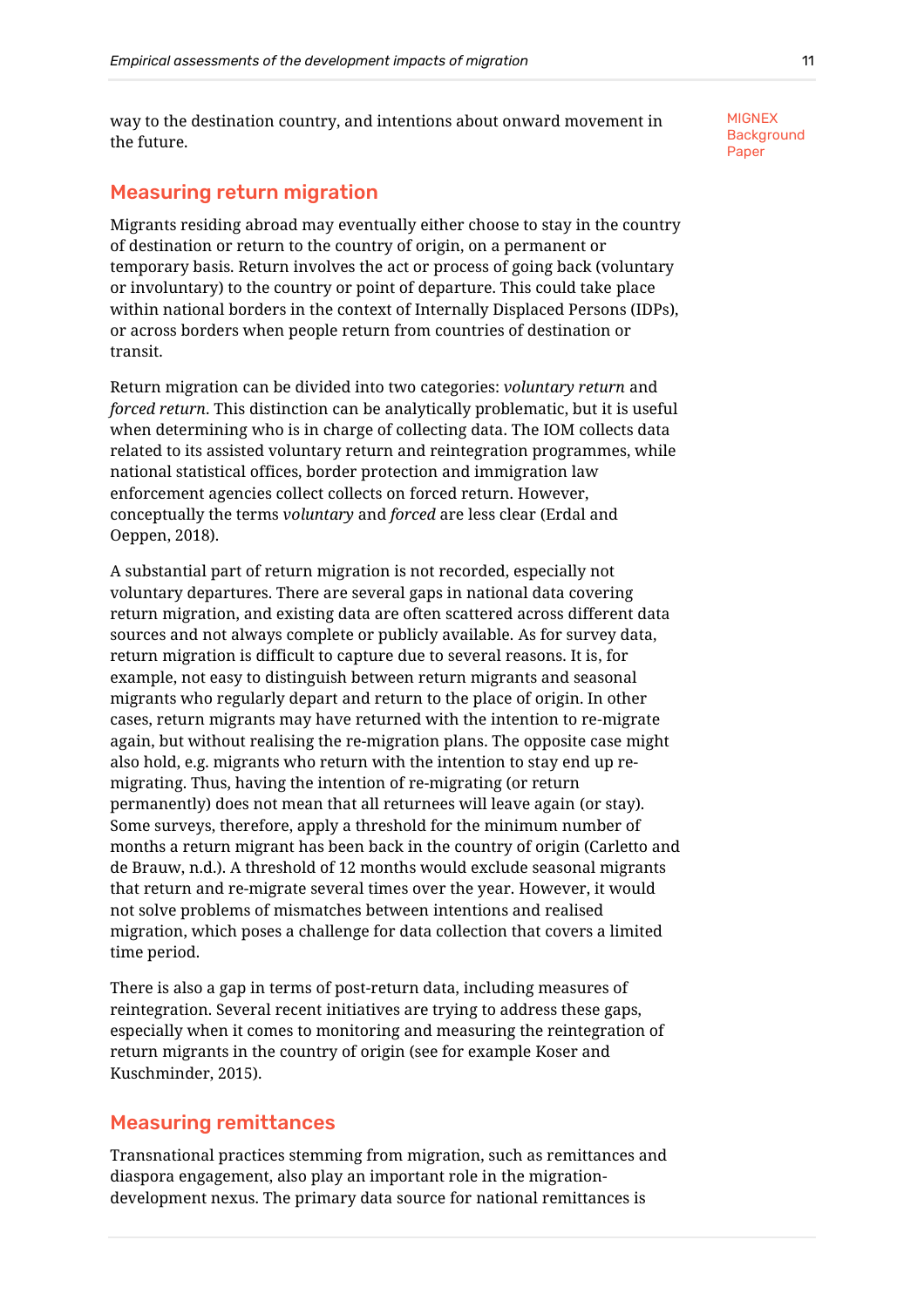Balance of Payment (BOP) statistics, estimated by national central banks and complied by the International Monetary Fund (IMF). According to the latest edition of the IMP Balance of Payments and International Investment Position Manual, personal remittances are composed of two main components: '*compensation of employees*' and '*personal transfers'*. There is also a third item '*capital transfers between households*', but few countries report data on this item. *'Personal transfers'* are defined as all current transfers in cash or in-kind made or received by resident households to or from non-resident households (Global Migration Group, 2017). Despite efforts to harmonise data collection methods and definitions across countries, there is still significant heterogeneity in the collection of remittance data across countries, and consequently heterogeneity in the quality of data (Irving et al., 2010). Some central banks do not adequately capture remittances from all sources, such as money transfer operators, post offices and mobile money transfers. Furthermore, countries do not always follow the guidelines from the IMF on how to classify the different categories of remittances, and not all countries report both inflow and outflow of remittances to the IMF. Another challenge includes informal remittances $^{\rm 5}$ , which are difficult to capture in official statistics.

Apart from remittances obtained from BOP, remittances data can also be obtained from household surveys. Remittances are often measured over a certain period, typically the 12 months prior to the survey. The advantage of household surveys compared to BOP data is that more detailed questions about the nature of both the migrant and the remittance flows can be collected, and they record both formal and informal remittances (Clemens and McKenzie, 2018). However, the drawbacks of using survey data are that surveys, as discussed above, are not always nationally representative (and national surveys may contain few remittance-receiving households), they may be subject to recall bias (especially if households tend to pool their resources), and remittances can be highly volatile within a year so the timing of the data collection may influence the numbers obtained (Fajnzylber et al., 2008). Households may also be misreport remittance information (Clemens and McKenzie, 2018). Remittances through in-kind transfers<sup>6</sup> can also be collected, usually by including questions on the type of goods and the estimated value in the 12 months prior to the survey.

Remittances obtained from BOP has been shown to be about 75% higher (Fajnzylber et al., 2008), which may indicate a problem of underreporting of remittances in household surveys. It is, however, difficult to establish which source provides more reliable remittance data, and both BOP and household data are likely to underreport true remittances due to informal remittance channels and household's unwillingness to reveal the true amounts. If the amount of remittances is important for the analysis, a way to enhance quality can be to include questions both on regularity, average amounts and total amounts over 12 months. Substantial discrepancy in the total amounts reported by the household and the calculated total amounts adding up

 $^5$  Informal remittances include remittances transferred through private, undocumented channels.

 $^6$  In-kind remittances refer to remittances in the form of jewellery, cloths and other consumer goods.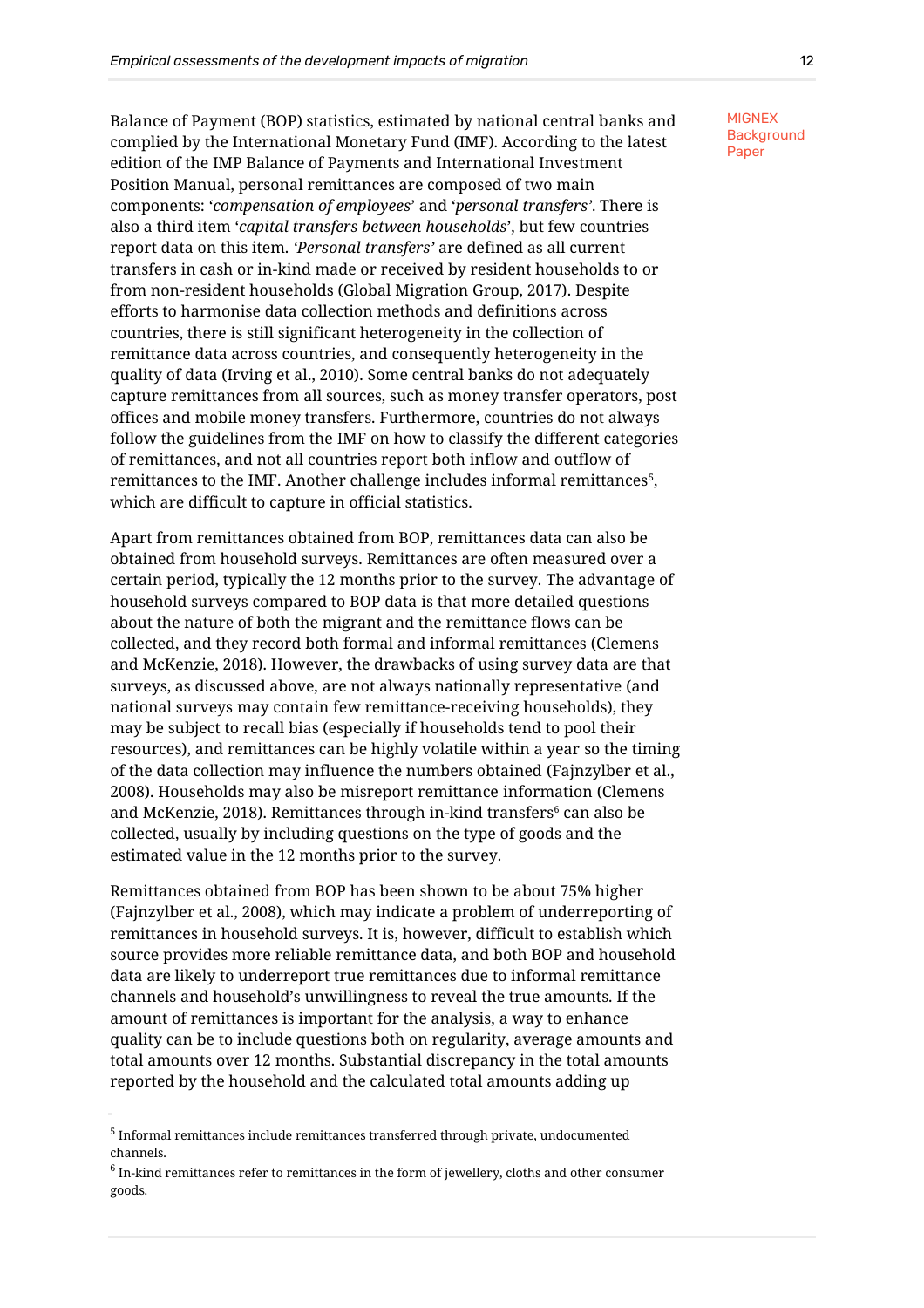number of remittances and average amounts would indicate that there is some form of bias, either from recall or intentional. $^{\textrm{\tiny{\textit{T}}}}$ 

Besides money, migrants can transmit ideas, behaviour, identities and values to their countries of origin. These are known as *social remittances* (Levitt, 1998). Social remittances do not only travel in one direction, but are circular and can also be transmitted from the country of origin to the destination country (Levitt and Lamba-Nieves, 2011). Given the nature of these transfers, it is not possible to explicitly measures social remittances in the same way as financial and in-kind remittances. Quantitative studies analysing the link between social remittances and outcomes in the country or place of residence have instead used aggregate data on the share of migrant stocks or flows as a proxy for social remittances, when analysing outcomes such as electoral results (Docquier et al., 2016), quality of institutions (Li et al., 2017) and level of democracy (Spilimbergo, 2009). Similar analysis could be carried out at the household level by, for example, comparing attitudes and norms of members before and after migration of a member, or across household with and without migrants. Ideally, one would analyse a matched sample of migrants in destination countries and family members in countries of origin to understand social remittance dynamics. In order to enhance the measure of social remittances in surveys limited to countries of origin, explicit questions on how frequently migrants stay in touch with family and friends in the country or place of origin could be included, as social remittances are more likely to be transferred in a context of frequent interaction between the migrant and the household members.

# <span id="page-15-0"></span>Implications for future data collection

The discussion in this section highlights some implications for the operationalisation and collection of migration variables in future migration surveys.

First of all, the section identified a gap in data on failed migration attempts and involuntary immobility. Such data are important for analysis on the development consequences of migration aspirations that have never been realised. Measuring failed attempts and involuntary immobility is however not straightforward, and have not been operationalised in quantitative surveys to date. Ideally, one would want to capture this type of data by following individuals over time, to observe aspirations to move and ability to move. This is, however, often not feasible due to costs and time constraints. If the alternative is cross-sectional survey data, measures could instead be obtained by asking household members a series of questions about previous plans and attempts to migrate. As discussed, a failed attempt could be defined as one of two cases:

1. Individual aspires to migrate but never managed to leave the household

 $^7$  If data is collected is carried out using electronic devices, the survey could be programmed to flag such discrepancy. With paper-based surveys, this would essentially be a way to check data quality post-collection.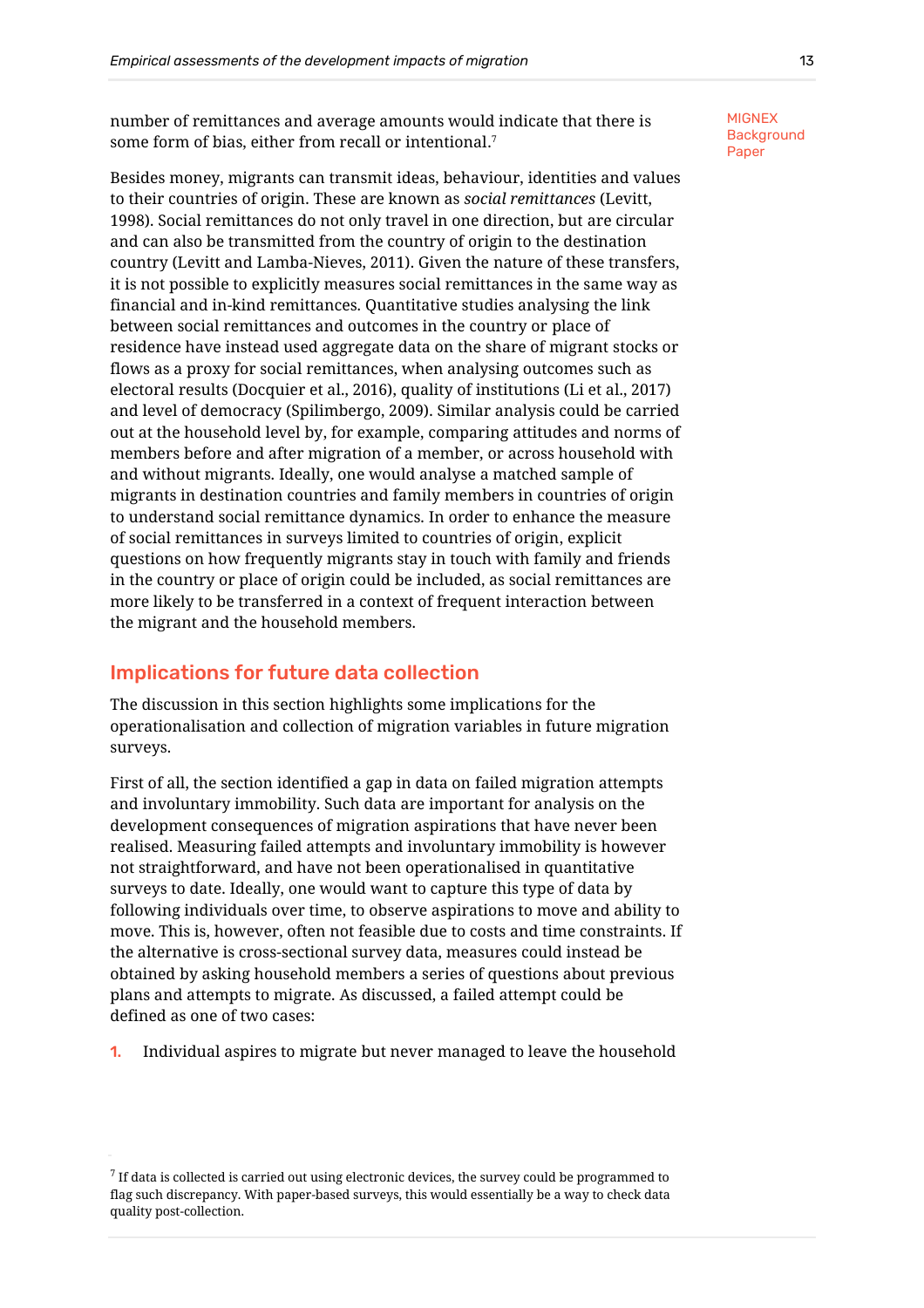2. Individual left the household but never reached the intended final destination (or had a very short stay in the destination), and returned to the household either due to expulsion or voluntarily

In the first case, a household survey could either include direct questions of whether the person has tried to migrate but interrupted the plans before migration, or after a short period of time abroad.

An alternative for case 1 would be to divide the question in two, and use already tested and established questions related to migration plans and preparations, for example, the Gallup survey questions (here adapted to past tense): "*In the past five years, did you ever plan to move to another country, or not*?" and if 'yes': "*Did you make any preparation for this move*?". 8

It will also be important to include a question on reason for not managing to migrate, to separate those who changed their mind due to personal reasons from those who did not migrate due to some (perceived) barrier. Barriers could for example include: (1) economic (could not afford to emigrate); (2) social (not socially accepted to migrate, or pressure to stay home to help out in the household), policy (immigration policies to strict), or personal (too risk averse to migrate, too old).

As for the second case (failed migration along the migration route), if the survey tool contains a roster that identifies the current emigrants in the households<sup>9</sup> , an additional roster question could be added to identify shorter migration spells (for example, less than 3 months). This would identify members with experience of failed migration attempts already at the beginning of the survey, and would allow follow-up questions related to reasons for returning. It is advised to define failed migration attempts of those who left within a time span that do not overlap with the time reference for emigrants to avoid that someone identified as having experienced a failed migration attempt is also defined as a return migrant. Finally, in addition to these questions, questions on current migration aspirations should also be added to the sequence, to single out those who are not planning to emigrate again, as they might not see themselves as 'immobile'.

Based on the definitions of a 'migrant' above, emigrants can be identified based on five criteria in survey data: (1) place of birth; (2) change of residence; (3) household membership; (4) duration of stay away from the household; (5) reference period for migration (i.e. period covered by the survey in terms of past migration spells). The cut-off time for the last two characteristics should be based on the purpose of the study, but as a general rule a shorter time span (3 or 6 months) is preferred for the time away from the household if the study wants to take into account all types of migration, including seasonal and transit. A definition of that is more inclusive will costs a little bit more in terms of time for data collection, but will give more flexibility to define different migrant samples in the analysis. As for the reference period, data on relatively recent migration may be preferred for

 $^8$  For a more detailed discussion on the questions related to migration intentions, see the recently published MIGNEX Background Paper *Measuring migration aspirations and related concepts* (Carling, 2019).

 $9$  The roster would typically include screening questions that determinants whether a person is a current migrant, return migrants etc.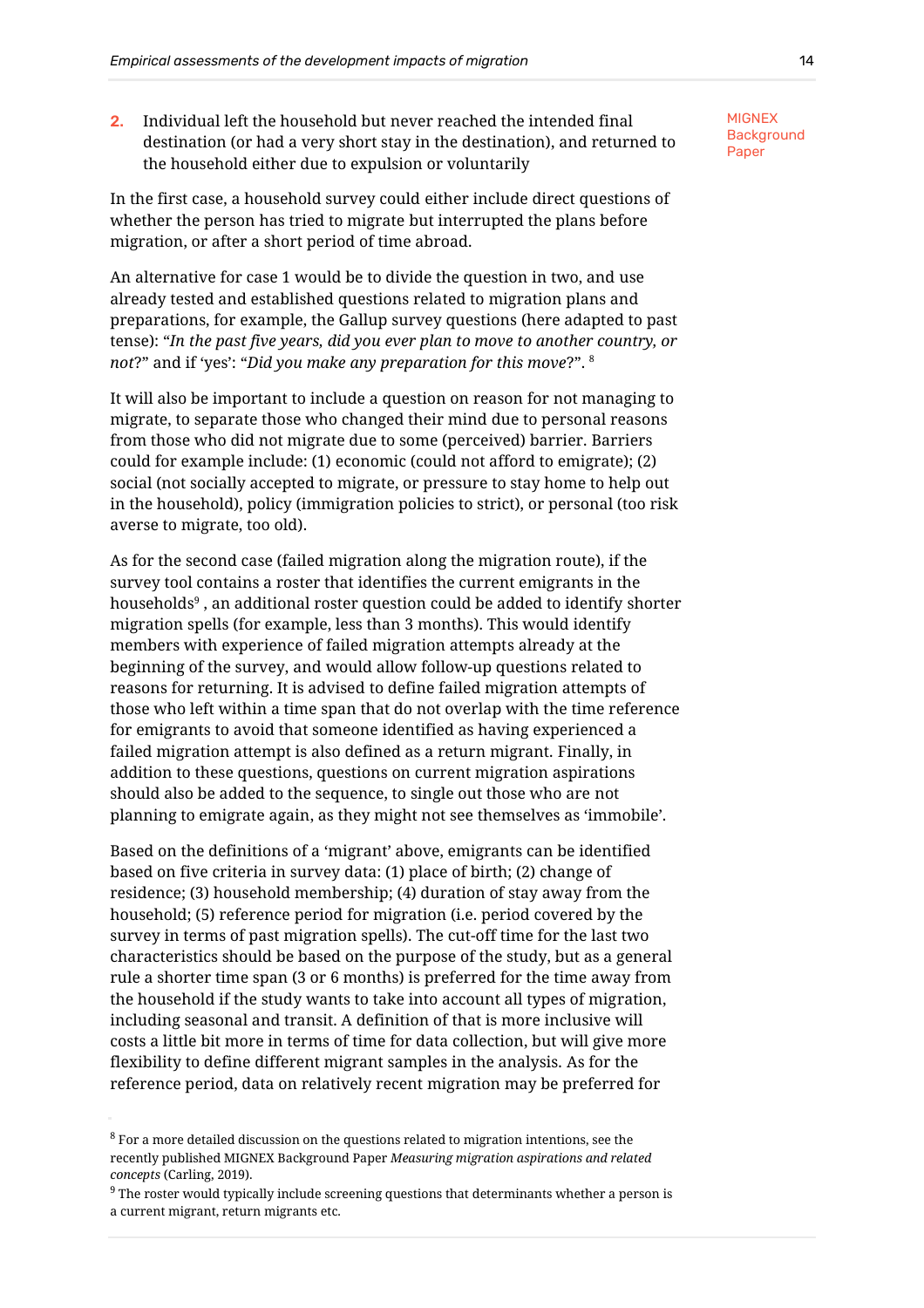development impacts as one can expect the development consequences to be more noticeable in the first few years. Focusing on recent migration can also be an advantage if the aim is to also collect retrospective data on the socioeconomic situation just before or at the time of migration, which can enhance the analysis of migration consequence (as discussed further in the later sections of the paper).

In some cases, it might be worth complementing country of birth data with citizenship data (including dual citizenship) to determine migration status. Especially in border areas or in contexts with an intense migration corridor with a lot of bi-lateral flows.

The advantage of survey data over other types of data is also that it can collect detailed data about other migration aspects, such as remittances and return migration. This type of data can considerably enhance analysis of the impact of migration on development.

Finally, a word on sampling. Depending on the context and purpose of the study, researchers should consider oversampling migrant groups, as very few countries and areas have migration rates that are sufficiently high to generate a migrant sample that generates more than 10% of the total sample. In fact, most countries do not have migrant stocks above 2-3% of the population, and migrant flows in recent years is likely to be even lower.

# <span id="page-17-0"></span>Conceptualizing and measuring development

Defining and measuring development has been a topic of discussion for decades. Traditionally, development was closely linked with income and other economic development outcomes. The focus has, however, more and more shifted towards broader definitions that incorporate multidimensional measures with a focus on expanding people's own capabilities and choices, and aiming for development that is both sustainable and inclusive (Barder, 2012). This section reviews the evolution of development definitions over time, and discusses development outcomes in the migration and development literature.

# <span id="page-17-1"></span>Defining and operationalizing development

A contemporary definition of development could be summarized in three main elements (Spilimbergo, 2009):

- **—** *Development is 'a process of enlarging people's choices'*. This basic description was the foundation for the first Human Development Report (UNDP 1990), drawing upon the work of Amartya Sen (1989), who defined development as 'expansion of capabilities'. The core idea is that different people value different outcomes, and that choice itself is fundamental.
- **—** *Development is a multi-dimensional concept*. The original notion of human development focused on (1) leading a long and healthy life, (2) being educated and (3) enjoying a decent standard of living. Other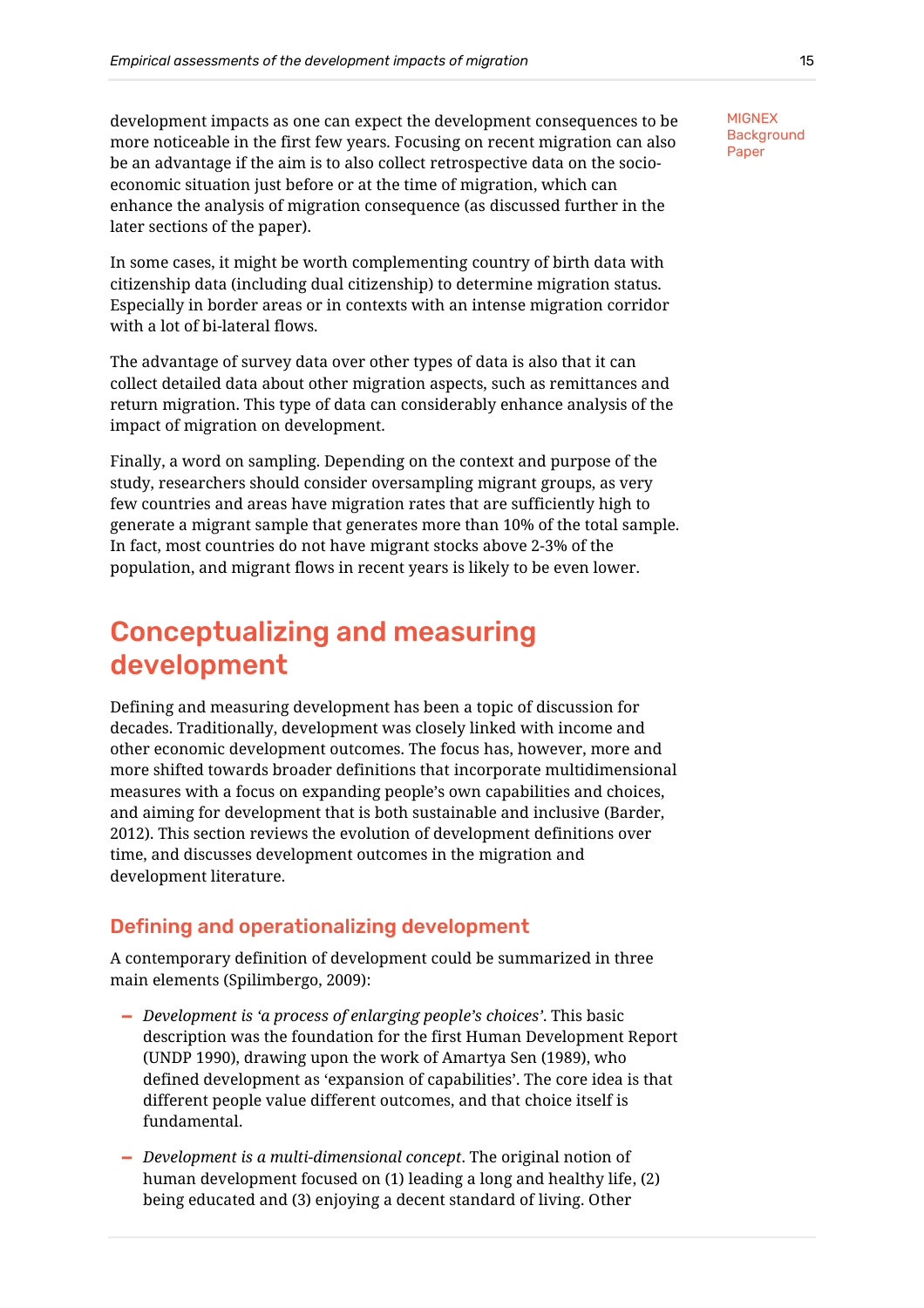relevant dimensions include democratic participation and security from violence, as reflected, for instance, in the broad scope of the SDGs (UNGA, 2015)

**—** *Development is both individual and systemic*. The current well-being of individuals matters, but so does the distribution of well-being and the capacity of economic, political and social systems to provide the circumstances for that well-being on a sustainable, long-term basis (Barder, 2012).

This broad definition reflects the shift over time in how development is defined, from mainly interpreting development in economic terms to a focus on human development in recent decades. Traditional welfare economics have generally focused on incomes (economic or monetary development) as the main measure of development and wellbeing. However, this view of development has largely been revised, much thanks to the work of to the Nobel prize-winning economist Amartya Sen. Sen showed that poverty is highly linked to a range of depravations in health, education and living standards that cannot be captured by income measures (Sen, 1989). Sen later developed his arguments to view development as an integrated process of expansion of substantive freedoms that connect with one another, and where the expansion in freedoms constitute both the ends and the means of development (Sen, 1999). Ultimately, development is about changes in choices, capabilities and freedom, and the distribution of these improvements (Sen, 1999). Expanding substantive freedoms can, thus, create a self-reinforcing process that allows people to live lives that they value (Chappell and Sriskandarajah, 2007).

Sen's capability approach has over time become widely accepted, influential and applied in the development literature in general (Barder, 2012), as well as in the development of a conceptual framework of migration and development interactions (Sen, 1999). The framework has been praised for being flexible enough for researchers to develop and operationalize it in different ways (Alkire, 2002). While Sen highlighted a number of examples of intrinsically valuable capabilities, he does not provide a pre-set list of capabilities for the operationalization of the framework. Instead, he argues that the selection and weighting should be based on personal value judgement and depends on the purpose of the application (Clark, 2006). If the purpose is to apply the framework to a poverty assessment it may for example require a smaller sub-set of capability measures, while an evaluation of human development or well-being requires the inclusion of a longer and more diverse set of capabilities (Ibid.; Sen, 1993). Sen also recognized that the framework may not be sufficient to provide a complete theory of justice or development. Other values, such as personal liberty, economic growth and efficiency may also need to be considered (Clark, 2006).

While some appreciate the flexibility that Sen's framework offers in the selection of capabilities, the lack of a defined list of capabilities is also one of the main criticisms of the approach. Others have questioned to what extent it is possible to operationalise the framework and use it for inter-personal comparison, given that there might be different views on the valuation and relative weights of different capabilities (Clark, 2006). There have been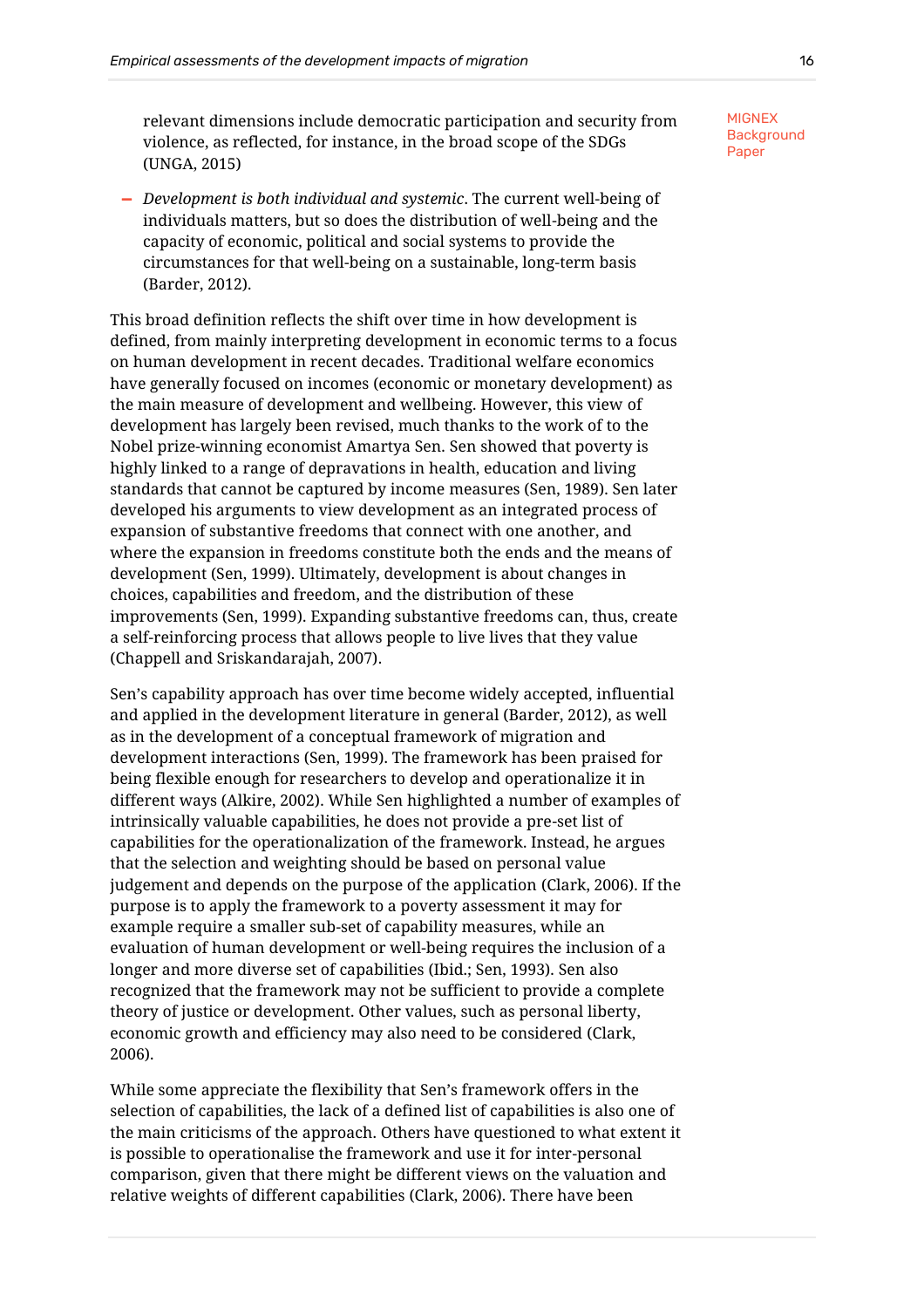several attempts to develop Sen's work and complement the framework with a set-list of central capabilities. Nussbaum draws on the work of Sen to develop a defined list of "central human capabilities". The list included ten central human functional capabilities: life; bodily health, bodily integrity, senses, imagination and thought, emotions, practical reason, affiliation, other species, play and political and material control over one's environment (Nussbaum, 2001). The capabilities approach has also inspired the development of other frameworks with the aim to create multidimensional development indicators, notably the UN Human Development Index (HDI) and the Multidimensional Poverty Index (MPI). The Human Development Index was developed by the United Nations, and builds on the notion that human development is a process of enlarging people's choices. The original notion of human development focused on three key dimensions: (1) longevity; (2) knowledge; and (3) decent living standards (UNDP, 1999). Each dimension is broken down into multiple indicators, and the HDI is a summary measure of average achievement in each of the key dimensions. Over time, relevant dimensions like democratic participation and security from violence have broadened the span of human development, which also follows from the Sustainable Development Goals (SDGs) (UNGA, 2015). While the HDI is only available as an aggregate country measure of human development, the Multidimensional Poverty Index was developed as a way to measure the combination of deprivations at household level. The MPI can be applied using micro level data, and is based on ten indicators to measure the percentage of households that experience overlapping deprivations in the three main HDI dimensions: education; health; and living conditions (Alkire et al., 2017). Out of the ten components of the index, two are related to educational achievements, two represent health outcomes, and six capture 'living standards' such as access to services and proxies for household wealth. Both the HDI and MPI can be measured and compared over time. A number of countries have also implemented national or local MPIs as official poverty measures (MPPN, 2019).

Another framework that aims to go beyond conventional measures of development is the "sustainable livelihood approach". The concept was first introduced by the Brundtland Commission on Environment and Development, and presented a way of linking socioeconomic and ecological considerations in a cohesive and policy-relevant structure (Krantz, 2001). The Brundtland Commissions report "Our common Future", (WCED, 1987) made the linkage between economic development and environmental stability and included a definition of sustainability that has been commonly endorsed globally. The report talks about sustainable development as "development that meets the need of the present without compromising the ability of future generations to meet their own needs" (Ibid.). In other words, the concept of sustainable development means to maintain economic advancement and progress while protecting long-term environmental values. In this sense, it provides a framework for the integration of environmental policies and development strategies.

The 1992 United Nations Conference on Environment and Development expanded the concept of sustainable livelihoods and advocated for the achievement of sustainable livelihoods as a broad goal for poverty eradication (Krantz, 2001). The approach focuses on helping poor people achieve lasting improvements linked to their own livelihood objectives. In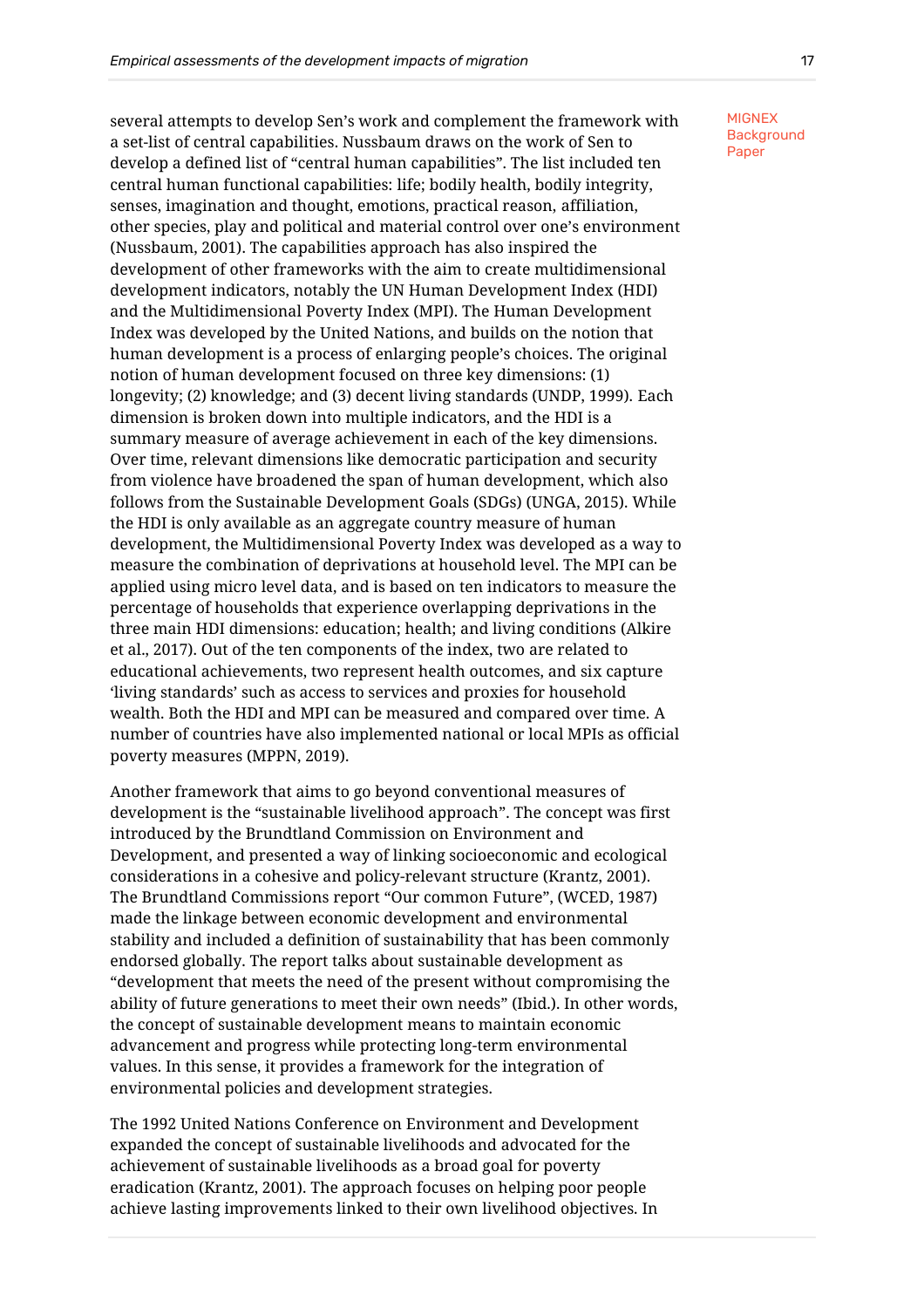order to do so, two activities are of particular importance: (1) improve access to livelihood assets; and (2) make sure these assets are sustainable. Since then, much effort have been made in refining the concept both analytically and operationally, by researchers and national aid agencies, in particularly by the Institute for Development Studies (IDS) at the University of Sussex and the British Department for International Development (DFID). The approach organises the factors that constrain and enhance livelihood opportunities, and shows how they are inter-related. A central notion is that households have different access to livelihood *assets*, which can be expanded but this often includes trade-offs. The livelihood assets are multidimensional and can be categorized into:

- **—** Human capital
- **—** Social capital
- **—** Physical capital
- **—** Financial capital
- **—** Natural capital

The livelihood approach has been adopted by several aid agencies as a strategy towards poverty alleviation.

The capabilities approach and the livelihood approach are to a large extent complementary and overlapping. However, Chappell and Sriskandarajah (2007) points out that there is one important difference: while the capabilities approach is concerned with expanding all capabilities in a person's life, the sustainable livelihood approach focuses more on expanding the ability to achieve certain objectives.

Finally, one of the more recent development frameworks is the United Nation's Sustainable Development Agenda, which defines three core elements that are crucial for sustainable development:

- 1. Economic growth
- 2. Social inclusion
- 3. Environmental protection

The elements are considered interconnected and crucial for the well-being of individuals as well as societies. The Sustainable Development Agenda has been broken down into 17 goals, with a sub-set of indicators (targets) as well as a global indicator framework to assess the achievement of the targets, currently including 232 indicators.

While these different frameworks and subsequent indices such as the HDI and MPI have been widely accepted and adapted by researchers and international and national intuitions, they have also been subject to some criticism. A main general criticism is the arbitrary choices between capabilities or indictors in the different frameworks, and how these indicators are weighted and interrelate. The usefulness of adding up multiple dimensions of poverty into a single composite index has also been criticised (Ravallion, 2011).

The third element of the development definition introduced this section also highlights development as being both individual and systemic. The wellbeing of the individual matters, but so does the distribution of well-being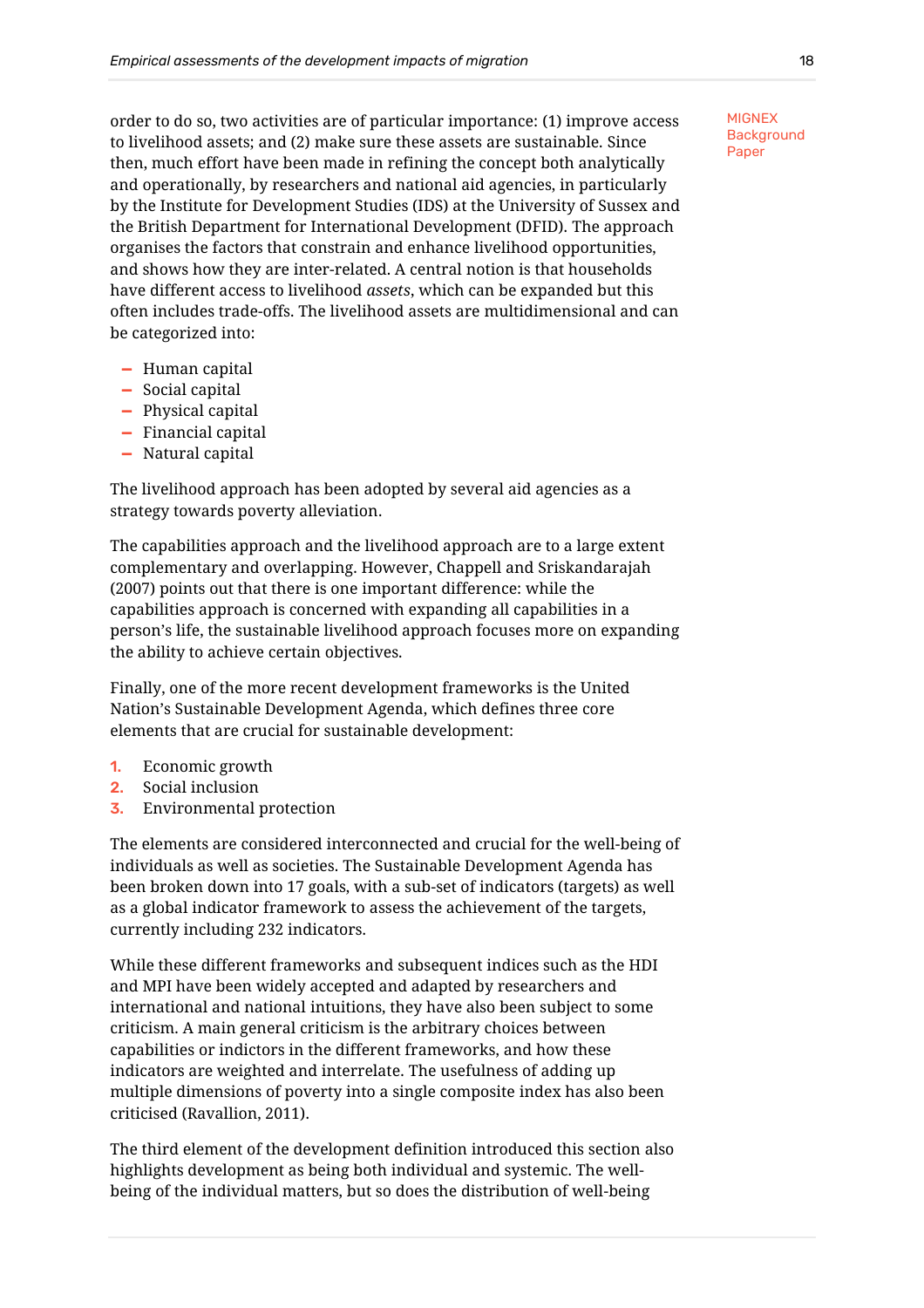and the capacity of economic, political, and social systems to provide the circumstances for that well-being on a long-term basis (Barder, 2012). The approaches discussed in this section recognise that the objective of development is an expansion of people's capabilities, livelihoods or other values rather than economic growth. Economic growth may be a necessary condition to achieve the objectives, but it is not necessarily a sufficient one. Public actions through, for example, welfare programmes to support capabilities and livelihoods and tackle capability failure are also important for development (Clark, 2006).

## <span id="page-21-0"></span>Operationalizing development in migration research

In the same way as the definition of development has broadened and expanded over the past decades, the definition of development in the migration literature has also developed and slightly shifted focus. Following the expansion of development definitions beyond income-maximizing measures, there is now growing empirical evidence on the consequences of migration on a broad range of development outcomes.

The introduction of development concepts such as *capabilities* and *livelihood*s in relation to migration research was led by de Haas (de Haas, 2012, 2010). De Haas advocates for a broadening of the development concept towards Sen's capabilities perspective, to enable migration researchers to "go beyond economic interpretations or a narrow focus on labour migration and to perceive migration within a broader framework of (economic, social or political) opportunity rather than income differentials" (de Haas, 2010). This also has implications for how development is viewed and operationalised in the migration research, and more precisely what constitutes "productive investments". Empirical findings show that migrant households often invest in daily needs and consumption goods, such as food and housing improvements. Such investments have in turn not always seen as "productive", e.g. to lead to long-term development, by those using a narrower definition of development. Applying a broader definition of development, expenditures should be seen as development as long as they enhance people's wellbeing and capabilities (de Haas, 2010). Furthermore, de Haas also points out the role of the state to unleash the development potential in the country of origin. The development potential of migration is determined by migrants' cumulative capabilities and the realisation of these potentials will ultimately be determined by the conditions in the country of origin 04/10/2019 15:47:00

Taking development outcomes as the starting point, the migration and development literature can broadly be divided into four main dimensions of development: (1) economic; (2) social; (3) environmental; and (4) institutional<sup>10</sup> (Figure 1) (Andersson and Siegel, forthcoming)

 $10$  It is important to note that some of the dimensions overlap, and measures such as education outcomes could belong to both economic and social development.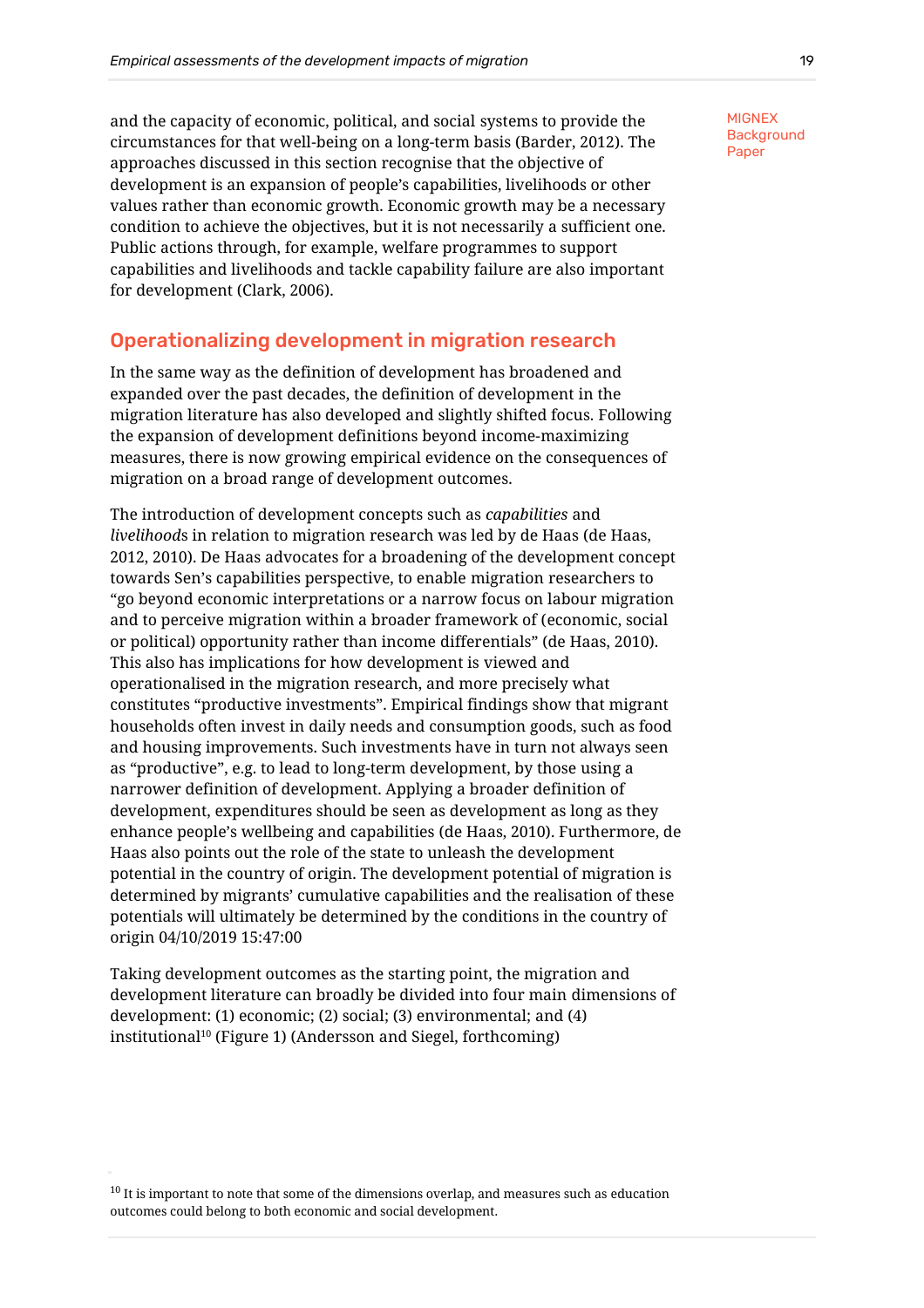

**MIGNEX Background** Paper

# <span id="page-22-0"></span>Figure 1. Different dimensions of development in the migration and development literature

Source: Andersson and Siegel, forthcoming

Examples from the literature that have been used to operationalise how migration affects different development outcomes are shown in Figure 2 [\(Figure 2.](#page-23-0) The development outcomes listed in [Figure 2](#page-23-0) do not represent an exhaustive list of possible development effects and outcomes under each dimension, but rather provide an overview of the broad set of outcomes used in the empirical literature to assess development impacts of migration to date.

| <b>Economic</b>                                                                                                                                                         | <b>Social</b>                                                                                                                                      |
|-------------------------------------------------------------------------------------------------------------------------------------------------------------------------|----------------------------------------------------------------------------------------------------------------------------------------------------|
| Growth<br>- Poverty<br>Inequality<br>- Investment<br>- Consumption<br>Savings<br>$-$ Assets<br>- Employment<br>- Wages/income<br>- Entrepreneurship<br>Trade<br>$-$ FDI | - Health<br>- Education<br>- Social protection<br>- Social cohesion<br>Gender equality/roles<br>Well-being<br>- Happiness<br>$-$ Life satisfaction |
| <b>Institutional</b>                                                                                                                                                    | <b>Environmental</b>                                                                                                                               |
| - Corruption<br>- Political participation<br>- Knowledge transfers<br>- Networks (scientific,<br>professional)<br>Democratization                                       | - Urbanisation<br>Water and sanitation<br>Energy<br>Climate change adaptation and<br>$\sim$<br>resilience                                          |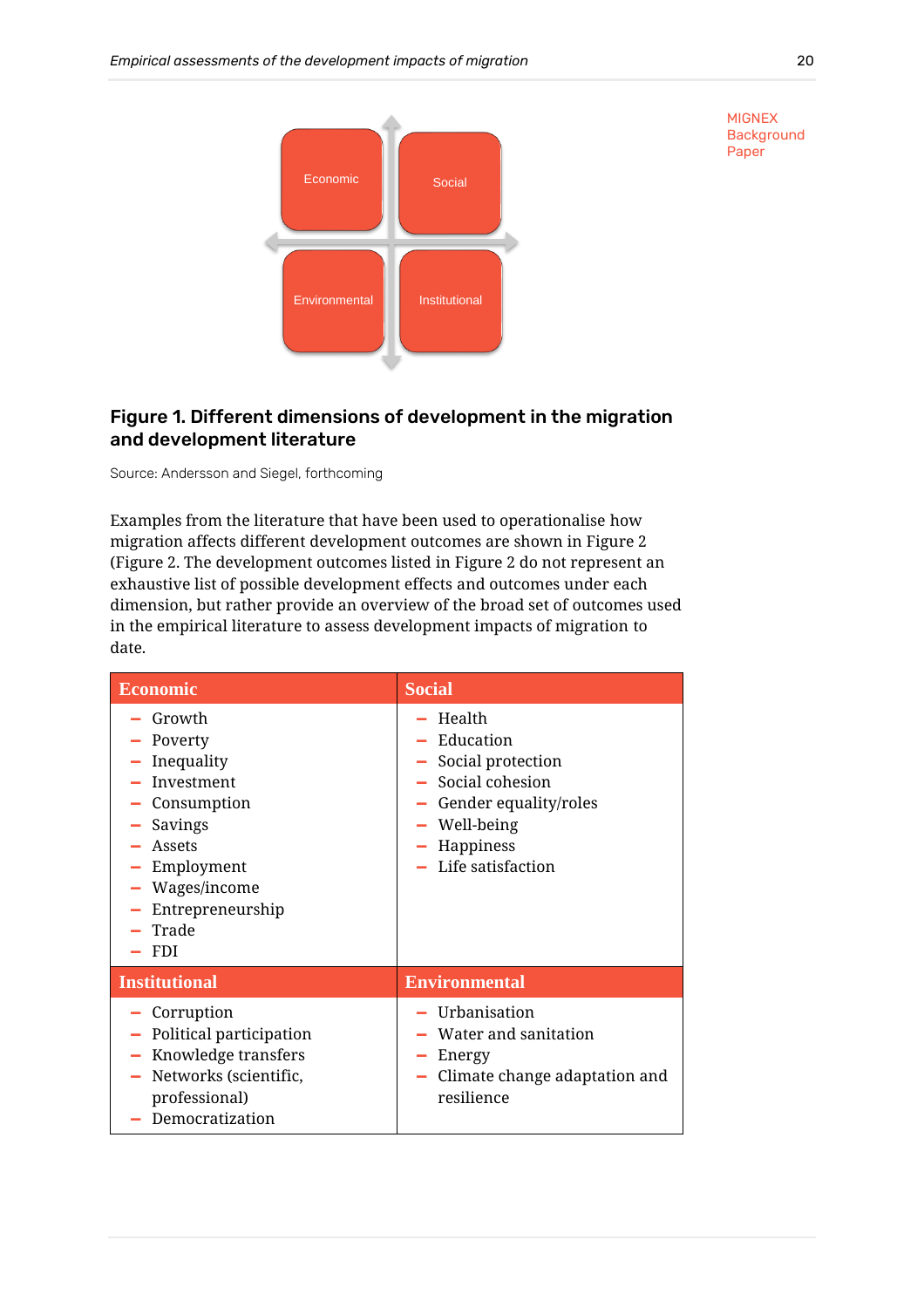# <span id="page-23-0"></span>Figure 2. Examples of operationalisation of development in the quantitative migration literature, by development dimension

Source: Andersson and Siegel, forthcoming

The list includes a wide variety of development outcomes, from traditional economic outcomes such as growth and investments, to political participation and subjective measures of happiness and wellbeing. The empirical literature is diverse in its use of data sources, level of analysis (macro and micro), and geographical coverage.

A recent review of the literature showed that most of the development outcomes analysed in empirical quantitative studies are linked to either economic or social development outcomes, while there is relative scarcity in studies analysing institutional and environmental development outcomes (Andersson and Siegel, forthcoming). Hence, despite an emerging literature focusing on a broader range of development processes, such as transfers of technology, cultural norms and political ideas, the empirical literature to date is still biased towards economic and social (mainly education and health) development outcomes.

To discuss the operationalisation of the various outcomes individually is beyond the scope of this paper. It should however be noted that development outcomes are operationalised in different ways. For example, the analysis of social development outcomes such as education and health can be defined as impacts on access (e.g. school enrolment, visit to health clinics, access to health insurance), on outcomes (e.g. educational attainment, school grade, graduation, current health status), on quality (e.g. private/public school enrolment, hospital vs. health clinic) and so on. The operationalisation is based on data availability, contextual factors, and/or other factors related to the nature of the study.

One thing that most of the quantitative empirical migration literature has in common is that studies tend to look at one or a limited number of development outcomes at a time (Andersson and Siegel, forthcoming). Most studies focus on only one or a few of the development outcomes under one (and more seldom) two different development dimensions (Cebotari et al., 2017; Vanore et al., 2015). There have been some efforts in integrating different types of multidimensional measures of development in analysis of the consequences of migration. The United Nations Development Programme (UNDP) has for example published reports on the human development and mobility (UNDP, 2009). There are also a series of recent papers that have applied the MPI index to investigate the link between migration and multidimensional poverty, in order to take into account the multiple ways in which migration could affect poverty (Gassmann et al., 2018; Kuschminder et al., 2018; Siegel and Waidler, 2012; Vanore et al., 2017; Waidler et al., 2018).

A recommendation for future migration and development surveys would be to aim to capture different dimensions and indicators of developments. Using an approach such as the MPI would allow the collection of data of both individual (and household) development indicators in areas of education and health, and at the same time allow the researchers to create a more multidimensional measure of development. The MPI indicators also has the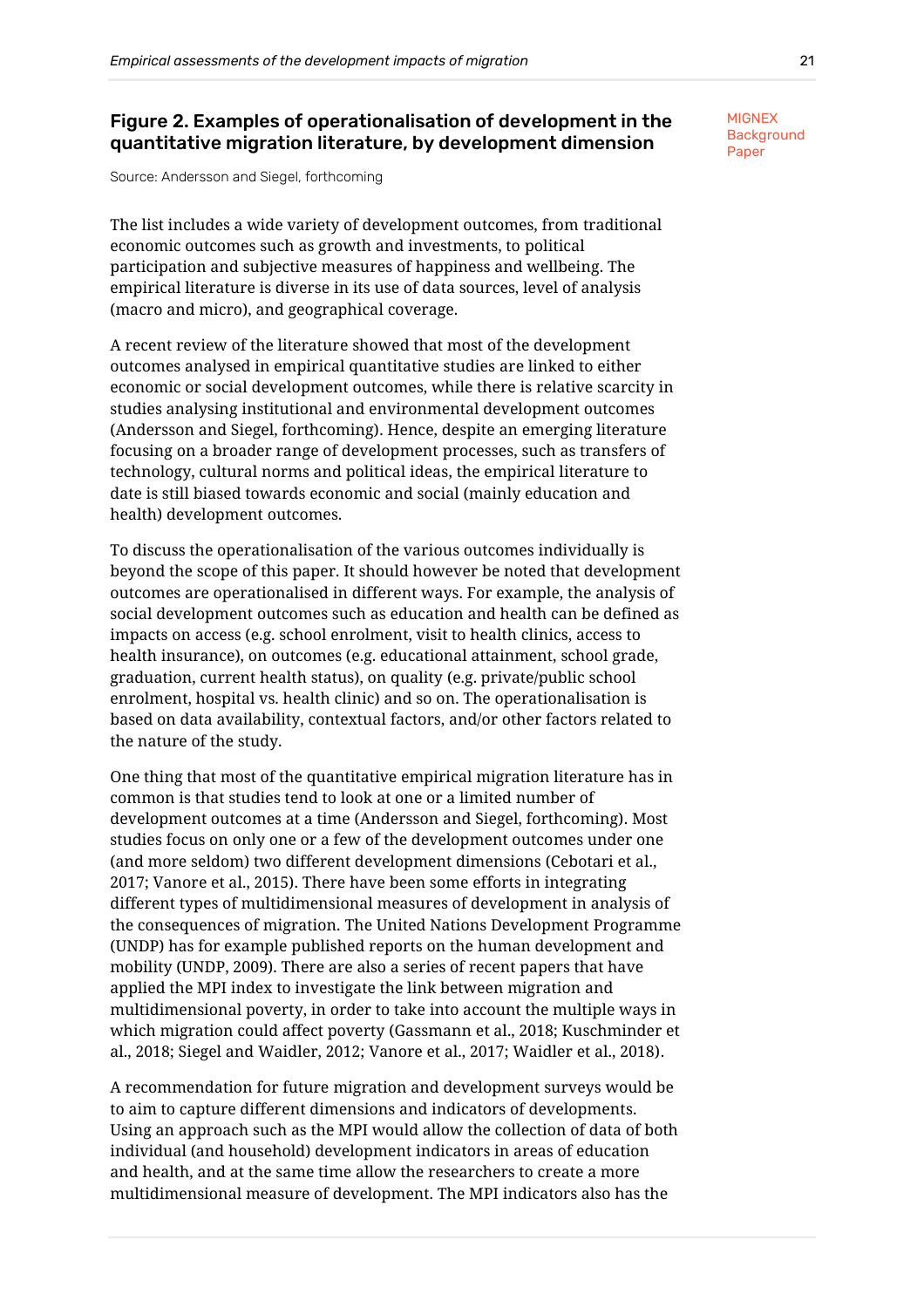advantage of including a proxy for household wealth through an asset indictor, but does not require traditional wealth data such as household income, consumption or expenditures, which are time consuming to collect in a survey.

A common criticism of the development frameworks that have been explored in the literature is that the capabilities and indictors are chosen without a clear framework that determines internal priority, weights, etc. An alternative approach could be to let national development plans and other official documents on development priorities guide the design of conceptual and methodological frameworks and survey tools. This would ensure that the topics and data analysed are in line with national priorities. As a reference, Annex A includes a summary of the development plans of the ten countries in the MIGNEX project.

In addition, as highlighted above, development is also systemic and determined by the capacity of policy to provide the circumstances for wellbeing on a sustainable, long-term basis (Barder, 2012), which also applies to the realisation of the development potentials of migration (de Haas, 2010). Hence, collecting complementary data that captures factors that facilitate and enable migrants and their families to contribute to development could further strengthen the analysis. This could for example be survey questions on access to financial services and financial (literacy) training, access to public services of good quality (such as education or health facilities), or complementary data collections carried out at community level that capture the migration and development policy framework in the migration origin area.

# <span id="page-24-0"></span>Conceptual and methodological aspects

Having reviewed key definitions and the operationalization of measures related to migration and development, this section moves on to discuss conceptual and methodological aspects to consider when assessing development impacts of migration. The section starts by discussing the channels and levels through which migration affect development. It then reviews methodological approaches to address some of the challenges in establishing a causal link between migration and development, and provides some recommendations for future research.

# <span id="page-24-1"></span>Conceptualizing the link between migration and development

There are many channels through which migration can affect development outcomes. A significant part of the literature investigates the development impacts of migration via financial remittances. However, there are also channels through which migration in itself affects development. Migration can for example reduce pressure on the labour market, stimulate transfers of skills, knowledge and norms, and increase incentives for individuals in the origin community to acquire more education (so called '*brain gain*'). On the other hand, emigration may have negative impacts on household wellbeing and development through the costs linked to the loss of labour/income when a member is leaving, social costs from family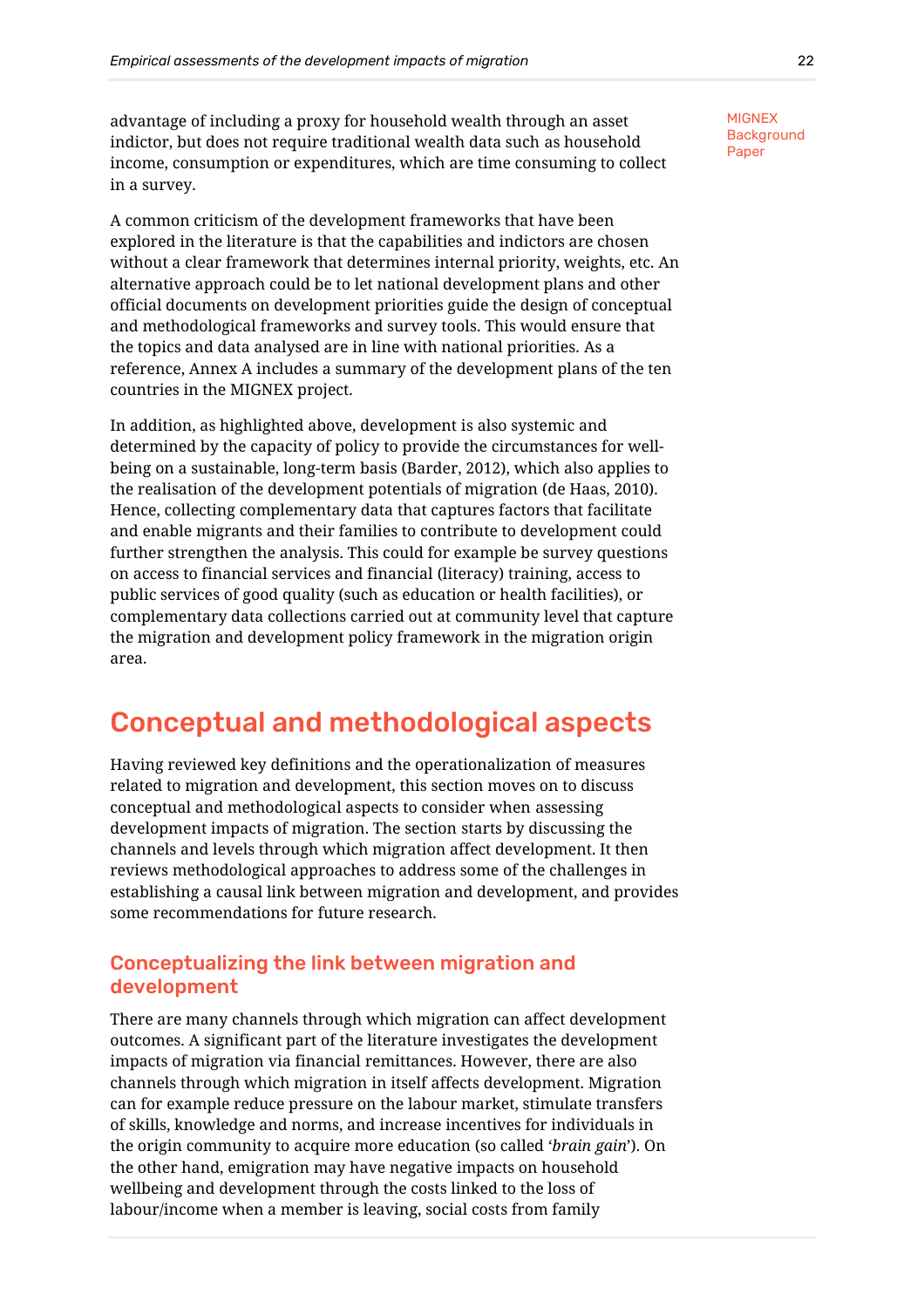separation, and debt accumulation from financing emigration. The negative impact of emigration may be compensated by remittances, but it is important to keep in mind that not all migrants send remittances. As discussed in the previous section, since different development dimensions are often analysed in isolation, and not compared to each other, the issue of social cost versus economic benefit is significantly unexplored in the migration and development literature. There is also a gap in the literature regarding time dimensions, i.e. development impacts on short, medium and long term effects.

Return migration can affect development in the country of origin through, for example, skills, knowledge and capital transfers. Given the data gaps, research on the development impacts of return migration is less developed than impact from emigration and remittances. A growing body of studies in recent years have, however, shown that return migration can bring positive development outcomes such as increased levels of entrepreneurship and knowledge transfers (McCormick and Wahba, 2001; Wahba and Zenou, 2012)

The impact of financial remittances on various development outcomes is well studied. Remittances can help alleviate household credit constraints, smooth consumption and contribute to short- and long-term investments and poverty reduction. Remittances constitute and important share of income for a large number of households in low and middle-income countries, and is there likely to have a significant development impact in these settings. The impact of remittances on inequality is however more ambiguous (Acosta et al., 2008; Barham and Boucher, 1998).

Finally, migration can also affect development through aspirations to move, or through unrealised or failed migration attempts. First of all, individuals with aspirations to move abroad might be less prone to engage in investment activities in the country or place of origin. This effect may be further amplified if the migrant realises that he or she does not have the ability to do so. Migrants are thought to have higher life aspirations than non-migrants, as they are often younger and more educated, which is positively correlated with higher aspirations. Empirical evidence has found that migrants selfselect based on higher individual aspirations pre-migration (Czaika and Vothknecht, 2014). In addition, migration can further spur aspiration levels post-migration, which can lead to higher development outcomes in terms of subjective well-being (Ibid.). However, when individuals who aspire to emigrate in the future lack the capability to realise their aspiration, migration may have the opposite impact on aspirations. Involuntary immobility may cause individuals to adjust their aspirations *downwards* to avoid continued unhappiness because of unfulfilled aspirations. This phenomenon has been labelled the *aspiration trap*. Individuals who find themselves in a place where they do not see much of a future, adjust their aspirations to fit their reality. This may in turn impede forward-looking wellbeing enhancing behaviours such as investments in higher education or other long-term investments. Involuntary immobility would, in this case, lead to negative development outcomes not only at the individual and household level, but also at community level where aspiration traps prevent broader economic and social change (Czaika and Vothknecht, 2014).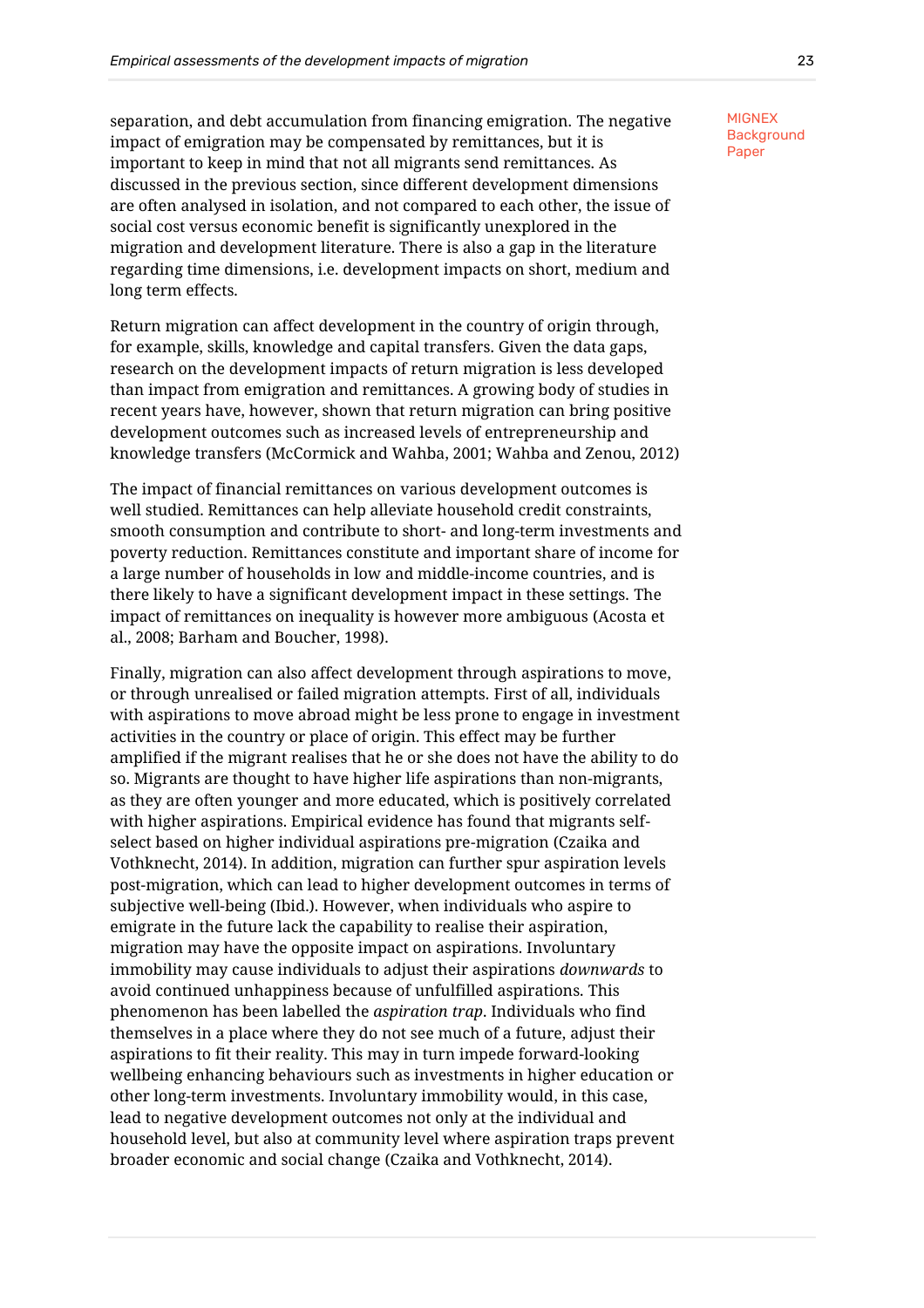The various ways through which migration affects development can also be divided into two types of effect:

- **—** *Direct effects*, such as remittances used for educational purposes that enhance school attendance or enrolment
- **—** *Indirect effects* via changes in attitudes and behaviour that are likely to affect development outcomes. For example, migration may lead to changes in attitudes towards corruption.

It is also important to consider development effects at different levels (Chappell and Sriskandarajah, 2007). Migration generally affects development at five levels: (1) individual (e.g. migrants enjoying higher wages due to emigration); (2) household (e.g. increased education spending in the household left behind due to remittances); (3) community (e.g. increased demand for consumption goods due to remittances); and (4) regional economy and (5) global economy (e.g. more efficient allocation of labour regionally and globally).

These different levels are interlinked and jointly determine the full scope and nature of the impact of migration on development. Yet, empirical studies are often focused on one or a few development outcomes, at one or two levels.

# <span id="page-26-0"></span>Addressing endogeneity issues

The common approach to assess the development impacts of migration is to use data from the country or place of origin and compare development outcomes of individuals or households with migration experience (e.g. emigration, remittances, return migration) to those without migration experience. This approach is, however, challenging due to three main reasons: reverse causality, self-selection and omitted variables (Sasin and McKenzie, 2007).

**1.** Attributing causality

Capturing the causal impact of migration on development is difficult, as development may be the driver of migration rather than the other way around. It is not always easy to establish that migration is really causing the development outcome one is interested to measure. For example, policy makers may respond to emigration flows by introducing development programmes to support income activities in the community of origin. This would show a positive correlation between development interventions and out-migration, while the direction is in fact the reverse: migration is causing the development interventions.

## 2. Self-selection

Migrants (and their households) are not randomly selected, and may have different characteristics than non-migrants (and their families). Evidence has shown that migrants differ from non-migrants in characteristics such as motivation, skills, ambition, access to networks and risk preferences (McKenzie, 2015). If these differences are systematic, it can affect the estimates of the development impacts of migration. For example, a positive association between entrepreneurship and remittances may reflect the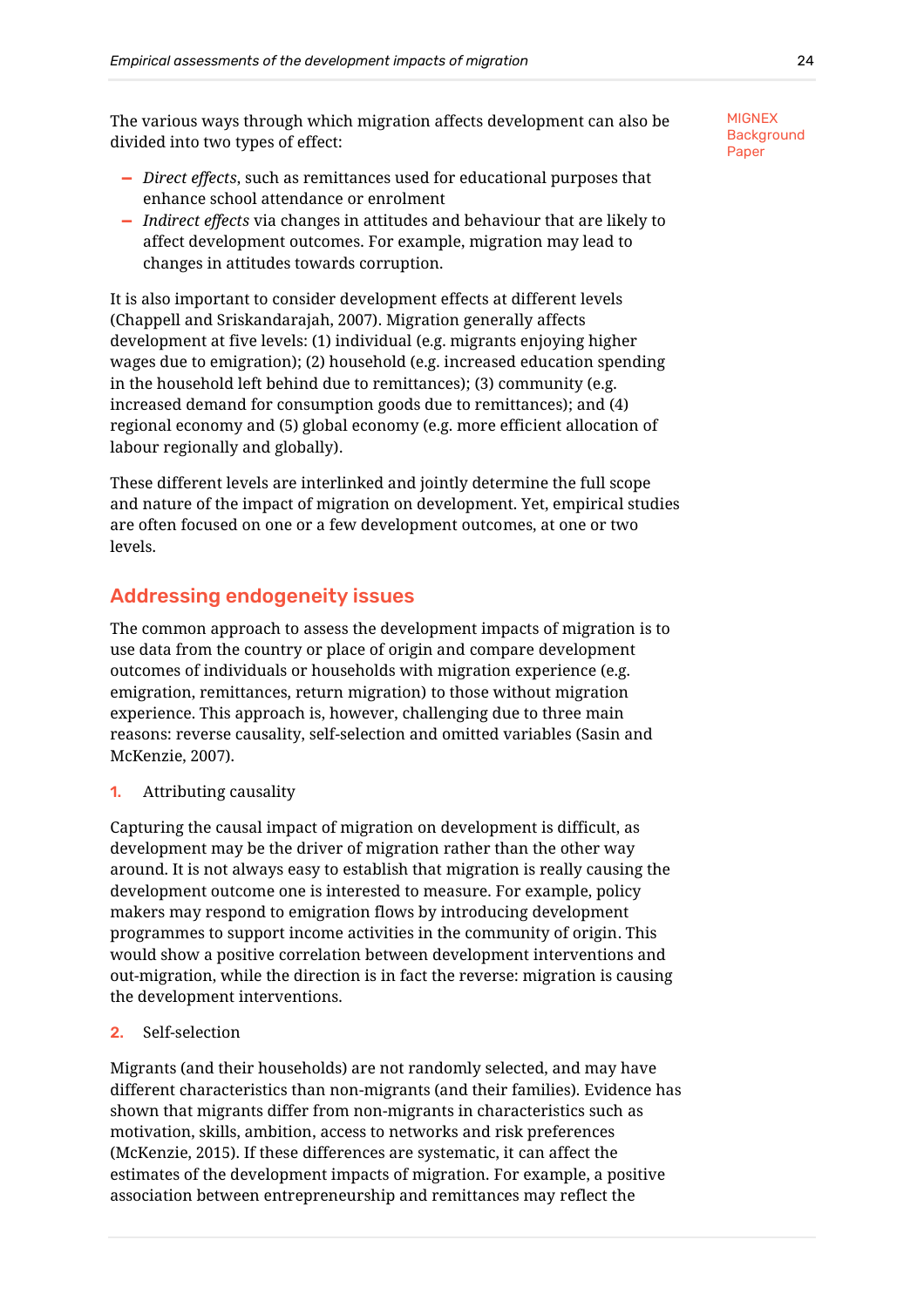income effect of remittances on entrepreneurship, but it may also reflect that households with entrepreneurial skills are more likely to finance family migration in the first place. Using non-migrant household as the comparison group would not reflect the true impact of remittances on entrepreneurship in the latter case. More sophisticated methods are required to capture causal impacts.

## 3. Omitted variables

Omitted variable bias arises when not all relevant variables to capture the causal link between migration and development are included in the analysis. For example, some human characteristics, such as level of ambition or drive are hard to capture in household or individual surveys. In addition, the data may not include all relevant factors that simultaneously could affect both migration decisions and development. For example, a negative shock may at the same time push people to emigrate and generate negative development outcomes for migrant households in the country or place of origin. If the shock is not taken into account, the correlation between out-migration and deteriorating development in the place of origin may mistakenly be assigned a causal relationship.

Several methods to address these challenges have been suggested in the literature, including exploiting random natural occurrences, controlled experiments, panel data and instrumental variables (Baláž and Williams, 2017; McKenzie, 2015; Sasin and McKenzie, 2007). The choice of methodology is often driven by data availability and by contextual factors.

#### <span id="page-27-0"></span>Experimental methods

A small but growing number of studies have used experiments to address selectivity issues and investigate the causal impact of migration on development. Experiments could be either 'natural' or researcher-induced, so called *true experiments* (Baláž and Williams, 2017). In natural experiments, the conditions are determined by natural events or by other factors outside the control of the researcher, and outcomes are typically investigated before and after the event took place across those that were affected by the event (treatment group) and those that were not (control group).

The empirical literature is often based on quasi-experiments, meaning that researchers investigate the situation pre- and post- the event that took place, but without having full control of the randomization into treatment and control. Examples of events that have been exploited in the migration literature include economic crises, natural disasters or immigration regulations (Baláž and Williams, 2017). For example, Yang (2008) investigates the effects of an economic shock in the form of a drastic change in exchange rate between the Philippines and certain migration destination countries, which led to an increase in the amounts that households in the Philippines received from these countries, while Chand and Clemens (2008) take advantage of a political shock in Fiji to investigate impacts of a large emigration flow on human capital accumulation. Others have analysed policy experiments, such as a series of papers that exploited the randomness in visa lotteries to New Zealand in the Pacific islands Samoa and Tonga on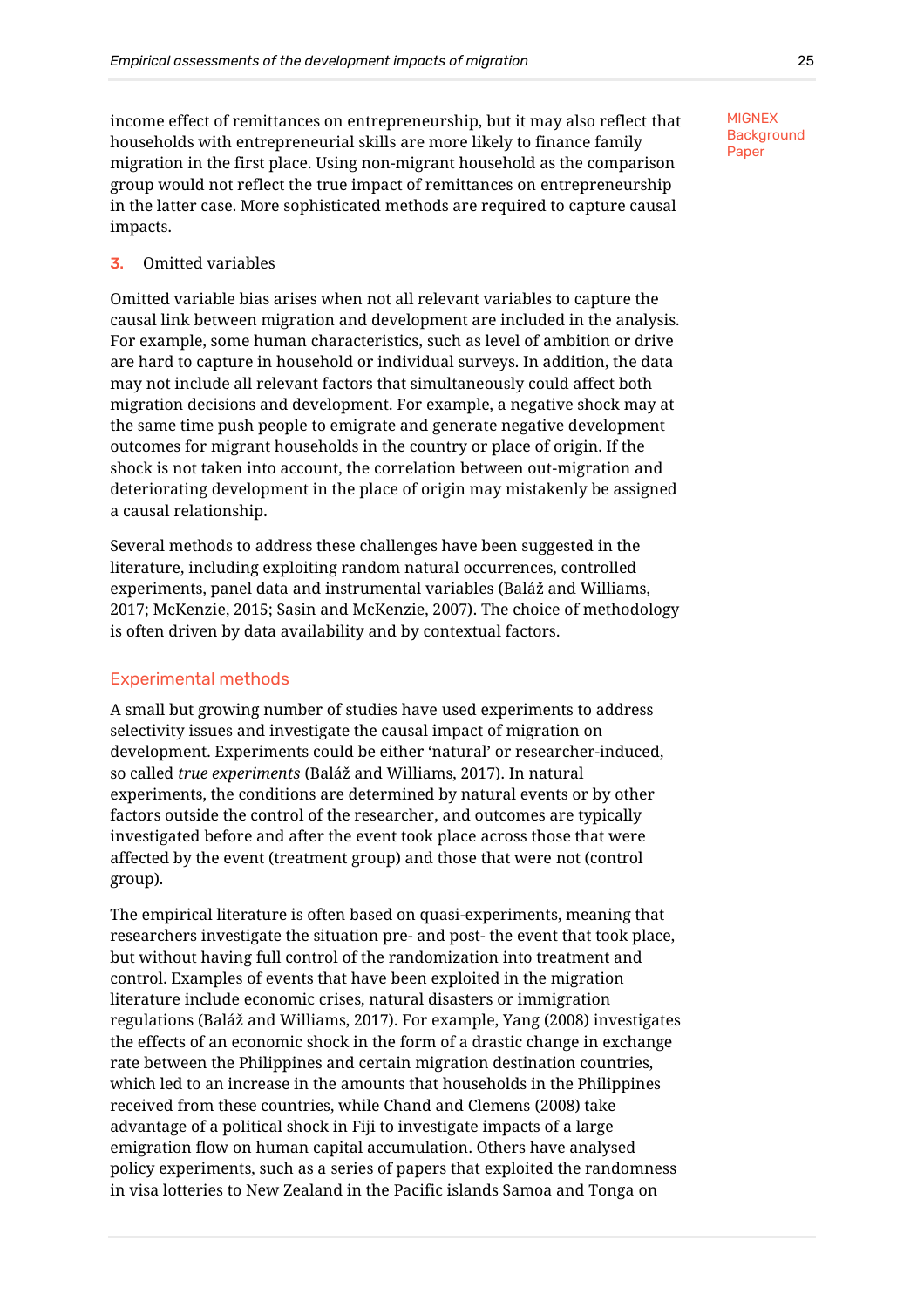various development outcomes (Gibson et al., 2013, 2011; McKenzie et al., 2007; Stillman et al., 2009), and a paper analysing the impact of a change in the immigration policy scheme on school results of immigrant children in Switzerland (Cattaneo and Wolter, 2012).

Researchers can also design experiments where the researcher manipulates or simulates changes in the institution or environment shaping migration behaviour and randomizes the sample into treatment and control groups (true experiment). True experiments can take place either in the lab or in the field. Examples of randomized field experiments in migration include a study of the impact of bank accounts with different degrees of financial control on savings among Salvadoran migrants in the United States (Ashraf et al., 2015), and other types of interventions to affect remittance behaviour through for example matched funds (Ambler et al., 2015), financial training (Doi et al., 2014) and free international calling credit (Batista and Narciso, 2018). Lab experiments are much more limited in the field of migration and development. The limited literature using laboratory experiments in migration research has so far focused on migration decision-making (Bah and Batista, 2018; Baláž et al., 2016; Barnett-Howell, 2016) rather than development impacts from migration.

The advantage of experimental methods is the ability to address selfselection issues, and the interest in using such methods in migration research has increased in the past decade. Natural experiments have an advantage in that already existing data can be used to study behaviour under real world conditions. The disadvantage is that the researcher has limited or no control over the sample or over the event around which the experiment is built. It is also hard to replicate a natural experiment, and the geographical scope is usually limited as illustrated by the empirical evidence to date that is concentrated to a few geographical contexts, notably small island states. In true experiments, the researcher controls the sample selection and the event that is expected to change behaviour. However, the external validity may be weak, i.e. findings from a true experiment may be hard to generalise to populations beyond the sample that participated in the experiment. True experiments in the form of field experiments are better at mimicking real life situations than lab experiments, but in the former the researcher has less control of other factors that may affect behaviour. There has also been some general critique towards relying too much trust in randomized experiments, which requires very little prior contextual knowledge, and also focus on methods that develop conceptual and theoretical frameworks to be able to determine not only 'what works' but also 'why things work' (Deaton and Cartwright, 2018).

#### <span id="page-28-0"></span>Non-experimental methods

There are also a number of non-experimental methods that can be used to estimate development impacts of migration. One way of addressing endogeneity in the migration literature is the use of instrumental variables. The idea behind instrumental variables is to find a variable that is correlated with the migration variables (migration, remittances, etc.) but uncorrelated with the unobserved characteristics causing the estimation bias (e.g. ability, motivation), to separate the effect of migration from the effect of the selection mechanism. Finding a good instrument requires good knowledge of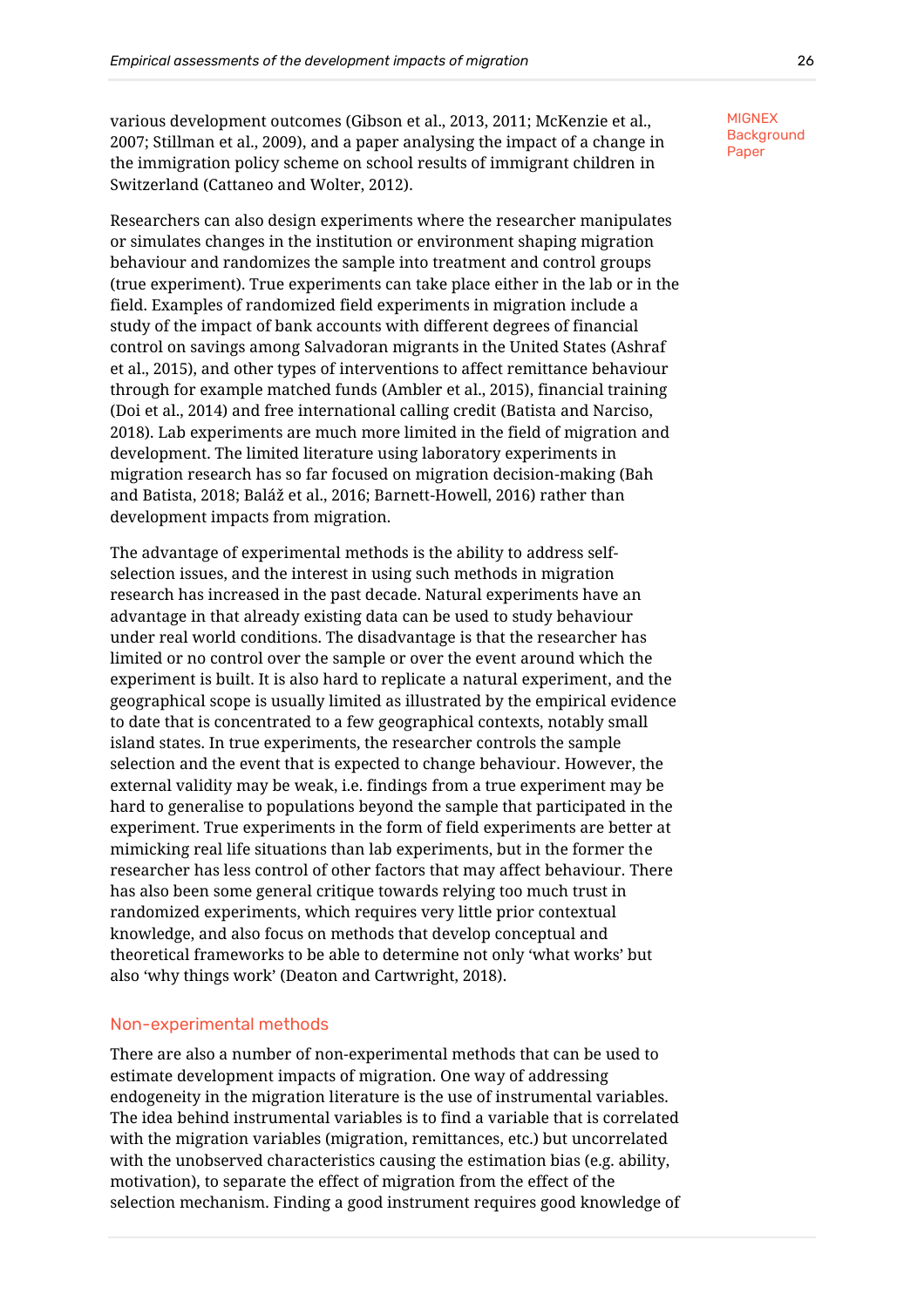the economic, institutional and social context. Examples of instruments that have been used in empirical migration research include distance to a border or consulate (McKenzie et al., 2010), historical state-level migration flows (McKenzie and Rapoport, 2007; Woodruff and Zenteno, 2007), migration networks (Hildebrandt et al., 2005), economic shocks (Martínez and Yang, 2007) and rainfall (Munshi, 2003). Research comparing different methodological approaches has shown that a good instrument is efficient in addressing estimation biases from the above-mentioned issues (McKenzie et al., 2010). However, finding good instruments is difficult, and the use of instruments that do not fulfil the basic requirements can result in significantly biased estimates (Ibid.).

Other non-experimental approaches include methods that create a counterfactual, so called selection-correction models (Barham and Boucher, 1998; Lopez et al., 2007), or the use of matching method, such as propensity score matching (Chowdhury and Radicic, 2019; Cox-Edwards and Rodríguez-Oreggia, 2009). Selection-correction models use econometrics to create a fictive counterfactual situation that reflects what the outcome for a migrant (household) would have been had the migrant never left. Matching methods matches each migrant (household) with a set of non-migrants (households) with as identical or very similar characteristics, to create a comparison group that is as close as possible to the migrant (household) sample. As discussed above, it is, however, likely that the selection bias arises due to both observable and unobservable characteristics. In this case, a selection models or matching method would not be efficient in fully addressing the self-selection bias.

Having access to panel data, that captures migration behaviour and development outcomes over time, can considerably improve the analysis of causal impacts. Ideally, one would like to have data before and after migration (or remittances). If panel data is not available, retrospective data that captures key information in the past can be used to estimate a difference-in-difference regression, which controls for time invariant characteristics. This methodology can also be combined with ´an instrumental variable approach to improve the methodological approach.

Finally, one can also estimate development impacts using a standard regression framework such as Ordinary Least Square (OLS) estimations, controlling for observable socio-economic and demographic factors (e.g. age, gender, occupational status, household wealth). An advantage with OLS is that it is a straightforward technique and does not require the identification of an exogenous shock or instrumental variable. OLS is, however, generally not recommended if one is interested in the causal impact of migration on development in a context with migrant selection, which would lead to biased estimates. There is now a relatively large evidence base showing that migrants do indeed self-select, even though the nature of selection can differ across country contexts (see for example Gibson et al., (2013). However, there might be contexts with less self-selection, such as forced migration due to conflict where migration decision can be argued to be exogenous rather than based on self-selection (Ruiz et al., 2015; Ruiz and Vargas-Silva, 2013).

Studies using the methodological approaches discussed above are usually only taking one type of selection into account. However, the selectivity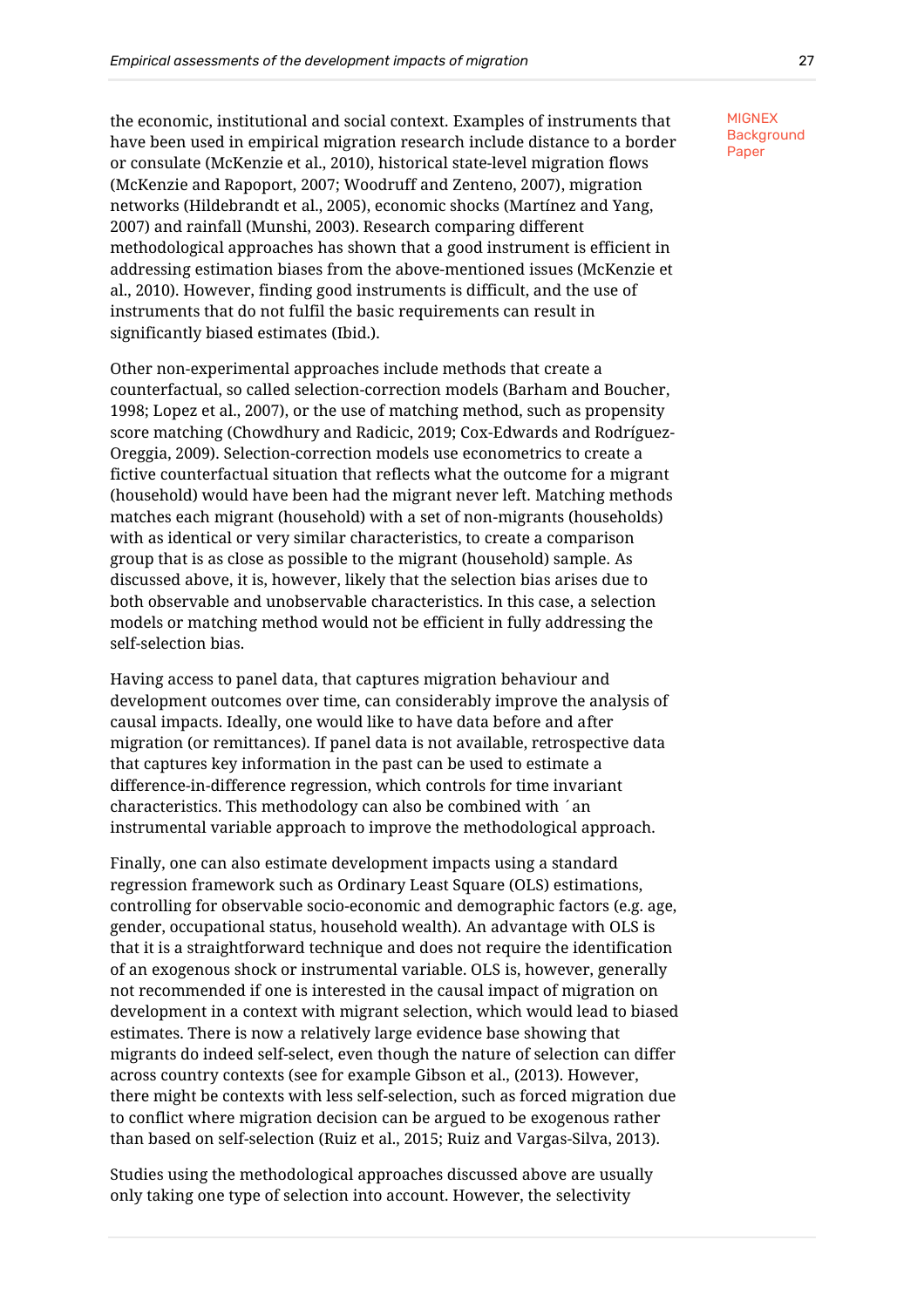problem can be more complicated than that, especially if the intention with the research is to study impacts of migration beyond just emigration. The migration process contains several stages of self-selection. People can first of all select into becoming a migrant or not. In the next steps, they also decide about whether to send remittances and whether to return, which give rise to further self-selection issues, known as the triple selectivity problem. For example, analysing how return migration affects development implies that there might be selection into emigration in the first place, selection in who returns back to the country or place of origin, and selection into labour market activities back in the place of origin.

There is limited research addressing multiple self-selection issues. One exception is a paper by Wahba (2015) using the Egypt Labour Market Panel Survey (ELMPS) and a multi-equation mixed system approach that make use of the rich retrospective migration data collected in the 2006 round, together with the creation of additional variables capturing shocks such as changes in oil prices to address the triple-selectivity problem. Another example is a study by Batista (2017) that studies return migration and entrepreneurship by making use of the retrospective nature of the data and contextual factors in the form of exogenous shocks (war events and plague outbreaks) to address double-selectivity in who emigrates and who returns. These methodologies require rich data, especially with respect to the timing of different migration events and at the same time some external factor (such as negative shocks). Finding data that fulfils these requirements is often very difficult.

Furthermore, survey data seldom captures selection in which a full household emigrates. If no member remains, surveys conducted in the place of origin will not capture this type of selection. An exception would be if there is a way to track households who left the community in the past, which requires panel data and sufficient resources to be able to track down emigrant households.

## <span id="page-30-0"></span>Implications for future data collection

Conceptualising the links between migration and development reveals many channels through which migration can affect development. Many have already been explored quite extensively in the empirical literature, while others have been less studied. Two areas where there is scarce or significantly less existing literature is the link between immobility and development, and indirect impacts of migration on norms and values. Future data collection efforts could, therefore, contribute to closing research gaps by collecting data related to two main areas:

- **—** life aspirations
- **—** attitudes and norms

Life aspirations can be used to capture development impacts of failed migration and involuntary immobility. As discussed above, it is possible that individuals who would like to emigrate but are unable to do so adjust their life expectations downwards, including lower life aspirations in dimensions such as education and wealth. Several instruments to measure different dimensions have been developed and applied empirically. An example is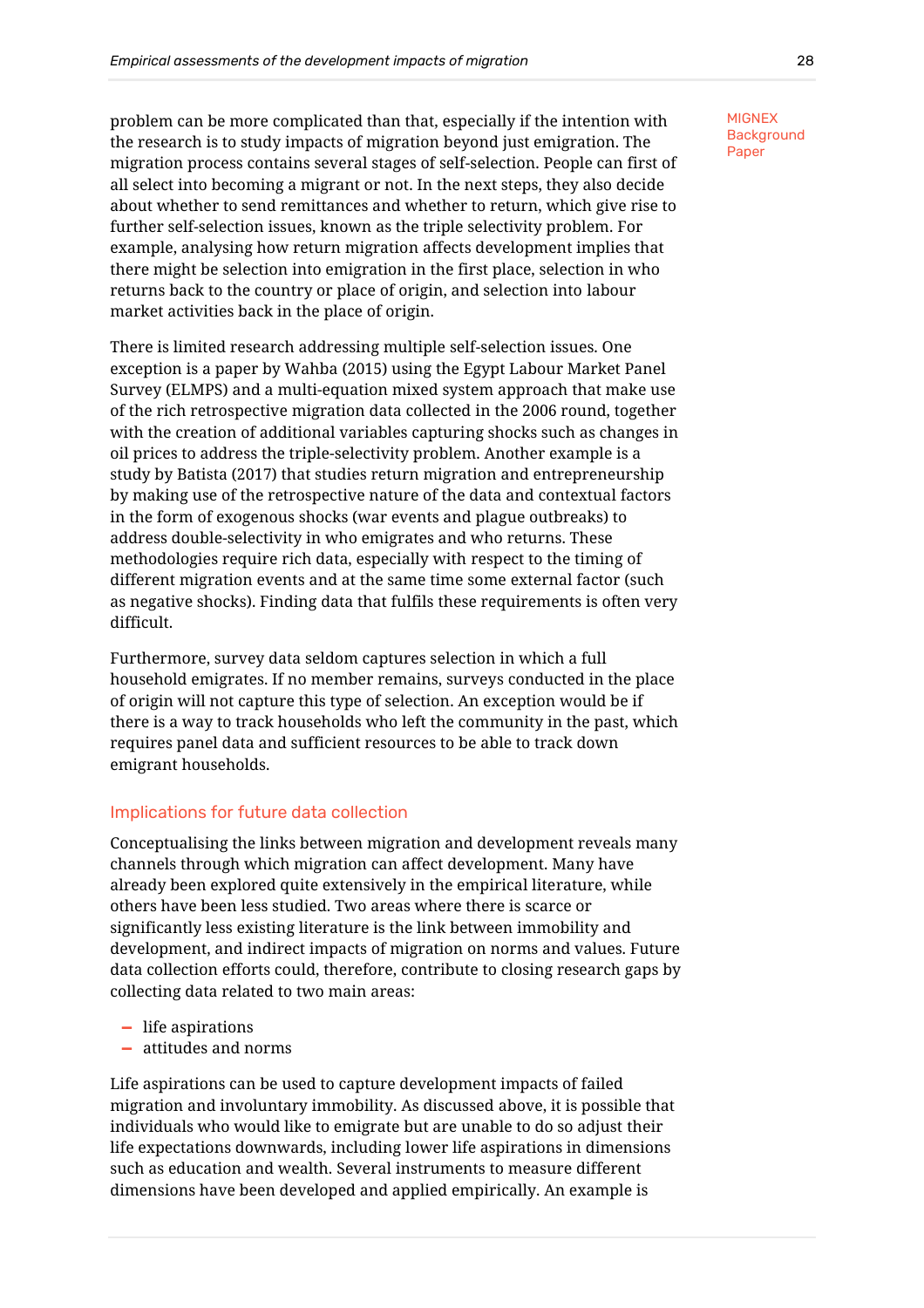Bernard and Taffesse (2014) who developed an instrument to measure aspirations in four dimensions: income; wealth; education; and social status. As pointed out by the author, using this type of survey instrument requires experienced enumerators.

Furthermore, migration can affect development through the transfers of norms and values, which has an indirect impact on development outcomes. To be able to measure these impacts on a micro level, future survey data should collect more information about attitudes towards, for example, corruption and gender.

This section also showed that estimating *causal impacts* of migration on development involves a number of challenges, notably ways to address migrant selectivity. Future data collection initiatives should learn from the methodological developments to date. Ideally, researchers would identify some sort of external economic or institutional change that can be exploited as a quasi-experiment to address selectivity. The ideal situation would also include baseline data of the situation before the change happened. If this kind of data is not available, a survey could collect retrospective data. Retrospective data are, however, subject to recall bias, and having access to data collected pre-and post- strengthens the data considerably.

Even without an experimental approach, panel data is helpful in addressing endogeneity. Collecting panel data is, however both costly and time consuming, and not always an option. An alternative may be to follow-up on an already existing dataset and build a panel by adding one extra round of data where the baseline has already been collected.

However, researchers often have to settle for cross-sectional data, in which methodologies such as propensity score matching can be an option, although it would only address selection based on observables, which is not likely to solve all estimation issues.

It should also be mentioned that other methodologies can be used to complement the quantitative analysis and strengthen the analysis. For example, a recent MIGNEX paper discusses applications of Qualitative Comparative Analysis (QCA) in migration studies, as a method and complement to other methodologies (Czaika and Godin, 2019). Other data sources, such as community and qualitative data, can contribute to a deeper understanding of the link between migration and development, and provide more in-depth insights on potential sources of selection biases.

# <span id="page-31-0"></span>Approaches from a multi-country project perspective

This section reviews the approaches and methodologies adopted by two previous large-scale, multi-country and multi-disciplinary projects with the objective to analyse the linkages between migration and development. A common feature of these studies is that they have use new primary data collected specifically for the purpose of the project objective. The projects are reviewed based on three main elements (1) selection and operationalisation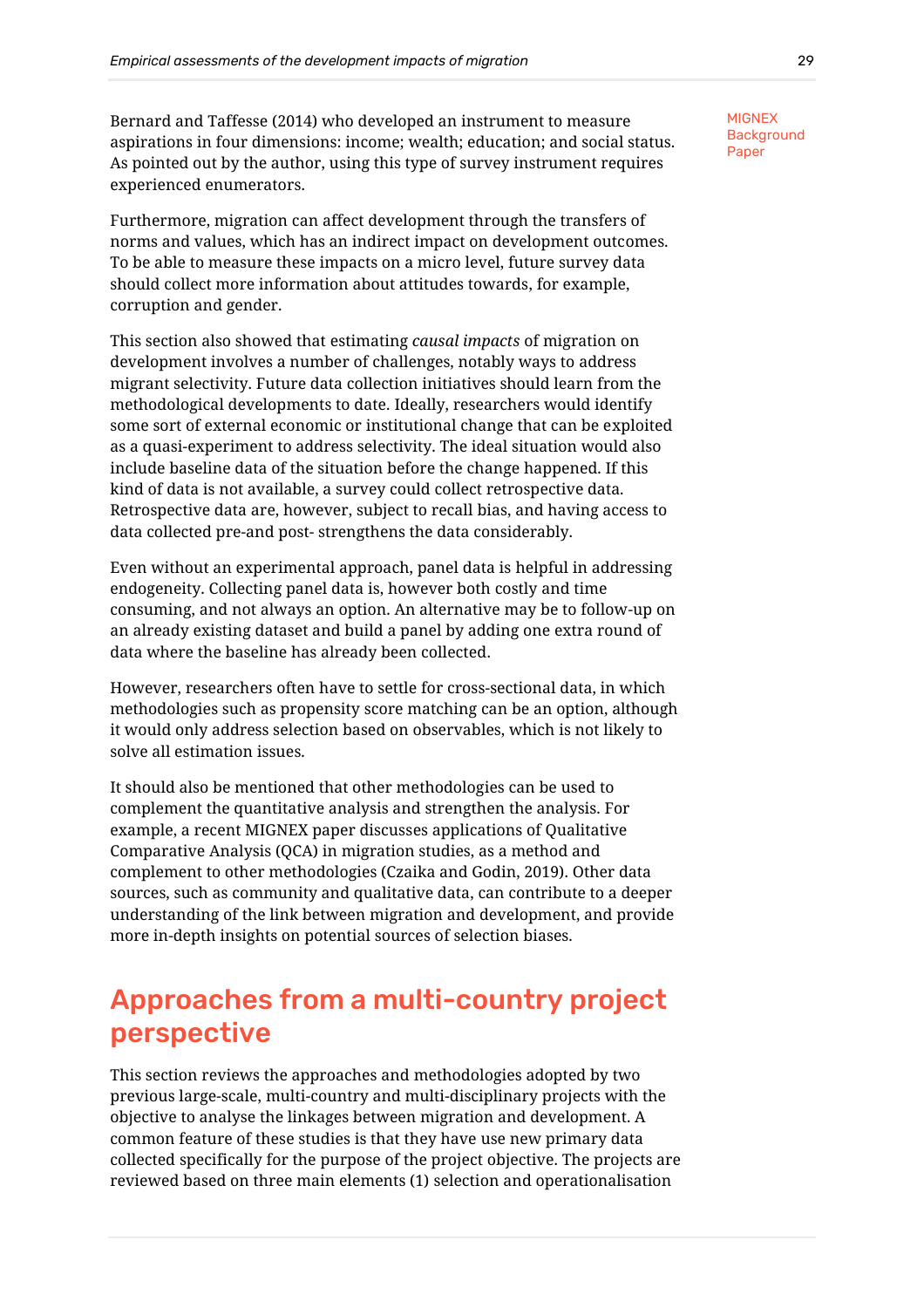of migration aspects; (2) selection and operationalisation of developing dimensions; and (3) methodological approach and considerations.

#### <span id="page-32-0"></span>Development on the move

The project *Development on the Move: Measuring and Optimising Migration's Economic and Social Impacts* was carried out jointly by the Global Development Network (GDN) and the Institute for Public Policy Research (IPPR) between 2006 and 2010 (Chappell et al., 2010). The aim of the project was to examine a wide range of migration and development impacts using primary survey data collected in Colombia, Fiji, Georgia, Ghana, Jamaica, Macedonia and Vietnam. The project designed a new and holistic approach, with a broad focus in terms of both migration aspects and development dimensions. The research focused on five migration aspects:

- **—** Emigration
- **—** Immigration
- **—** Return migration
- **—** Remittances
- **—** Other diaspora activities and transfers

The migration data was collected through household interviews with a member of the households in the place where the survey took place and focused on international migration. Questions about absent migrants were answered by proxy through a household member present in the household. [Box 1](#page-33-0) shows the migration definitions adopted by the project.

The definition of a migrant is based on a rather short time interval of three months, which is shorter than standard surveys that typically chose a cut-off at either 6 months or 12-months. The 3 months definition was chosen in order to incorporate short-term, irregular and seasonal movement. Secondly, the emigration definition only includes those that migrated in the past 10 years. This cut-off was chosen to minimise 'recall errors', which is likely to increase with time. In this case, the data is collected by means of proxy, and asking people about former members of the household who left more than 10 years ago and is likely to generate some bias. The project report also points out that a weakness with the approach is not being able to capture absent migrants who left together with all of their members. Collecting emigration data in the country or place of origin means that households where all members emigrated will not be included in the sample.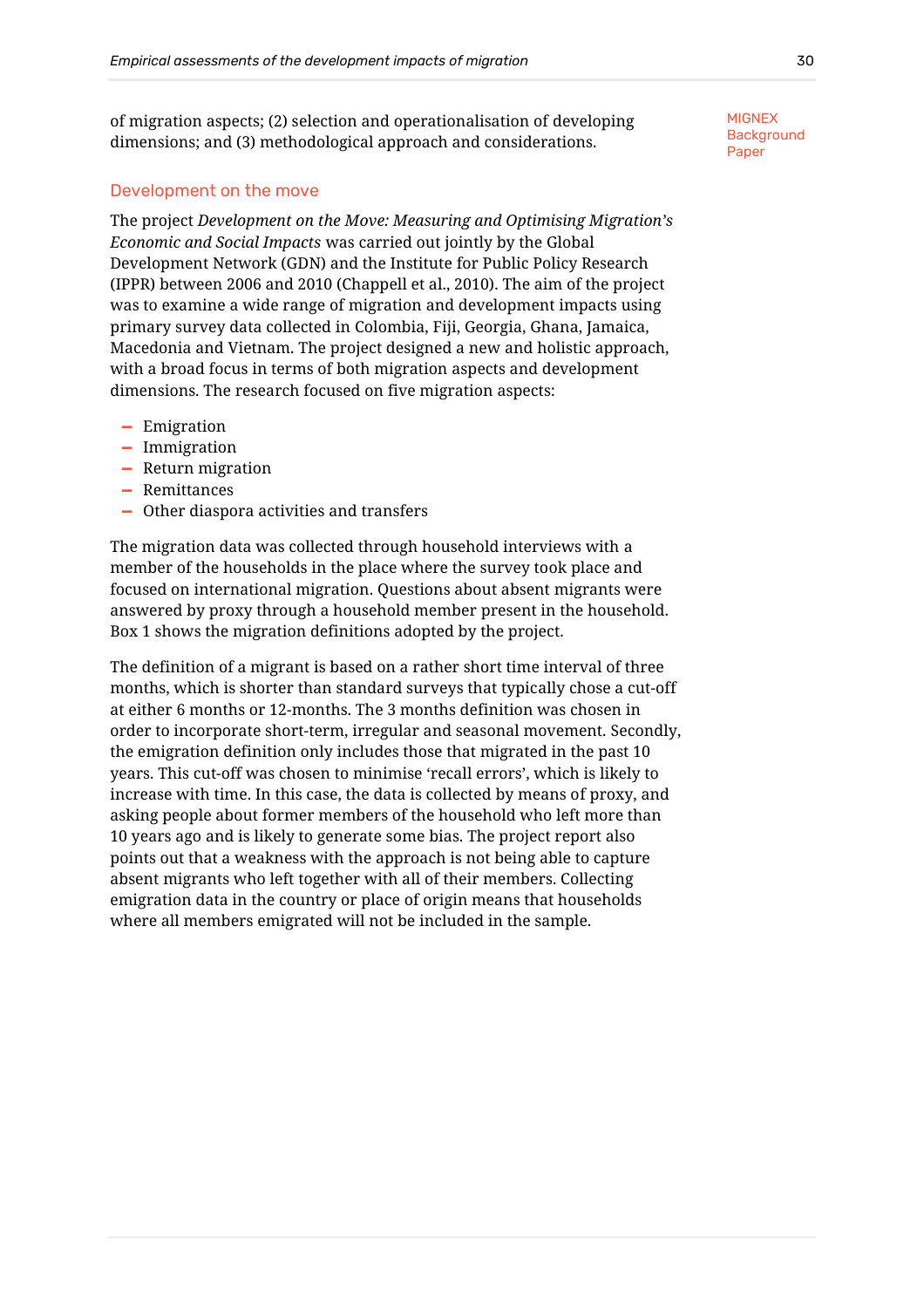# <span id="page-33-0"></span>Box 1. Migration definitions in Development on the Move  $\overline{P}_{\text{aper}}$

If data for both citizenship and place of birth is available, the following three categories can be identified:

- **Immigrant**: a person who was born in another country but has come to live in the country of our study
- **Return-migrant:** a person who was born in the country of study and who lives there now but who at some point has lived in another country for three months or more.
- Absent migrant: a person who was born in the country of our study but who, within the last 10 years, left to go and live in another. Absent migrants are still leaving abroad.

Source: Chappell et al., 2010.

The project report does not specify any official definition of remittances. However, remittance data was collected through several questions, including if the household receives/sends remittances, and if yes, from/to which country. It also contained information about whether the remittances were sent through formal or informal channels.

Taking the starting point in the capabilities approach and the livelihoods approach, the project landed in a definition of the development process as a process of expanding the substantive freedom that allow people to live their lives in the way that has value for them. They project therefore aimed to examine migration impacts that can affect the substantive freedoms that people enjoy. The project thus aimed at capturing development impacts across a range of aspects of development, and at different levels, with five prioritised development dimensions:

- **—** Economic
- **—** Education
- **—** Health
- **—** Gender
- **—** Wider social impacts

The methodological framework consisted of a number of tools, including a nationally representative household survey and interviews with key stakeholders. The household survey was carried out with both migrant and non-migrant households, and included topics related to household members' characteristics, migration experiences, as well as socio-economic information on the households (such as household consumption, income).

The analysis carried out compared migrant and non-migrant households in terms of development outcomes. In order to address endogeneity, the analysis made used of several different estimation techniques and other design features, including:

**MIGNEX Background**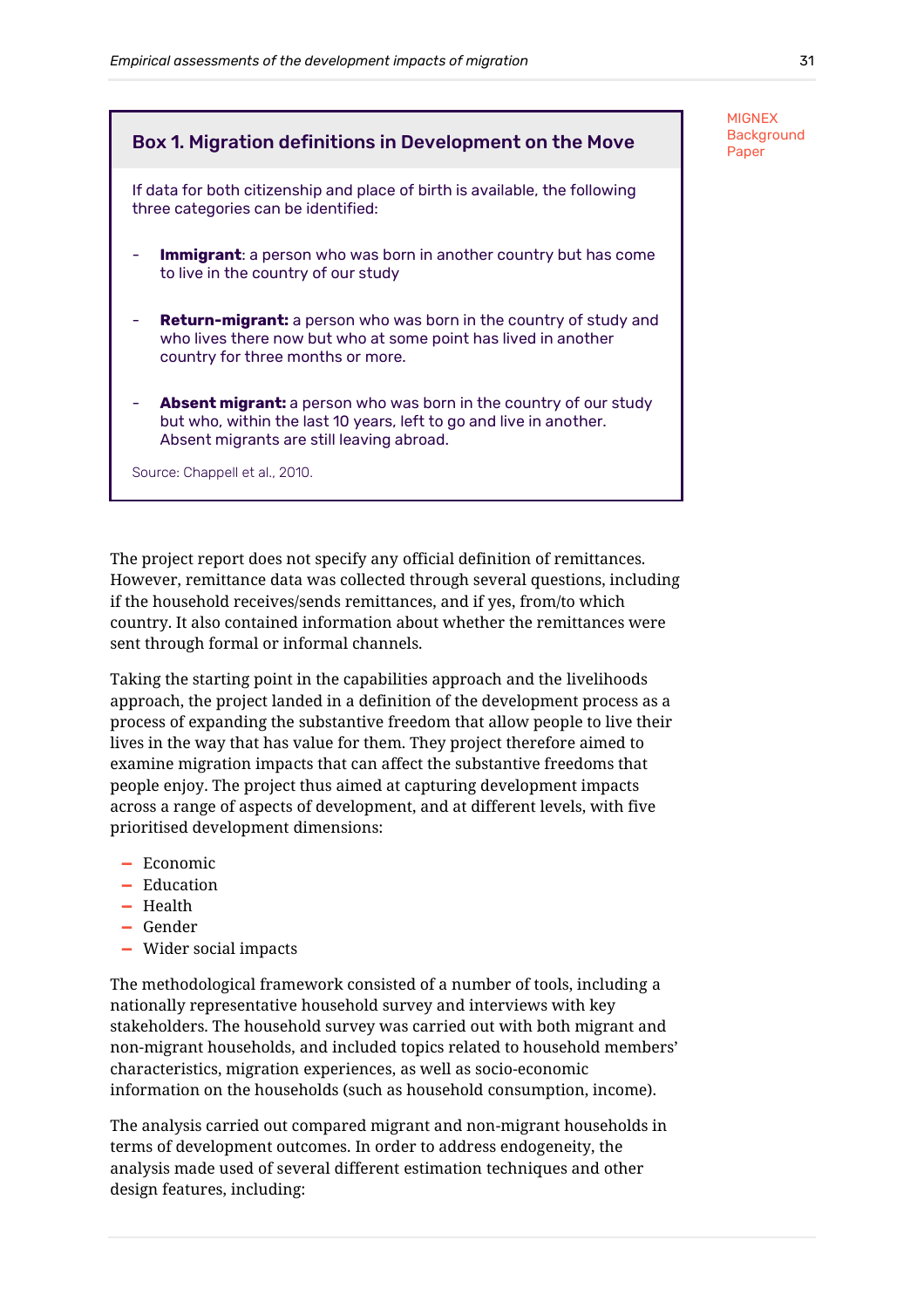- **—** Advanced econometric tools (propensity score matching and instrumental variables where possible)
- **—** The use of retrospective questions to investigate and control for changes over time
- **—** Elicit cause and effect by asking migrants directly what they believe caused development outcomes
- **—** Contextualise findings using secondary literature and interviews to help explain patterns in the data

## <span id="page-34-0"></span>Interrelations between public policy, migration and development (IPPMD) project

The *Interrelations between Public Policy, Migration and Development* (IPPMD) Project was carried out by the OECD Development Centre, with funding from the EU Commission, between 2013 and 2017 (OECD, 2017). The project was implemented in ten partner countries: Armenia, Burkina Faso, Cambodia, Costa Rica, Cote d'Ivoire, Dominican Republic, Georgia, Haiti, Morocco and the Philippines. The aim of the project was to analyse two key questions: how migration, in its multiple dimensions, affects a variety of key sectors for development; and how public policies in the sectors under study can enhance, or undermine, the development impact of migration.

A conceptual framework was designed to explore the links between four aspects of migration: (1) emigration; (2) remittances; (3) return migration; (4) immigration. However, not all migration aspects were examined in all countries. While emigration, remittances and return migration were included in the analysis in every country, the immigration was only analysed in countries that had significant share of immigrant population (e.g. Cote d' Ivoire, Costa Rica, Dominican Republic).

The project defined a migrant as someone that has been abroad for at least 3 months, to include both longer and shorter migration spells and include seasonal migrants. Temporary trips such as holidays were however excluded from the definition, and the reason for migration was identified in the beginning of the survey to exclude shorter trips for holidays, visiting friends etc. All emigrants who left the household more than 3 months ago were included, and did not put any restrictions on the amount of time that elapsed since the time of emigration, immigration or return migration [\(](#page-34-1)

<span id="page-34-1"></span>[Box 2\)](#page-34-1). The key definitions were slightly modified in some of the partner countries due to country-specific contexts. For example, a particular migrant group in the Philippines are seafarers, which are sometimes excluded from national migration data collections. The definition in the Philippines hence explicitly stated that seafarers are included under the migration definition. In Armenia and Georgia, the definition was adjusted to take into account the dissolution of the Soviet Union and only recorded migration data from 1990 and onwards.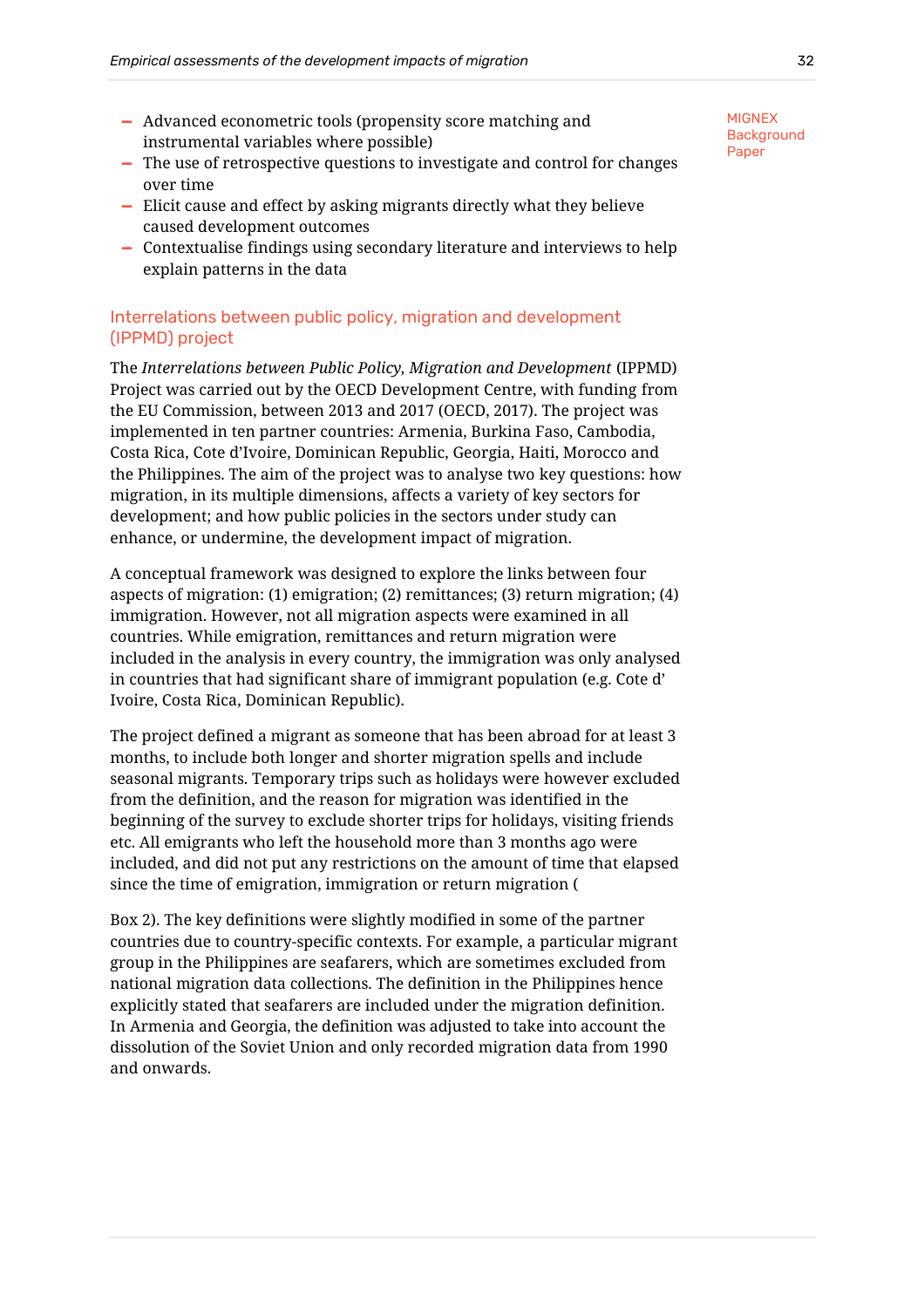MIGNEX **Background** 

# Box 2 Key definitions in the IPPMD project  $\begin{bmatrix} \text{Back} \textbf{g} \ \text{Paper} \end{bmatrix}$ A household: consist of one or several persons, irrespective of whether they are related or not, who normally live together in the same housing unit or group of housing units and have common cooking and eating arrangements. Migrant household: a household with at least one current international emigrant, return migrant or immigrant. **Non-migrant household:** a household without any current international emigrant, return migrant or immigrant. - **International emigrant:** an ex-member of the household who left to live in another country, and has been away for at least three consecutive months without returning. **International return migrant:** a current member of the household who had previously been living in another country for at least three consecutive months and who returned to the country. An immigrant: a member of the household who was born in another country and has lived at least three months in the host country. **International remittances:** cash or in-kind transfers from international emigrant. In the case of in-kind remittances, the respondent is asked to estimate the value of the goods the household received. A remittance-receiving household: household that received international remittances in the past 12 months prior to the survey. Remittances can be sent by former members of the household as well as by migrants that never been part of the household.

OECD (2016)

The project explored development impacts in five key policy sectors:

- **—** the labour market
- **—** agriculture
- **—** education
- **—** investments
- **—** financial services
- **—** social protection and health.

The project also explored the impact of these five sectoral policies on a range of migration outcomes, including the decision to emigrate or return home, the amount of remittances sent and how they are spent, as well as the integration of immigrants. The focus on the five development dimensions was based on a review of the migration-development literature, as well as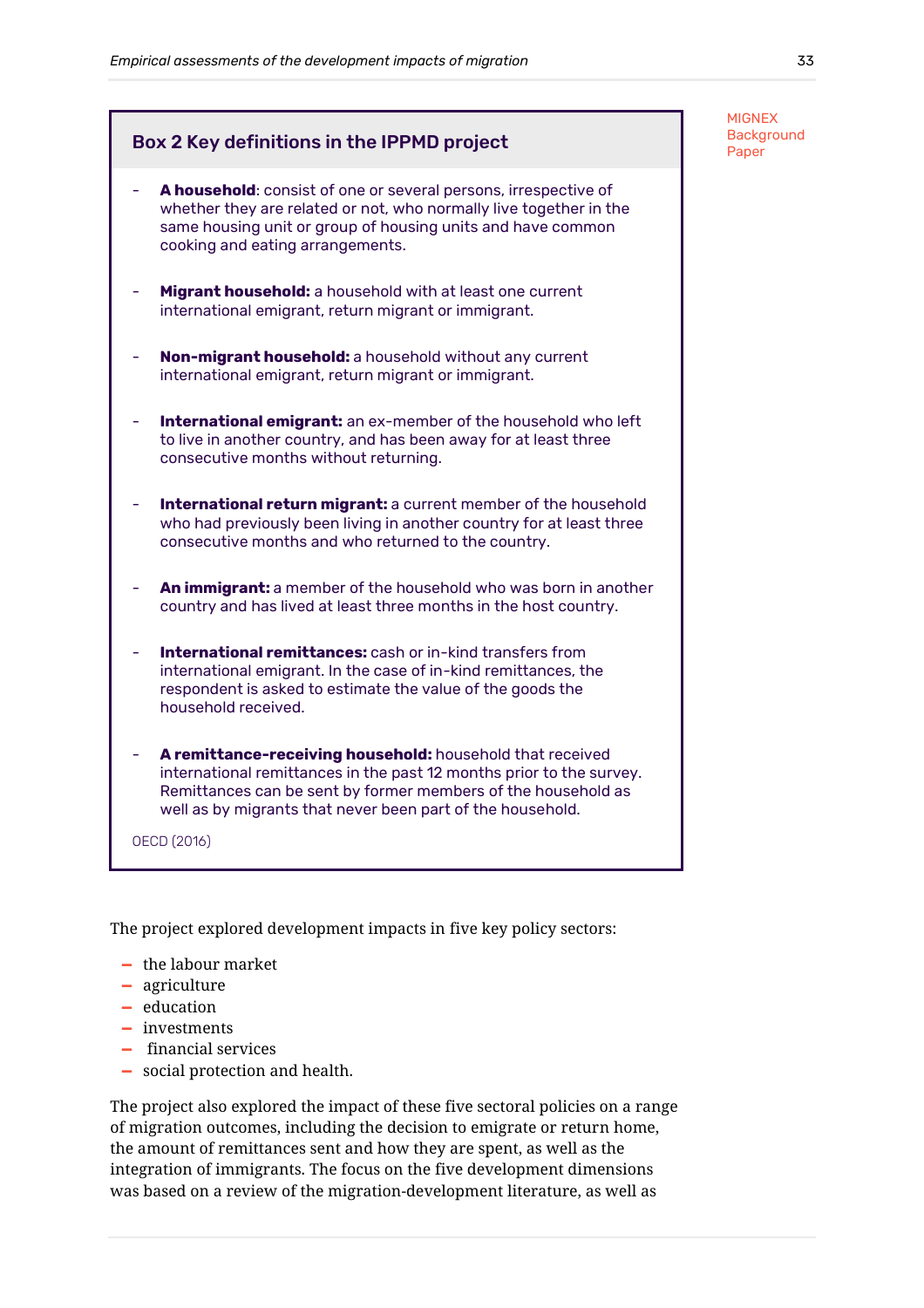consultations with the partner countries, to make sure that priorities of the project were in line with priorities in the countries.

The methodological framework was developed by the OECD Development Centre in consultation with local research partners in the partner countries, who implemented the data collection.

The analyses were based on primary data from three survey tools: (1) a household survey; (2) community surveys; (3) key stakeholder interviews.

In order to reach sufficient samples of migrant populations, migrant populations were oversampled for the household survey.

Given the cross-sectional nature of the data, a few design features to strengthen the analysis included:

- **—** Retrospective questions on the household's previous public policy participation and migration experiences to single out emigration decisions that took place after the household benefited from a specific policy (hence minimise issues of reverse causality)
- **—** Detailed modules on both migration and remittance experiences to allow distinctions between the effect of migration and the effect of remittances.
- **—** Multiple data sources, such as community surveys and the qualitative interviews, enriched the data collected through the household surveys.

The retrospective data time frame was set at 5 years, since the project wanted to prioritise recent policies and migration decisions in the analysis. However, migration that took place further back in time was also included, so that this could be controlled for in the analysis.

# <span id="page-36-0"></span>Conclusion and recommendations for future research

This paper has reviewed key concepts and approaches when assessing the development impacts of migration, with a specific focus on data operationalisation, measurement and methodological approaches.

The review first highlighted that migration can affect development in multiple ways, some of them more explored in the literature than others. Among the migration aspects discussed in this paper (migration aspirations, failed migration attempts, involuntary immobility, emigration, immigration, return migration and remittances), there is a vast amount of evidence related to impacts of remittances and emigration, while the development impacts of migration aspirations, failed migration attempts and involuntary immobility is un- or under explored. This offers a clear opportunity for the MIGNEX project to fill several research gaps.

The review also showed that previous studies often focus on one single, or a limited number of, development dimensions at a time, instead of being concerned with broader development approaches and a more holistic view of development. Designing migration research that investigates the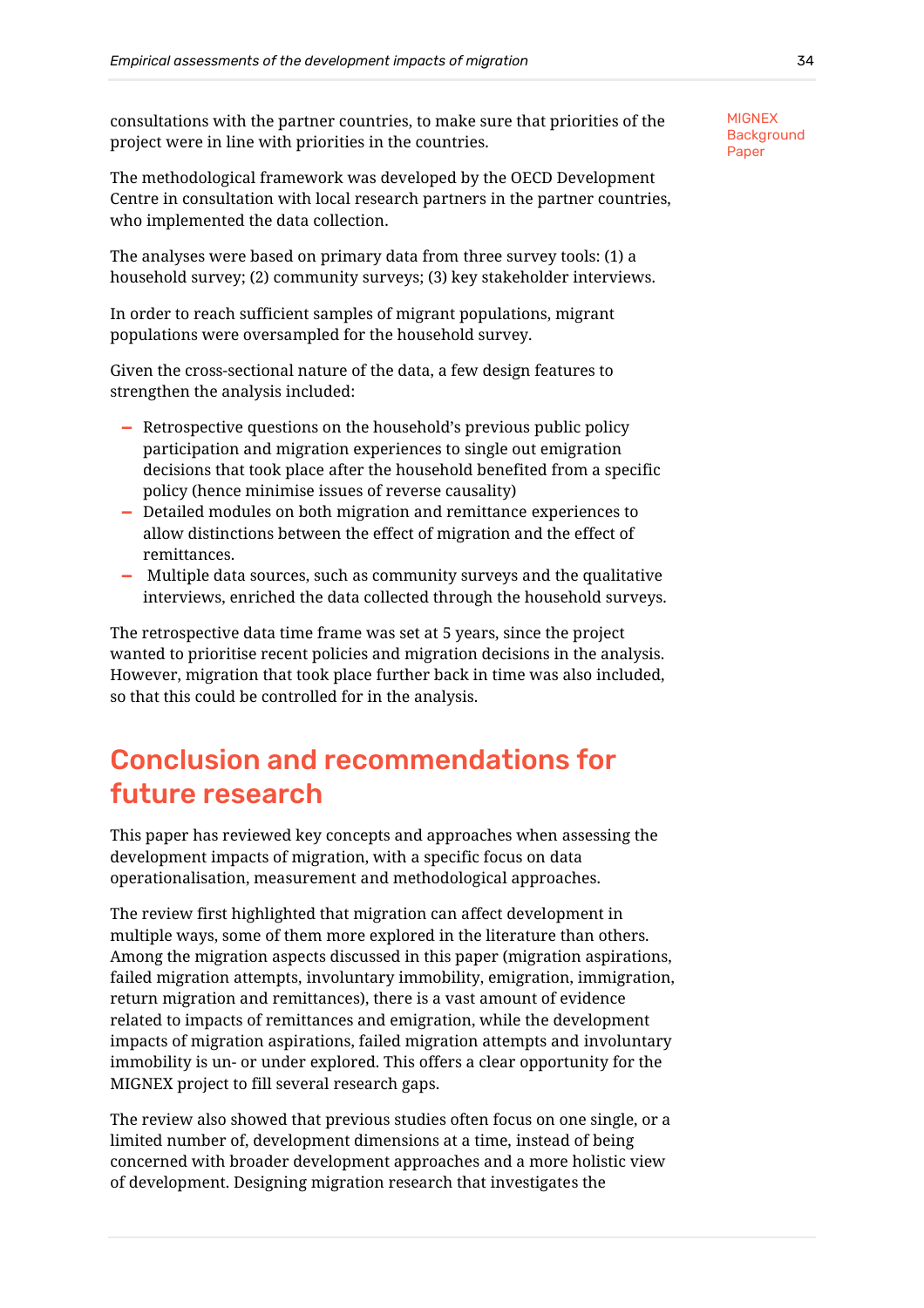development impacts of migration from a more holistic, multi-dimensional approach would, therefore, add value to the existing evidence.

As migration may have different, and opposing, effects on development outcomes, it is important to include a wider set of migration variables in data collection and analysis of development impacts, to make sure that both potential positive and negative impacts are captured as well as the mechanisms through which these effects manifest themselves.

This paper also pointed to a few fundamental methodological challenges when estimating causal impacts of migration on development. Given challenges of endogeneity, it is very difficult to capture causal impacts of migration on development without experimental and/or panel data that allows for more advanced estimation techniques that can minimise issues of reverse causality, selection bias and omitted variable bias.

Taking these observations from the literature together (and brought together in this paper), there are a few concrete lessons to be learned for future research, which are summarised here:

- **—** Future research should pay more attention to developing frameworks and collect data on migration aspirations, failed migration and life aspirations. This paper gives some suggestions on how such data collection can be operationalised in a survey setting.
- **—** Surveys should collect data on a range of different aspects of development, with a focus on measures that strengthen individual and household capability of steering its own future. A pre-specified set of development outcomes that can be analysed separately as well as compiled into a multidimensional index, such as the MPI, is a promising approach.
- **—** Random sampling is unlikely to generate a sufficient sample of households or individuals with migration experience in most contexts. Even though random sampling has advantages, oversampling of certain migrant groups is recommended for surveys for the purpose of migration and development studies.
- **—** Studies on the impact of migration have focused on certain dimensions, especially economic and social. Other dimensions, such as the transfers of norms, is an understudied area. To address this, migration and development surveys should include some information related to attitudes towards, for example, corruption, the environment and gender.
- **—** Issues of endogeneity can be addressed using experimental data or instrumental variables, preferably in combination with panel data. When such data is not available, projects can benefit from the use of a combination of other methods and data to minimise endogeneity, such as retrospective data and multiple data sources (community and qualitative), as well as detailed information about migration and development outcomes.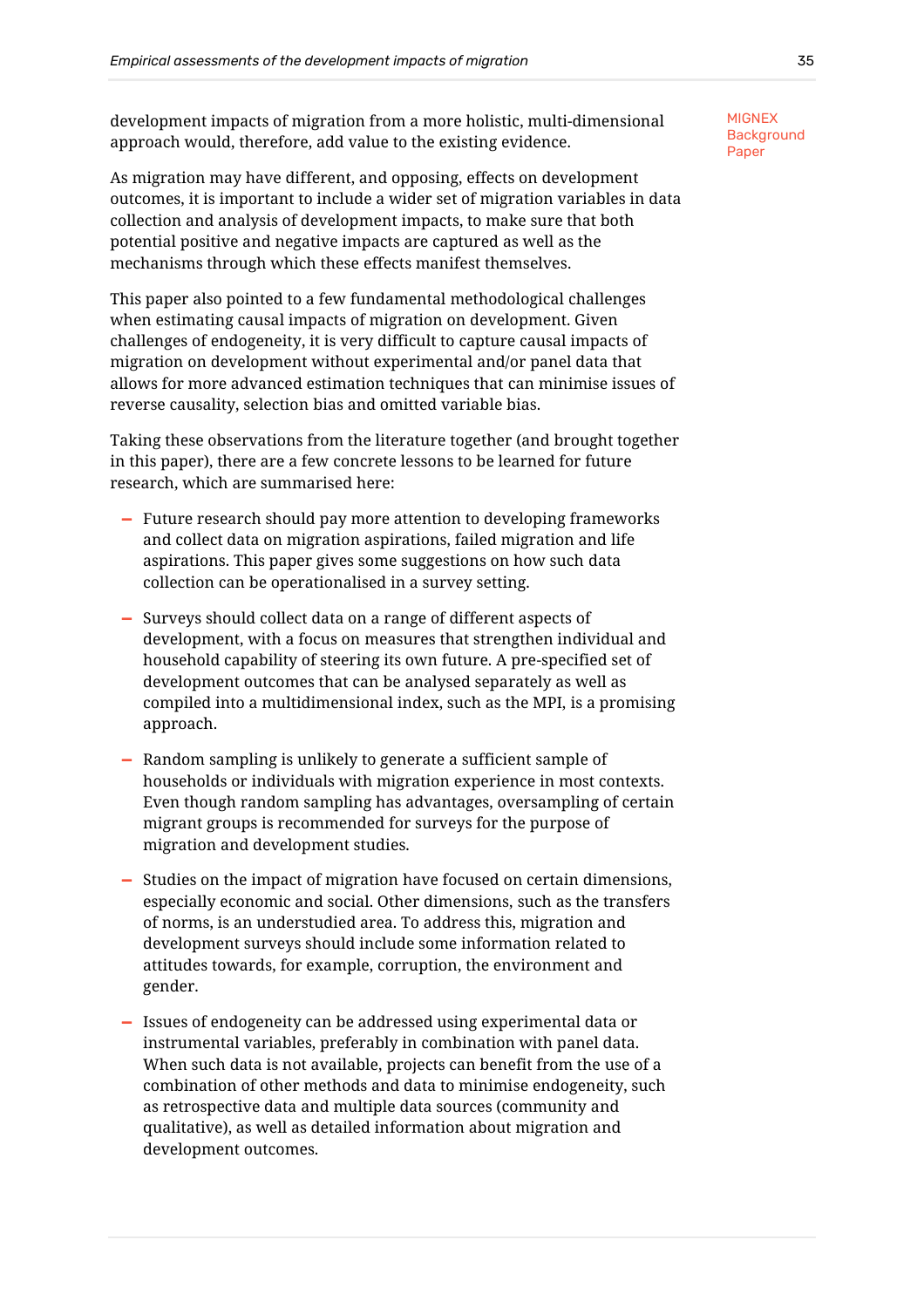# <span id="page-38-0"></span>References

- Acosta, P., Calderón, C., Fajnzylber, P., Lopez, H., 2008. What is the Impact of International Remittances on Poverty and Inequality in Latin America? World Dev. 36, 89–114. https://doi.org/10.1016/j.worlddev.2007.02.016
- Alkire, S., 2002. Valuing Freedoms: Sen's Capability Approach and Poverty Reduction. Oxford University Press.
- Alkire, S., Roche, J.M., Vaz, A., 2017. Changes Over Time in Multidimensional Poverty: Methodology and Results for 34 Countries. World Dev. 94, 232–249. https://doi.org/10.1016/j.worlddev.2017.01.011
- Ambler, K., Aycinena, D., Yang, D., 2015. Channeling Remittances to Education: A Field Experiment among Migrants from El Salvador. Am. Econ. J. Appl. Econ. 7, 207–232.
- Andersson, L., Siegel, M., forthcoming. The impact of migration on development in developing countries: a review of the empirical literature, in: Regional Integration and Migration Governance in the Global South.
- Ashraf, N., Aycinena, D., Claudia Martínez A., Yang, D., 2015. Savings in Transnational Households: A Field Experiment Among Migrants from El Salvador. Rev. Econ. Stat. 97, 332–351. https://doi.org/10.1162/REST\_a\_00462
- Bah, T.L., Batista, C., 2018. Understanding willingness to migrate illegally: Evidence from a lab in the field experiment (No. wp1803), NOVAFRICA Working Paper Series. Universidade Nova de Lisboa, Faculdade de Economia, NOVAFRICA.
- Baláž, V., Williams, A.M., 2017. Experimental Research Methods in Migration: From Natural to True Experiments. Popul. Space Place 23. https://doi.org/10.1002/psp.1974
- Baláž, V., Williams, A.M., Fifeková, E., 2016. Migration Decision Making as Complex Choice: Eliciting Decision Weights Under Conditions of Imperfect and Complex Information Through Experimental Methods. Popul. Space Place 22, 36–53. https://doi.org/10.1002/psp.1858
- Barder, O., 2012. Centre for Global Development Blog. What Dev.
- Barham, B., Boucher, S., 1998. Migration, remittances, and inequality: estimating the net effects of migration on income distribution. J. Dev. Econ. 55, 307–331. https://doi.org/10.1016/S0304-3878(98)90038-4
- Barnett-Howell, Z., 2016. Should I Stay or Should I Go: Microeconomic determinants of migration 56.
- Batista, C., Lacuesta, A., Vicente, P.C., 2012. Testing the 'brain gain' hypothesis: Micro evidence from Cape Verde. J. Dev. Econ. 97, 32–45. https://doi.org/10.1016/j.jdeveco.2011.01.005
- Batista, C., McIndoe‐Calder, T., Vicente, P.C., 2017. Return Migration, Self-selection and Entrepreneurship. Oxf. Bull. Econ. Stat. 79, 797–821. https://doi.org/10.1111/obes.12176
- Batista, C., Narciso, G., 2018. Migrant Remittances and Information Flows: Evidence from a Field Experiment. World Bank Econ. Rev. 32, 203–219. https://doi.org/10.1093/wber/lhw058
- Beine, M., Docquier, F., Rapoport, H., 2001. Brain drain and economic growth: theory and evidence. J. Dev. Econ. 64, 275–289. https://doi.org/10.1016/S0304- 3878(00)00133-4
- Bernard, T., Seyoum Taffesse, A., 2014. Aspirations: An Approach to Measurement with Validation Using Ethiopian Data. J. Afr. Econ. 23, 189–224. https://doi.org/10.1093/jae/ejt030
- Brown, R.P.C., 1998. Do Migrants' Remittances Decline over Time? Evidence from Tongans and Western Samoans in Australia. Contemp. Pac. 10, 107–151.
- Carletto, C., de Brauw, A., n.d. Measuring Migration using Household Surveys 22.
- Carling, J., 2019. Key concepts in the migration–development nexus 14.
- Carling, J., 2017. Refugee Advocacy and the Meaning of 'Migrants', PRIO Policy Brief. Peace Research Institute, Oslo.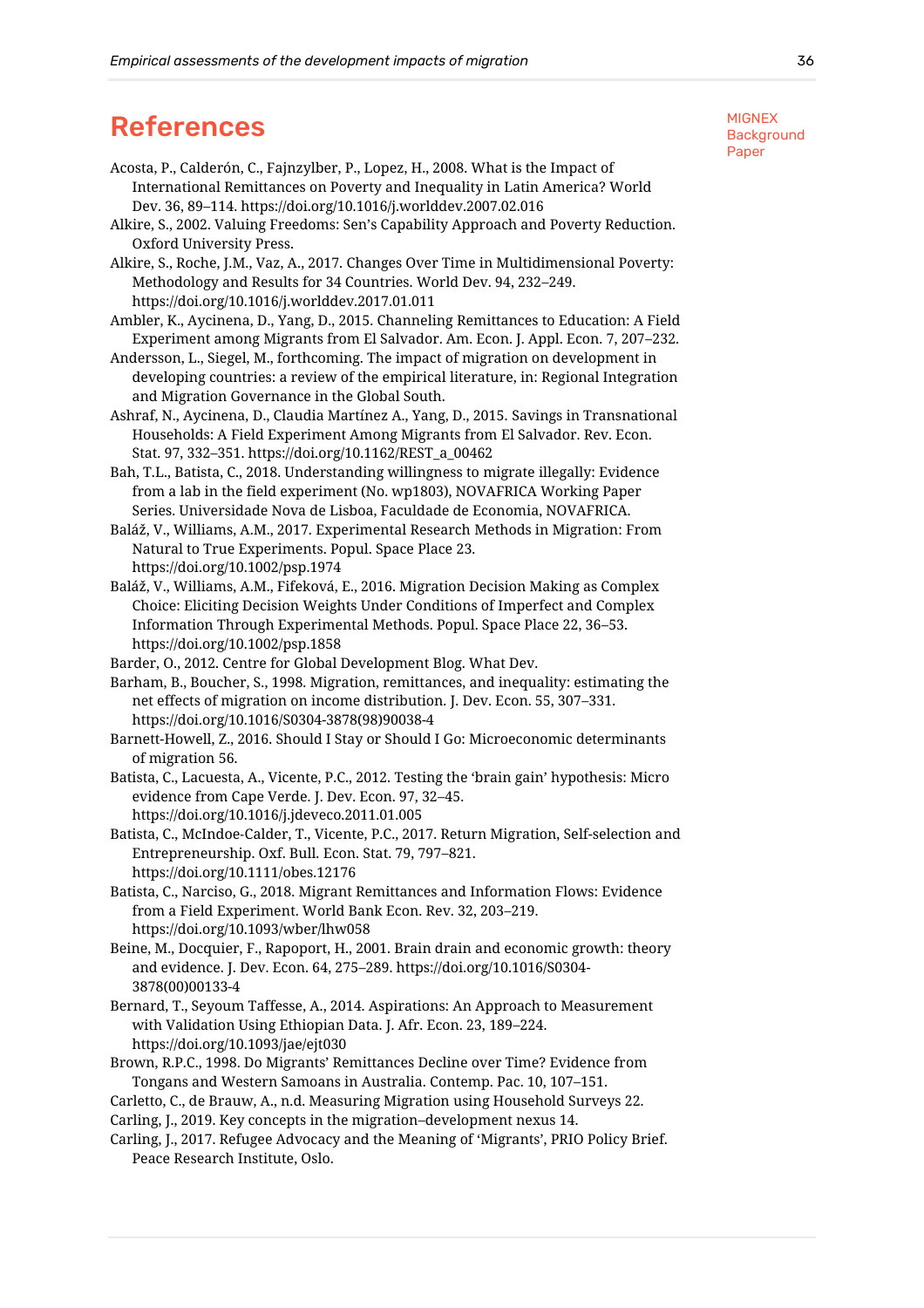- Carling, J., 2002. Migration in the age of involuntary immobility: Theoretical reflections and Cape Verdean experiences. J. Ethn. Migr. Stud. 28, 5–42. https://doi.org/10.1080/13691830120103912
- Carling, J., Schewel, K., 2018. Revisiting aspiration and ability in international migration. J. Ethn. Migr. Stud. 44, 945–963.

https://doi.org/10.1080/1369183X.2017.1384146

Cassarino, J.-P., 2004. Theorising Return Migration: The Conceptual Approach to Return Migrants Revisited. Int. J. Multicult. Soc. 6, 253–279.

- Cattaneo, M.A., Wolter, S.C., 2012. Migration Policy Can Boost PISA Results Findings from a Natural Experiment 23.
- Cebotari, V., Mazzucato, V., Siegel, M., 2017. Child Development and Migrant Transnationalism: The Health of Children Who Stay Behind in Ghana and Nigeria. J. Dev. Stud. 53, 444–459. https://doi.org/10.1080/00220388.2016.1187723
- Chand, S., Clemens, M.A., 2008. Skilled emigration and skill creation: A quasiexperiment 65.
- Chappell, L., Angelescu-Naqvi, R., Mavrotas, G., Sriskandarajah, D., 2010. Measuring and Optimising Migration's Economic and Social Impacts. Institute for Public Policy Research.
- Chappell, L., Sriskandarajah, D., 2007. Mapping the development impacts of migration, Development on the Move: Working Paper 1. Institute for Public Policy Research, London.
- Chowdhury, M., Radicic, D., 2019. Remittances and Asset Accumulation in Bangladesh: A Study Using Generalised Propensity Score. J. Int. Dev. 31, 475–494. https://doi.org/10.1002/jid.3413
- Clark, D., 2006. The Capability Approach: Its Development, Critiques and Recent Advances (Working Paper No. 032), GPRG Working Paper Series. Global Poverty Research Group, University of Manchester, UK.

Clemens, M.A., McKenzie, D., 2018. Why Don't Remittances Appear to Affect Growth? Econ. J. 128, F179–F209. https://doi.org/10.1111/ecoj.12463

Cox-Edwards, A., Rodríguez-Oreggia, E., 2009. Remittances and Labor Force Participation in Mexico: An Analysis Using Propensity Score Matching. World Dev. 37, 1004–1014. https://doi.org/10.1016/j.worlddev.2008.09.010

Creighton, M.J., 2013. The role of aspirations in domestic and international migration. Soc. Sci. J. 50, 79–88. https://doi.org/10.1016/j.soscij.2012.07.006

Czaika, M., Godin, M., 2019. Qualitative Comparative Analysis for migration and development research, MIGNEX Background paper. Peace Research Institute Oslo, Oslo.

Czaika, M., Vothknecht, M., 2014. Migration and aspirations – are migrants trapped on a hedonic treadmill? IZA J. Migr. 3, 1. https://doi.org/10.1186/2193-9039-3-1

de Haas, H., 2012. The Migration and Development Pendulum: A Critical View on Research and Policy. Int. Migr. 50, 8–25. https://doi.org/10.1111/j.1468- 2435.2012.00755.x

de Haas, H., 2010. Migration and Development: A Theoretical Perspective. Int. Migr. Rev. 44, 227–264. https://doi.org/10.1111/j.1747-7379.2009.00804.x

Deaton, A., Cartwright, N., 2018. Understanding and misunderstanding randomized controlled trials. Soc. Sci. Med., Randomized Controlled Trials and Evidence-based Policy: A Multidisciplinary Dialogue 210, 2–21. https://doi.org/10.1016/j.socscimed.2017.12.005

Docquier, F., Lodigiani, E., Rapoport, H., Schiff, M., 2016. Emigration and democracy. J. Dev. Econ. 120, 209–223. https://doi.org/10.1016/j.jdeveco.2015.12.001

Doi, Y., McKenzie, D., Zia, B., 2014. Who you train matters: Identifying combined effects of financial education on migrant households. J. Dev. Econ. 109, 39–55. https://doi.org/10.1016/j.jdeveco.2014.03.009

Erdal, M.B., Oeppen, C., 2018. Forced to leave? The discursive and analytical significance of describing migration as forced and voluntary. J. Ethn. Migr. Stud. 44, 981–998. https://doi.org/10.1080/1369183X.2017.1384149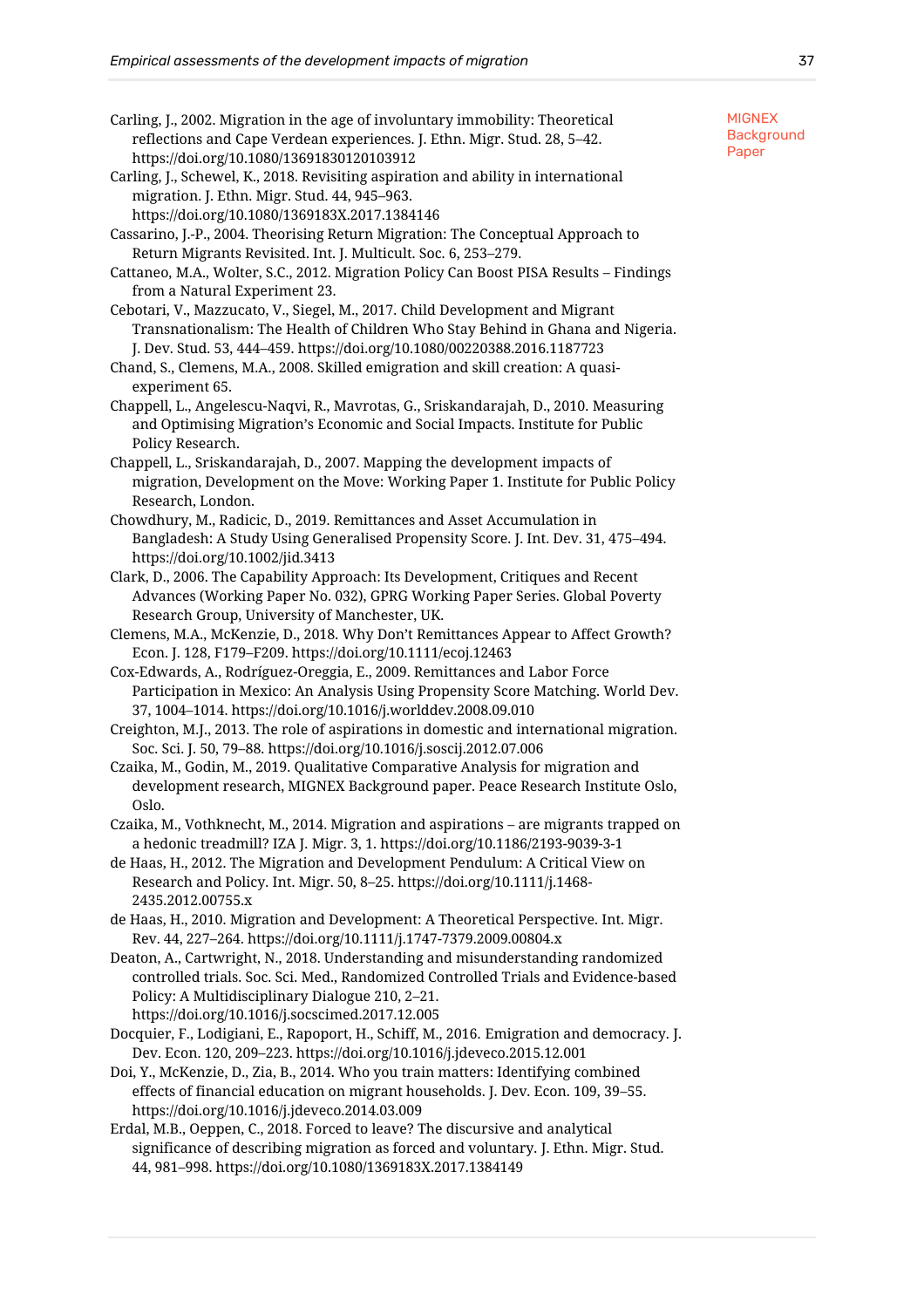- Fajnzylber, P., Lopez, J.H., World Bank (Eds.), 2008. Remittances and development: lessons from Latin America, Latin American development forum series. World Bank, Washington, D.C.
- Gassmann, F., Siegel, M., Vanore, M., Waidler, J., 2018. Unpacking the Relationship between Parental Migration and Child well-Being: Evidence from Moldova and Georgia. Child Indic. Res. 11, 423–440. https://doi.org/10.1007/s12187-017-9461-z
- Gibson, J., McKenzie, D., Stillman, S., 2013. Accounting for Selectivity and Duration-Dependent Heterogeneity When Estimating the Impact of Emigration on Incomes and Poverty in Sending Areas. Econ. Dev. Cult. Change 61, 247–280. https://doi.org/10.1086/668276

Gibson, J., McKenzie, D., Stillman, S., 2011. The Impacts of International Migration on Remaining Household Members: Omnibus Results from a Migration Lottery Program. Rev. Econ. Stat. 93, 1297–1318. https://doi.org/10.1162/REST\_a\_00129

- Global Migration Group, 2017. Handbook for Improving the Production and Use of Migration Data for Development. Global Knowledge Partnership for Migration and Development (KNOMAD), World Bank, Washington, DC.
- Hildebrandt, N., McKenzie, D.J., Esquivel, G., Schargrodsky, E., 2005. The Effects of Migration on Child Health in Mexico [with Comments]. Economía 6, 257–289.

Hunte, C.K., 2004. Workers' Remittances, Remittance Decay and Financial Deepening in Developing Countries. Am. Econ. 48, 82–94.

https://doi.org/10.1177/056943450404800208

IOM, 2019. Glossary on Migration (No. 32). International Organization for Migration, Geneva, Switzerland.

Irving, J., Mohapatra, S., Ratha, D., 2010. Migrant Remittance Flows: Findings from a Global Survey of Central Banks, World Bank Working Papers. The World Bank. https://doi.org/10.1596/978-0-8213-8360-5

Koser, K., Black, R., 1999. The End of the Refugee Cycle?, in: Koser, K., Black, R. (Eds.), The End of the Refugee Cycle?, Refugee Repatriation and Reconstruction. Berghahn Books, pp. 2–17.

Koser, K., Kuschminder, K., 2015. Comparative Research on the Assisted Voluntary Return and Reintegration of Migrants. International Organization for Migration.

Krantz, L., 2001. The Sustainable Livelihood Approach to Poverty Reduction: An Introduction. Swedish International Development Cooperation Agency (SIDA).

Kuschminder, K., Andersson, L., Seigel, M., 2018. Migration and multidimensional well-being in Ethiopia: investigating the role of migrants destinations. Migr. Dev. 7, 321–340. https://doi.org/10.1080/21632324.2018.1463903

Levitt, P., 1998. Social Remittances: Migration Driven Local-Level Forms of Cultural Diffusion. Int. Migr. Rev. 32, 926–948. https://doi.org/10.2307/2547666

Levitt, P., Lamba-Nieves, D., 2011. Social Remittances Revisited. J. Ethn. Migr. Stud. 37, 1–22. https://doi.org/10.1080/1369183X.2011.521361

Li, X., McHale, J., Zhou, X., 2017. Does Brain Drain Lead to Institutional Gain? World Econ. 40, 1454–1472. https://doi.org/10.1111/twec.12407

Lopez, J.H., Fajnzylber, P., Acosta, P., 2007. The Impact Of Remittances On Poverty And Human Capital : Evidence From Latin American Household Surveys, Policy Research Working Papers. The World Bank. https://doi.org/10.1596/1813-9450-4247

Makina, D., Masenge, A., 2015. The time pattern of remittances and the decay hypothesis: Evidence from migrants in South Africa. Migr. Lett. 12, 79–90.

Martínez, C., Yang, D., 2007. Remittances and Poverty in Migrants' Home Areas: Evidence from the Philippines (No. wp257), Working Papers. University of Chile, Department of Economics.

McCormick, B., Wahba, J., 2001. Overseas Work Experience, Savings and Entrepreneurship Amongst Return Migrants to LDCs. Scott. J. Polit. Econ. 48, 164– 178. https://doi.org/10.1111/1467-9485.00192

McKenzie, D., 2015. Learning about migration through experiments, in: Migration: Economic Change, Social Challenge. Oxford University Press, Oxford, pp. 68–82.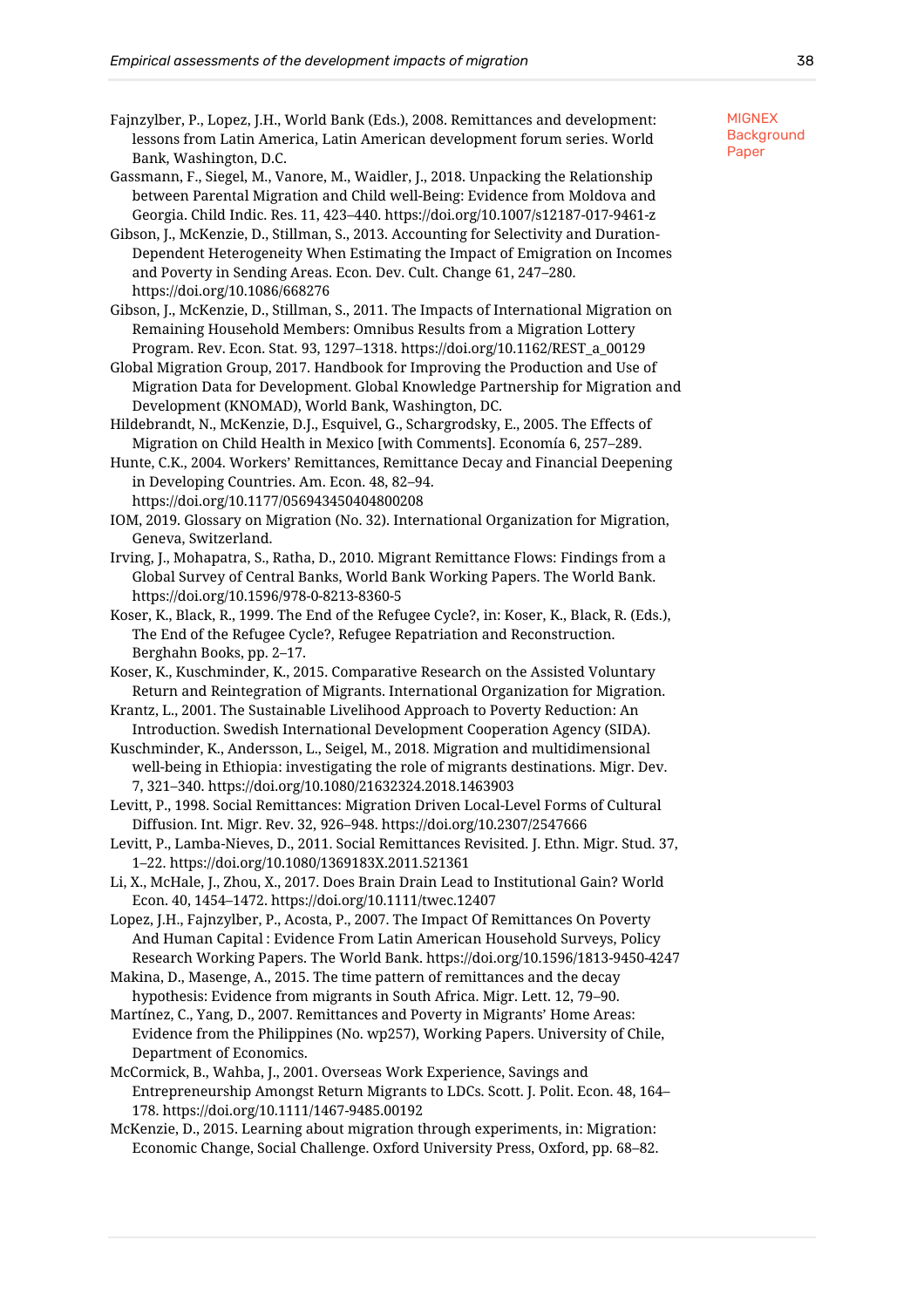- McKenzie, D., Gibson, J., Stillman, S., 2007. Moving to opportunity, leaving behind what? Evaluating the initial effects of a migration policy on incomes and poverty in source areas\*. N. Z. Econ. Pap. 41, 197–223. https://doi.org/10.1080/00779950709558509
- McKenzie, D., Rapoport, H., 2011. Can migration reduce educational attainment? Evidence from Mexico. J. Popul. Econ. 24, 1331–1358. https://doi.org/10.1007/s00148-010-0316-x

McKenzie, D., Rapoport, H., 2007. Network effects and the dynamics of migration and inequality: Theory and evidence from Mexico. J. Dev. Econ. 84, 1–24. https://doi.org/10.1016/j.jdeveco.2006.11.003

McKenzie, D., Stillman, S., Gibson, J., 2010. How Important is Selection? Experimental VS. Non‐Experimental Measures of the Income Gains from Migration. J. Eur. Econ. Assoc. 8, 913–945. https://doi.org/10.1111/j.1542-4774.2010.tb00544.x

MPPN, 2019. Who uses a multidimensional approach? [WWW Document]. URL https://mppn.org/multidimensional-poverty/who-uses/

Munshi, K., 2003. Networks in the Modern Economy: Mexican Migrants in the U. S. Labor Market. Q. J. Econ. 118, 549–599.

Nussbaum, M.C., 2001. Women and Human Development: The Capabilities Approach. Cambridge University Press.

OECD, 2017. Interrelations between Public Policies, Migration and Development. OECD Development Centre, OECD Publishing, Paris.

Ratha, D., Mohapatra, S., Scheja, E., 2011. Impact of Migration on Economic and Social Development: A Review of Evidence and Emerging Issues (SSRN Scholarly Paper No. ID 1759149). Social Science Research Network, Rochester, NY.

Ravallion, M., 2011. On multidimensional indices of poverty. J. Econ. Inequal. 9, 235– 248. https://doi.org/10.1007/s10888-011-9173-4

Ruiz, I., Siegel, M., Vargas-Silva, C., 2015. Forced Up or Down? The Impact of Forced Migration on Social Status. J. Refug. Stud. 28, 183–201. https://doi.org/10.1093/jrs/feu035

Ruiz, I., Vargas-Silva, C., 2013. The Economics of Forced Migration. J. Dev. Stud. 49, 772–784. https://doi.org/10.1080/00220388.2013.777707

Sasin, M.J., McKenzie, D., 2007. Migration, remittances, poverty, and human capital : conceptual and empirical challenges, Policy Research Working Papers. The World Bank. https://doi.org/10.1596/1813-9450-4272

Sen, A., 1999. Development as Freedom. Oxford University Press, Oxford.

Sen, A., 1989. Development as Capability Expansion, in: Human Development and the International Development Strategy for the 1990s. London: Macmillan, London, pp. 41–58.

Siegel, M., Waidler, J., 2012. Migration and multi-dimensional poverty in Moldovan communities. East. J. Eur. Stud. 3, 105–119.

Spilimbergo, A., 2009. Democracy and Foreign Education. Am. Econ. Rev. 99, 528–543. https://doi.org/10.1257/aer.99.1.528

Stillman, S., McKenzie, D., Gibson, J., 2009. Migration and mental health: Evidence from a natural experiment. J. Health Econ. 28, 677–687. https://doi.org/10.1016/j.jhealeco.2009.02.007

Tjaden, J., Auer, D., Laczko, F., 2019. Linking Migration Intentions with Flows: Evidence and Potential Use. Int. Migr. 57, 36–57. https://doi.org/10.1111/imig.12502

UNDP (Ed.), 2009. Overcoming barriers: human mobility and development, Human development report. Palgrave Macmillan, Houndmills.

UNGA, 2015. Transforming Our World: The 2030 Agenda for Sustainable Development. United Nations, New York.

Vanore, M., Mazzucato, V., Siegel, M., 2015. 'Left behind' but not left alone: Parental migration & the psychosocial health of children in Moldova. Soc. Sci. Med. 132, 252–260. https://doi.org/10.1016/j.socscimed.2014.08.040

Vanore, M., Siegel, M., Gassmann, F., Waidler, J., 2017. Adult Child Migration and Elderly Multidimensional Well-Being: Comparative Analysis Between Moldova and Georgia. Res. Aging 40, 016402751772307. https://doi.org/10.1177/0164027517723077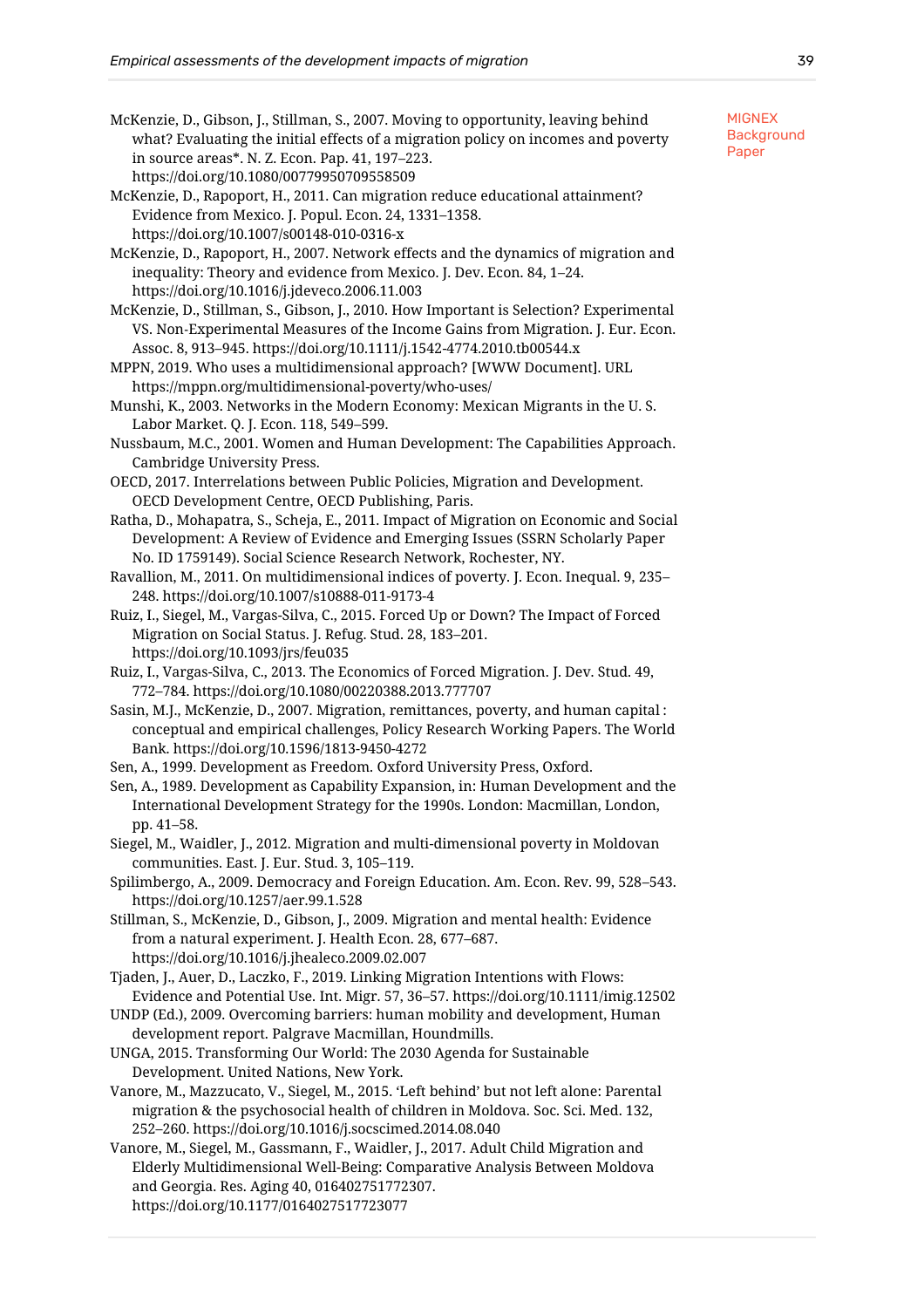- Wahba, J., 2015. Selection, selection, selection: the impact of return migration. J. Popul. Econ. 28, 535–563. https://doi.org/10.1007/s00148-015-0541-4
- Wahba, J., Zenou, Y., 2012. Out of sight, out of mind: Migration, entrepreneurship and social capital. Reg. Sci. Urban Econ., Special issue on "Migration and Development" 42, 890–903. https://doi.org/10.1016/j.regsciurbeco.2012.04.007
- Waidler, J., Vanore, M., Gassmann, F., Siegel, M., 2018. Migration and the Multi-Dimensional Well-Being of Elderly Persons in Georgia. J. Popul. Ageing 11, 217– 238. https://doi.org/10.1007/s12062-017-9176-4
- WCED, 1987. Our Common Future. World Commission on Environment and Development, : Oxford University Press, Oxford and New York.
- Woodruff, C., Zenteno, R., 2007. Migration networks and microenterprises in Mexico. J. Dev. Econ. 82, 509–528. https://doi.org/10.1016/j.jdeveco.2006.03.006
- Yang, D., 2008. International Migration, Remittances and Household Investment: Evidence from Philippine Migrants' Exchange Rate Shocks. Econ. J. 118, 591–630. https://doi.org/10.1111/j.1468-0297.2008.02134.x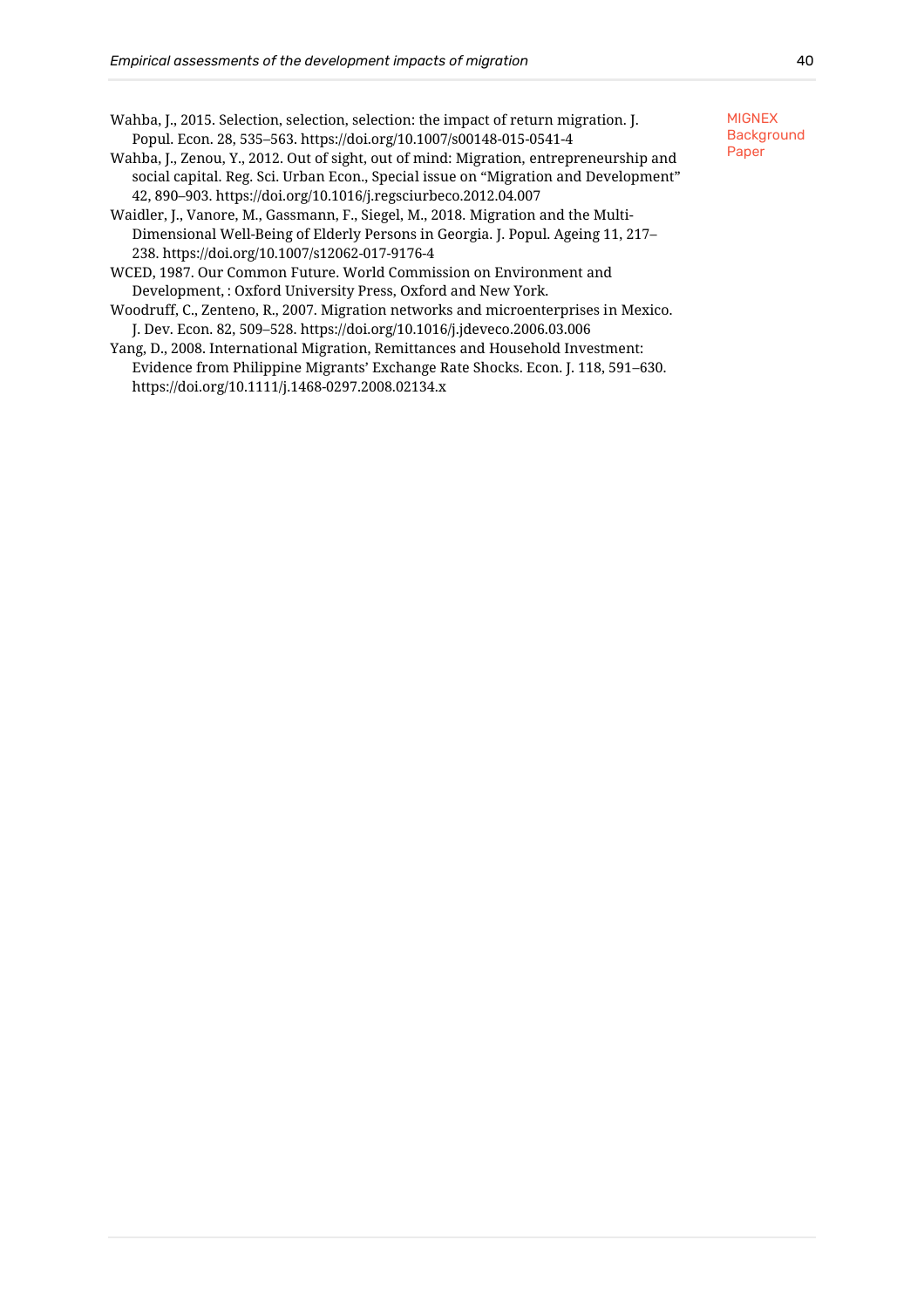# <span id="page-43-0"></span>Annex A: Development priorities of the MIGNEX countries

Apart from definitions by academics and the international community, countries also have their own definitions of development, and set their development priorities. The priorities often appear in national documents such as development plans, mission statements or other key documents. This section reviews the development priorities and focus areas of MIGNEX partner countries.

*The Afghanistan National Peace and Development Framework* (ANPDF) is a five-year strategic plan (2017-20121) for achieving self-reliance with the overarching goals of reduced poverty and improved welfare of the its people. The main objective is to promote sustainable job creation to improve public welfare (quality education and health services) and support Afghanistan's progress towards achieving the SDGs.

*Cabo Verde's Strategic Plan for Sustainable Development 2017 -2021* (PEDS) defines four key objectives: i) making Cabo Verde a Circular Economy in the Middle Atlantic; ii) Guarantee sustainable economic development; iii) Assure social inclusion and reduce inequalities (including education and professional training, health and social security, job creation and youth and gender equality); iv) Strengthen democracy, justice and international diplomacy, and engage the diaspora.

*Ethiopia's second Growth and Transformation Plan* (GTP II) 2015/16-2019/20 is based on its vision to reach the level of lower middle-income countries where democracy, good governance and social justice are maintained through people's participation. The overarching objective of the GTPII is to sustain the accelerated growth and establish a spring board for economic and structural transformation. Five specific objectives have been specified to achieve the vision : i) Achieve an annual average real GDP growth rate of 11 percent within a stable macroeconomic environment ii) Develop the domestic engineering and fabrication capacity and improve productivity, quality, and competitiveness of the domestic productive sectors, iii) Further solidify the on-going public mobilization and organised participation to ensure the public become both owners and beneficiaries from development outcomes, iv) Deepen the hegemony of developmental political economy by strengthening a stable democratic developmental state.

*Ghana's development priorities* include four kind of development: economic; social; environmental and institutional. In addition, Ghana has a long-term plan, launched in 2018, with the vision of achieving "a just, free and prosperous society" by 2057. The plan includes five overarching goals: (1) build and industrialised, inclusive and resilient economy; (2) Create an equitable, health and prosperous society; (3) Build well-planned and safe communities while protecting the natural environment; (4) Build effective, efficient and dynamic institutions for national development; (5) Strengthen Ghana's role in international affairs.

*Guinea's National Plan for Economic and Social Development* (PNDES) (2016- 2020) aims to contribute to a structural transformation of the national economy putting the country on a growth ramp that creates wealth and jobs.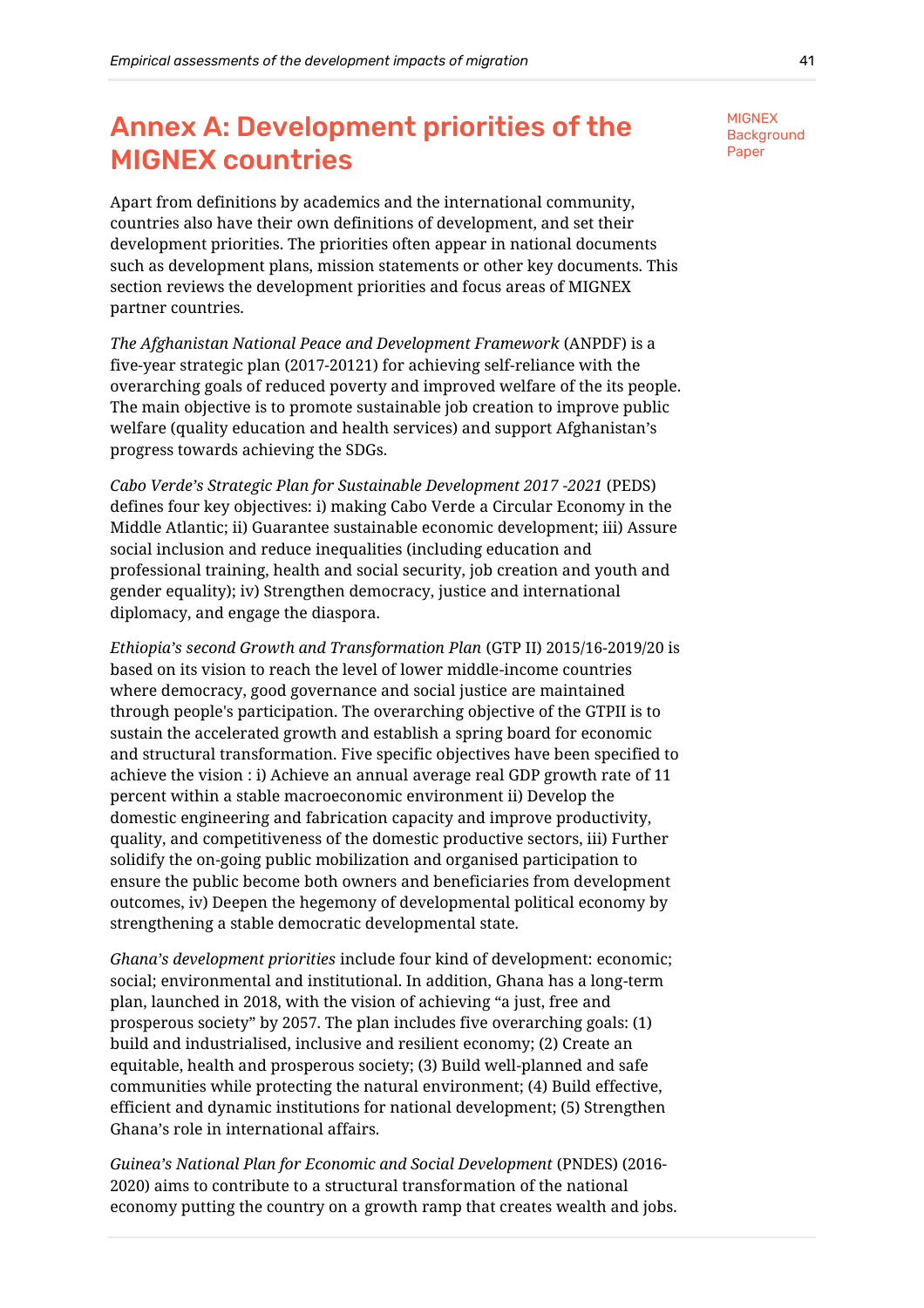It relies on four pillars: i) Promoting good governance for sustainable development; ii) Sustainable and inclusive economic transformation; iii) Inclusive development of the human capital; iv) Sustainable management of natural capital.

*Nigeria's Vision 20:2020* focuses on two broad objectives: 1) to make efficient use of human and natural resources to achieve rapid economic growth; and 2) to translate the economic growth into equitable social development for all citizens. The strategies to achieve these objectives include four objectives: i)to urgently and immediately address the major constraints to Nigeria's growth and competitiveness; ii) to aggressively pursue a structural transformation of the economy from a mono-product to a diversified and industrialized economy; iii) to invest in human capital to transform the Nigerian people into active agents for growth and national development; iv) to invest in infrastructure to create an enabling environment for growth, industrial competitiveness and sustainable development.

*Pakistan's development vision 2025*, 2014-2025 relies on seven priority pillars: 1. People First: Developing social and human capital and empowering women; 2. Growth: Sustained, indigenous, and inclusive growth; 3. Governance: Democratic governance: institutional reform and modernization of the public sector; 4. Security: Energy, water, and food security; 5. Entrepreneurship: Private Sector and entrepreneurship-led growth; 6. Knowledge Economy: Developing a competitive knowledge economy through value addition; 7. Connectivity: Modernizing transport infrastructure.

*Somalia's Development Plan* 2017-2019 (NDP) aims, among other things, to achieve 8 key results: 1) Secure environment, more open politics and reconciliation; 2) Reduced abject poverty; 3) More resilient communities that can withstand internal and external shocks' including cyclical droughts and other natural disasters; 4) Vibrant economic sector, with particular focus on agriculture, livestock and fishing; 5) Increased availability and accessibility of quality of basic education, health, water and sanitation services; 6) Improved health outcomes, reduced maternal and child mortality, reduction in malnutrition rates as well as prevention and control of communicable and non-communicable diseases; 7) Increased employment opportunities and decent work particularly for the youth; 8) Federal political and economic framework that empowers the federal member states to deliver services and economic opportunities to the citizens of Somalia in a secure environment;

*Tunisia's development plan* 2016-2020 includes 3 objectives: i) efficiency, ii) inclusion and iii) sustainability. The plan includes five reforms to achieve the objectives: 1) Good governance, administrative reform and fight against corruption; 2) From a weak economy to an economic hub; 3) human development and social inclusion; 4) Realization of regional ambitions; 5) Green economies and sustainable development.

*Turkey's tenth development plan* (2013-2018) specifies a human oriented development approach for humanity and distributing welfare to all segments of society as the basic priorities. In the path to achieve these main aims, Turkey will rely on the principles of participation, inclusiveness, accountability, transparency and human orientation in pursuing the development process with a holistic approach and adopting this process at